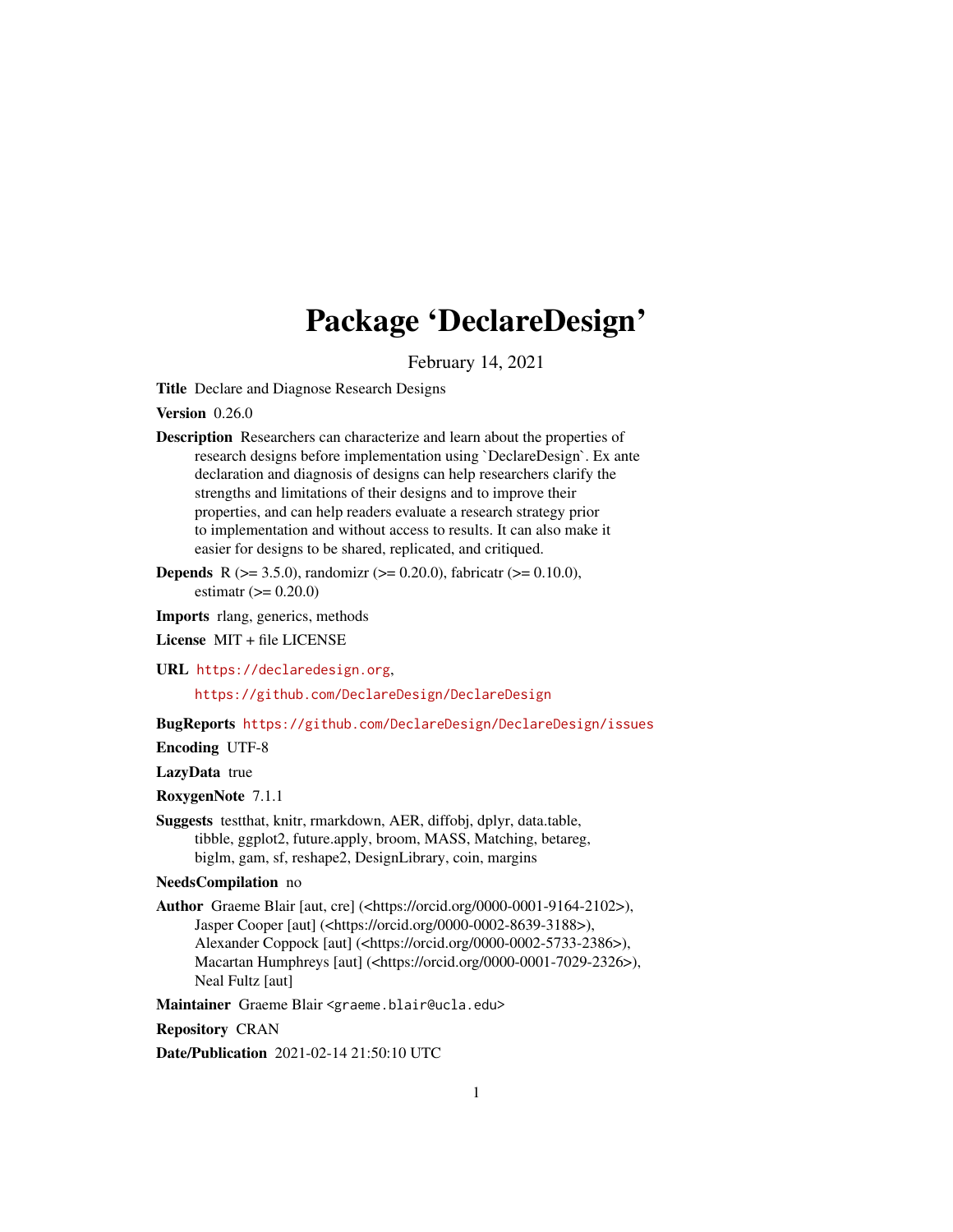# <span id="page-1-0"></span>R topics documented:

| Index |                                                                                                                 | 48             |
|-------|-----------------------------------------------------------------------------------------------------------------|----------------|
|       |                                                                                                                 | 46             |
|       |                                                                                                                 | 45             |
|       |                                                                                                                 | 44             |
|       |                                                                                                                 | 43             |
|       |                                                                                                                 | 42             |
|       |                                                                                                                 | 41             |
|       |                                                                                                                 | 40             |
|       |                                                                                                                 | 38             |
|       |                                                                                                                 | 36             |
|       |                                                                                                                 | 35             |
|       |                                                                                                                 | 34             |
|       |                                                                                                                 | 33             |
|       |                                                                                                                 | 32             |
|       |                                                                                                                 | 29             |
|       |                                                                                                                 | 27             |
|       |                                                                                                                 | 25             |
|       |                                                                                                                 | 24             |
|       |                                                                                                                 | 23             |
|       |                                                                                                                 | 21             |
|       |                                                                                                                 | 19             |
|       | declare population $\ldots \ldots \ldots \ldots \ldots \ldots \ldots \ldots \ldots \ldots \ldots \ldots \ldots$ | 18             |
|       |                                                                                                                 | 16             |
|       |                                                                                                                 | 15             |
|       |                                                                                                                 | 10<br>13       |
|       |                                                                                                                 | 8              |
|       |                                                                                                                 | $\tau$         |
|       |                                                                                                                 | 6              |
|       |                                                                                                                 | $\overline{4}$ |
|       |                                                                                                                 | 3              |
|       |                                                                                                                 | $\overline{2}$ |

<span id="page-1-1"></span>cite\_design *Obtain the preferred citation for a design*

# Description

Obtain the preferred citation for a design

# Usage

cite\_design(design, ...)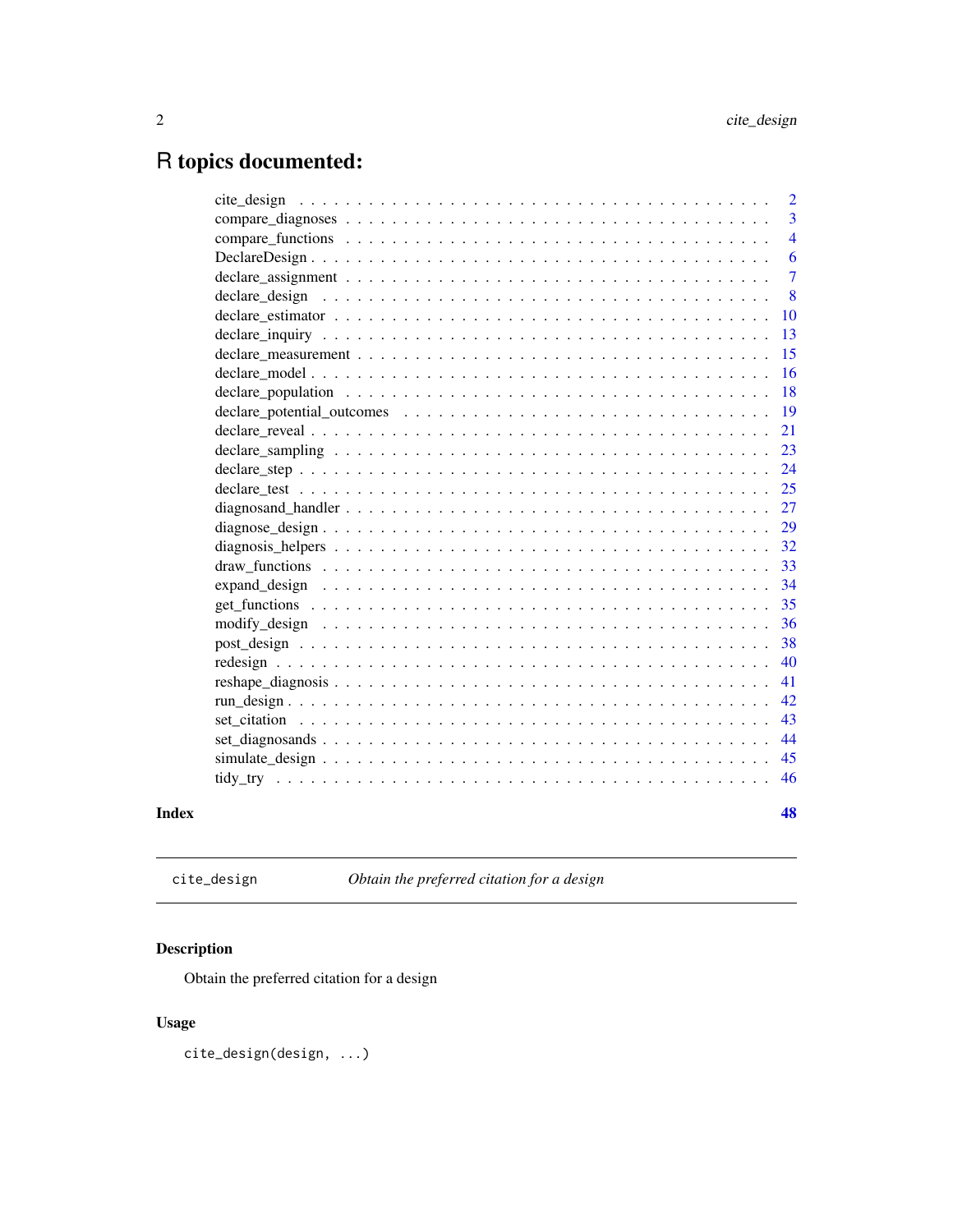# <span id="page-2-0"></span>Arguments

| design   | a design object created using the + operator              |
|----------|-----------------------------------------------------------|
| $\cdots$ | options for printing the citation if it is a BibTeX entry |

compare\_diagnoses *Compare Diagnoses*

# Description

Diagnose and compare designs.

# Usage

```
compare_diagnoses(
  design1,
  design2,
  sims = 500,
 bootstrap_sims = 100,
 merge_by_estimator = TRUE,
  alpha = 0.05)
```
# Arguments

| design1            | A design or a diagnosis.                                                                                                                                                                                                                      |
|--------------------|-----------------------------------------------------------------------------------------------------------------------------------------------------------------------------------------------------------------------------------------------|
| design2            | A design or a diagnosis.                                                                                                                                                                                                                      |
| sims               | The number of simulations, defaulting to 1000. sims may also be a vector in-<br>dicating the number of simulations for each step in a design, as described for<br>simulate_design. Used for both designs.                                     |
|                    | bootstrap_sims Number of bootstrap replicates for the diagnosands to obtain the standard errors<br>of the diagnosands, defaulting to 1000. Set to FALSE to turn off bootstrapping.<br>Used for both designs. Must be greater or equal to 100. |
| merge_by_estimator |                                                                                                                                                                                                                                               |
|                    | A logical. Whether to include estimator_label in the set of columns used for<br>merging. Defaults to TRUE.                                                                                                                                    |
| alpha              | The significance level, 0.05 by default.                                                                                                                                                                                                      |
|                    |                                                                                                                                                                                                                                               |

# Details

The function compare\_diagnoses runs a many-to-many merge matching by inquiry\_label and term (if present). If merge\_by\_estimator equals TRUE, estimator\_label is also included in the merging condition. Any diagnosand that is not included in both designs will be dropped from the merge.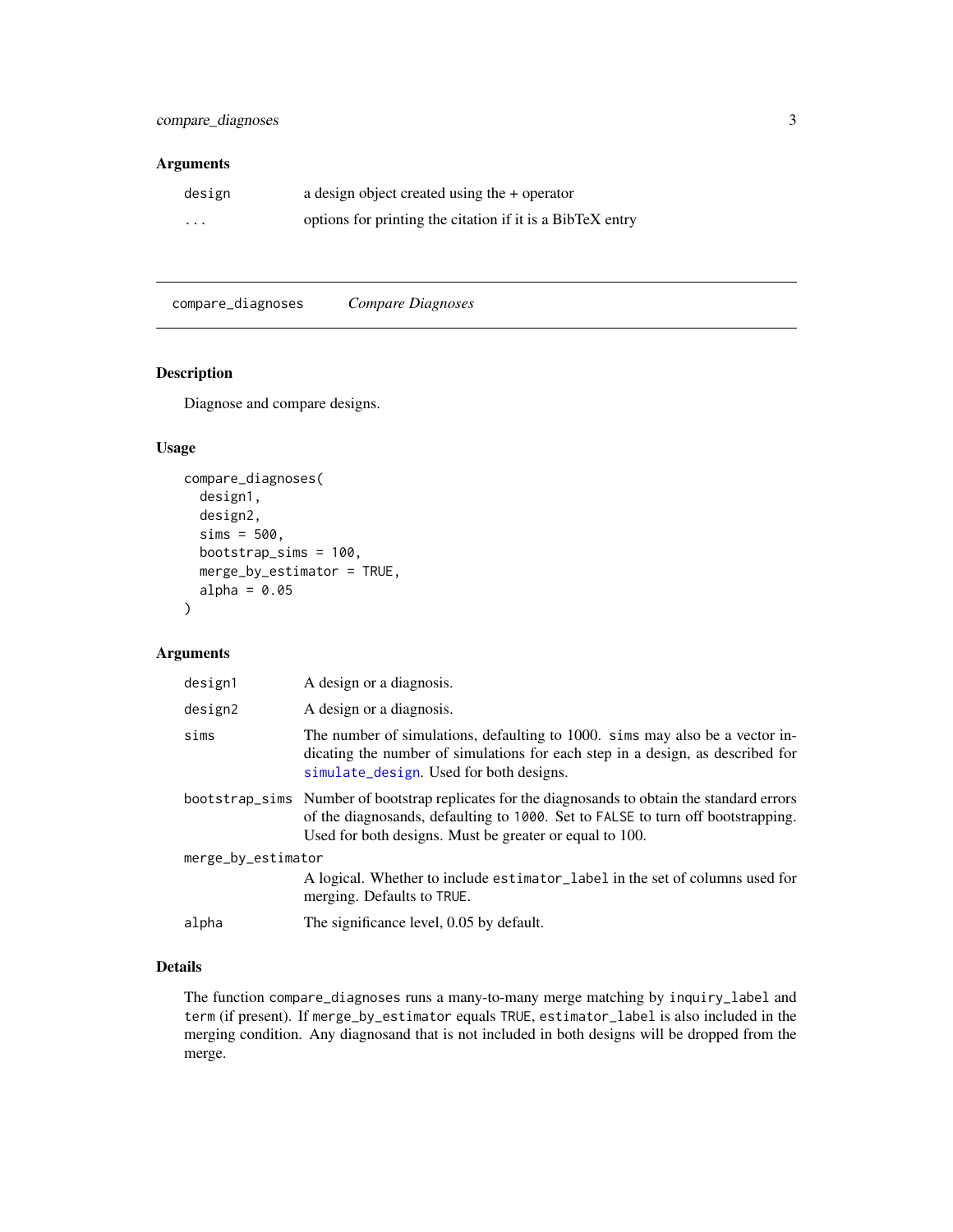#### <span id="page-3-0"></span>Value

A list with a data.frame of compared diagnoses and both diagnoses.

#### Examples

```
design_a \leq declare_model(N = 100,
                            U = rnorm(N),
                            Y_Z_0 = U,
                            Y_Z_1 = U + \text{norm}(N, \text{ mean } = 2, \text{ sd } = 2) +declace_assignment(Z = complete_ra(N, prob = 0.5), legacy = FALSE) +
declarge\_inquiry(ATE = mean(Y_Z_1 - Y_Z_0)) +declarge_measurement(Y = reveal_outcomes(Y ~ Z)) +
declare_estimator(Y \sim Z, inquiry = "ATE")design_b <- replace_step(
  design_a, step = "assignment",
  \text{dec}lare_assignment(Z = complete_ra(N, prob = 0.3), legacy = FALSE) )
comparison <- compare_diagnoses(design_a, design_b, sims = 40)
```
compare\_functions *Compare two designs*

# Description

Compare two designs

#### Usage

```
compare_designs(
 design1,
  design2,
  format = "ansi8",pager = "off",
 context = -1L,
 rmd = FALSE\mathcal{L}compare_design_code(
 design1,
 design2,
  format = "ansi256".
 mode = "sidebyside",
 pager = "off",
 context = -1L,
  rmd = FALSE
)
```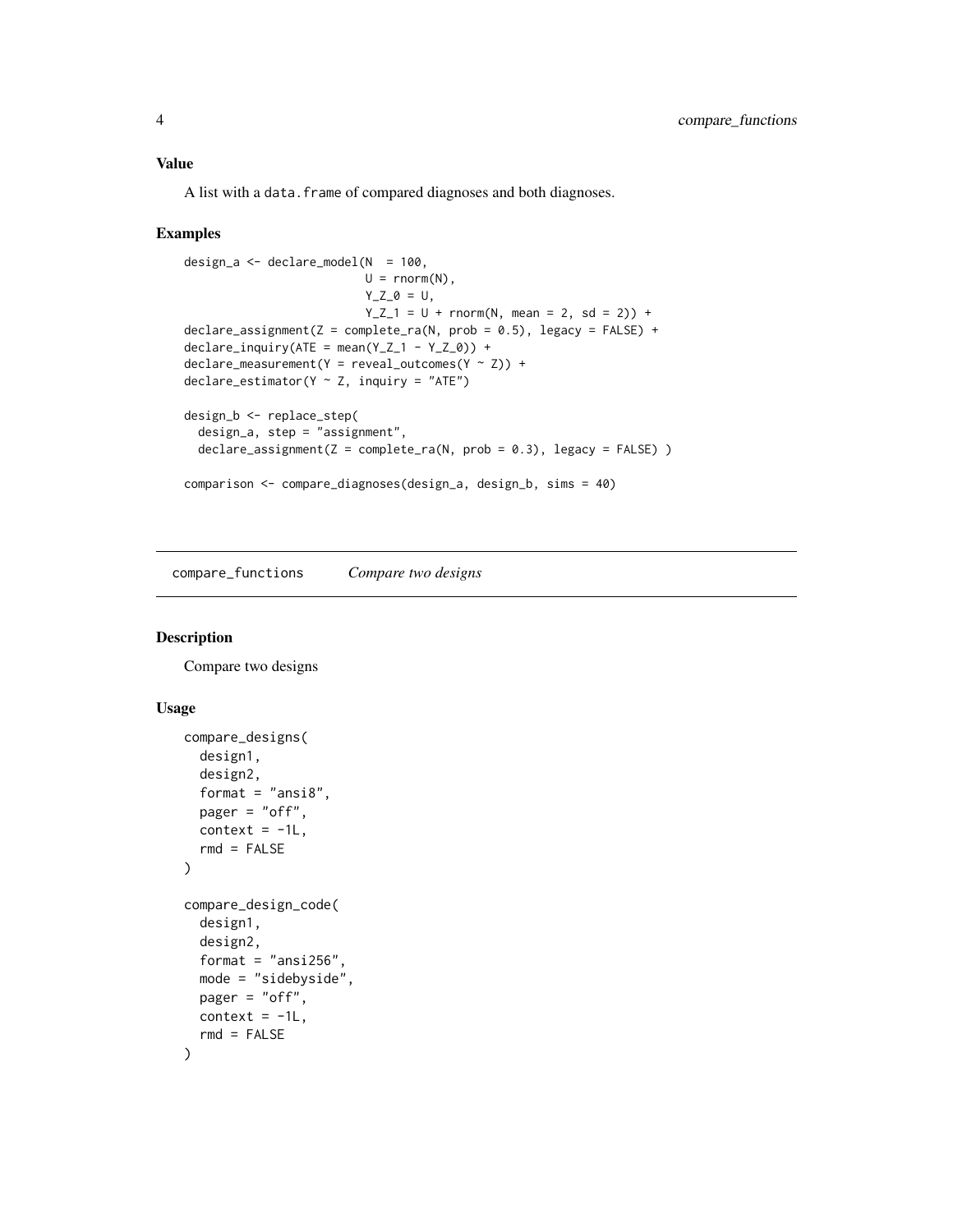```
compare_design_summaries(
  design1,
 design2,
  format = "ansi256",mode = "sidebyside",
 pager = "off",
 context = -1L,
  rmd = FALSE
\mathcal{L}compare_design_data(
  design1,
 design2,
 format = "ansi256",
 mode = "sidebyside",
 pager = "off",
 context = -1L,
 rmd = FALSE\lambdacompare_design_estimates(
  design1,
  design2,
  format = "ansi256",mode = "auto",pager = "off",
  context = -1L,
 rmd = FALSE)
compare_design_inquiries(
  design1,
  design2,
  format = "ansi256",mode = "sidebyside",
 pager = "off",
 context = -1L,
  rmd = FALSE)
```
# Arguments

| design1 | A design object, typically created using the $+$ operator |
|---------|-----------------------------------------------------------|
| design2 | A design object, typically created using the $+$ operator |
| format  | Format (in console or HTML) options from diffobj::diffChr |
| pager   | Pager option from diffobj::diffChr                        |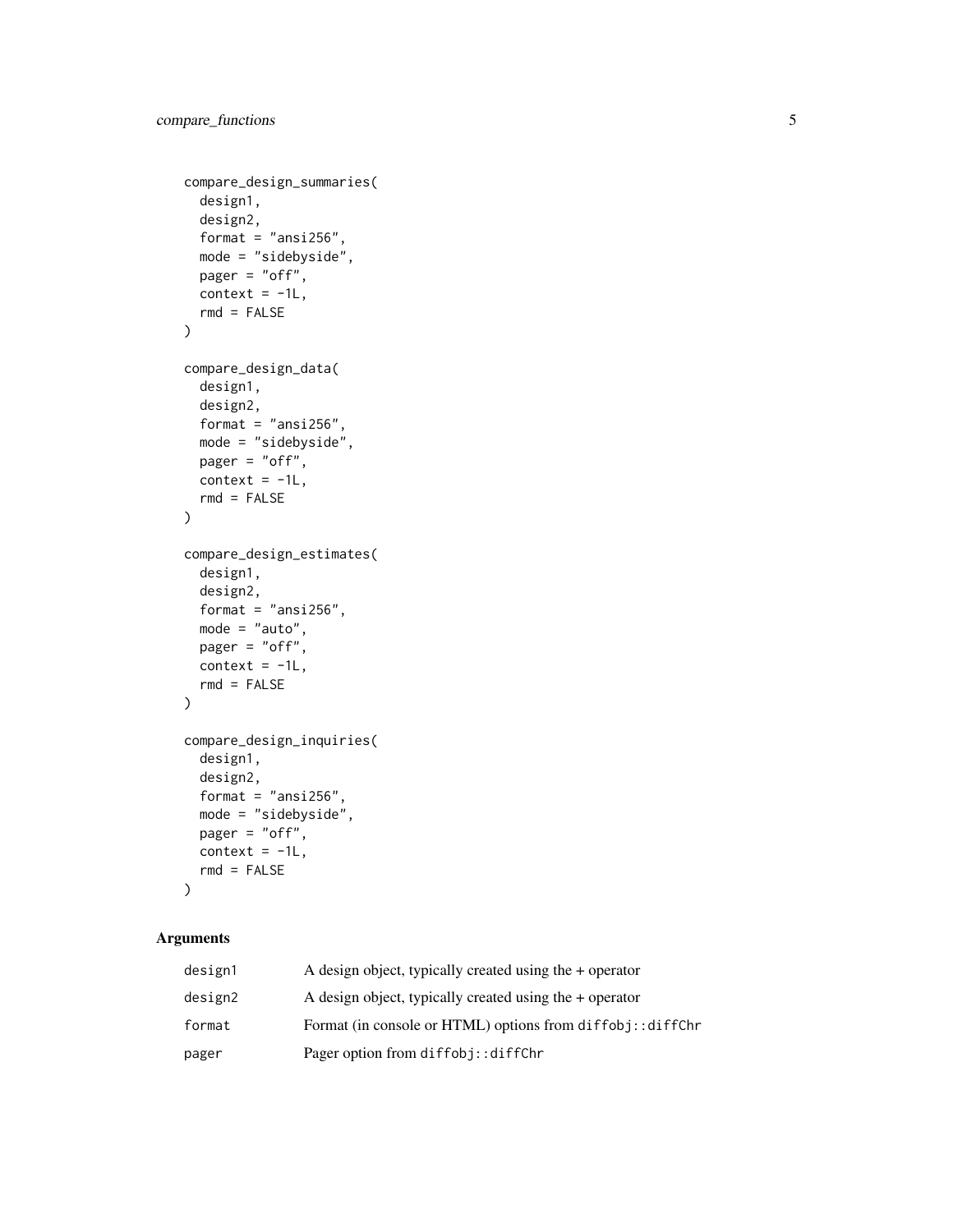<span id="page-5-0"></span>

| context | Context option from diffobj:: diffChr which sets the number of lines around                             |
|---------|---------------------------------------------------------------------------------------------------------|
|         | differences that are printed. By default, all lines of the two objects are shown.                       |
|         | To show only the lines that are different, set context $= 0$ ; to get one line around                   |
|         | differences for context, set to 1.                                                                      |
| rmd     | Set to TRUE use in Rmarkdown HTML output. NB: will not work with LaTeX,<br>Word, or other .Rmd outputs. |
| mode    | Mode options from diffobj::diffChr                                                                      |

#### Examples

```
design1 <- declare_model(N = 100, u = rnorm(N), potential_outcomes(Y \sim Z + u)) +
 declare_inquiry(ATE = mean(Y_Z_1 - Y_Z_0)) +\text{dec} ampling(S = complete_rs(N, n = 75), legacy = FALSE) +
 \text{dec}lare_assignment(Z = complete_ra(N, m = 50), legacy = FALSE) +
 \text{declarge\_measurement}(Y = \text{reveal\_outcomes}(Y \sim Z)) +
 declare_estimator(Y ~ Z, inquiry = "ATE")
design2 <- declare_model(N = 200, U = rnorm(N),
                          potential_outcomes(Y \sim 0.5 \times Z + U) +
 declare_inquiry(ATE = mean(Y_Z_1 - Y_Z_0)) +declare_sampling(S = complete_rs(N, n = 100), legacy = FALSE) +
 \text{dec}lare_assignment(Z = complete_ra(N, m = 25), legacy = FALSE) +
 \text{dec}lare_measurement(Y = reveal_outcomes(Y ~ Z)) +
 \text{dec}lare_estimator(Y ~ Z, model = lm_robust, inquiry = "ATE")
 compare_designs(design1, design2)
 compare_design_code(design1, design2)
 compare_design_summaries(design1, design2)
 compare_design_data(design1, design2)
 compare_design_estimates(design1, design2)
 compare_design_inquiries(design1, design2)
```
DeclareDesign *DeclareDesign package*

# **Description**

The four main types of functions are to declare a step, to combine steps into designs, and to manipulate designs and designers (functions that return designs).

#### Design Steps

[declare\\_model](#page-15-1) Model step [declare\\_inquiry](#page-12-1) Inquiry step [declare\\_sampling](#page-22-1) Data strategy step (sampling) [declare\\_assignment](#page-6-1) Data strategy step (assignment)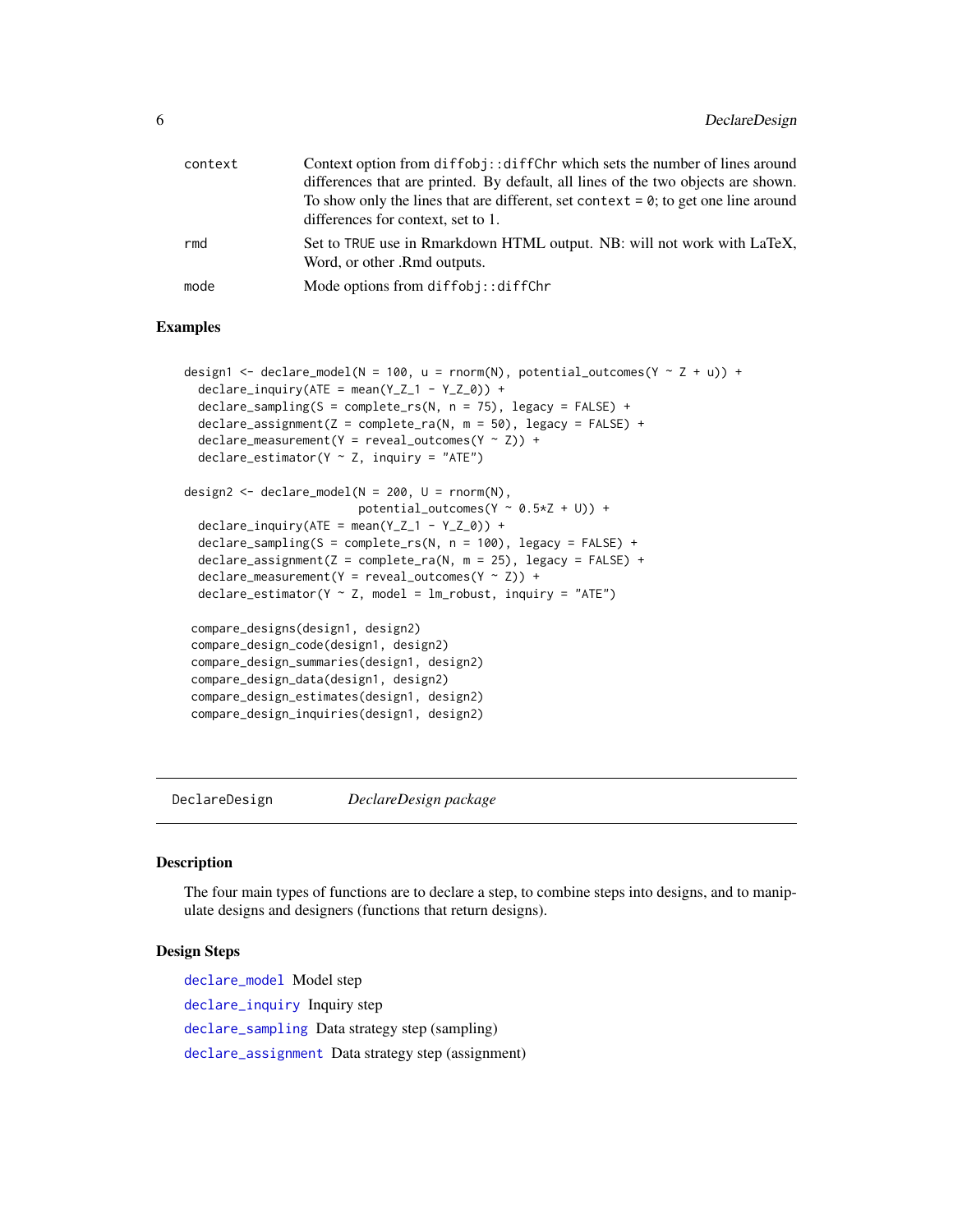# <span id="page-6-0"></span>declare\_assignment 7

[declare\\_measurement](#page-14-1) Data strategy step (measurement) [declare\\_estimator](#page-9-1) Answer strategy step (Estimator) [declare\\_test](#page-24-1) Answer strategy step (Testing function)

#### Design Objects

+ Add steps to create a design

[redesign](#page-39-1) Change design parameters [draw\\_data](#page-32-1) Draw a simulated dataset [run\\_design](#page-41-1) Draw one set of inquiry values and estimates [diagnose\\_design](#page-28-1) Diagnose a design [cite\\_design](#page-1-1) Cite a design

# Design Editing

[modify\\_design](#page-35-1) Add, delete or replace a step [redesign](#page-39-1) Modify local variables within a design (advanced)

# **Designers**

[expand\\_design](#page-33-1) Generate designs from a designer designs See also the DesignLibrary package for designers to use

<span id="page-6-1"></span>declare\_assignment *Declare Data Strategy: Assignment*

#### Description

Declare Data Strategy: Assignment

#### Usage

```
declare_assignment(..., handler = assignment_handler, label = NULL)
```
assignment\_handler(data, ..., legacy = TRUE)

#### Arguments

| $\cdots$ | arguments to be captured, and later passed to the handler                                                 |
|----------|-----------------------------------------------------------------------------------------------------------|
| handler  | a tidy-in, tidy-out function                                                                              |
| label    | a string describing the step                                                                              |
| data     | A data.frame.                                                                                             |
| legacy   | Use the legacy randomizr functionality. This will be disabled in future; please<br>use $legacy = FALSE$ . |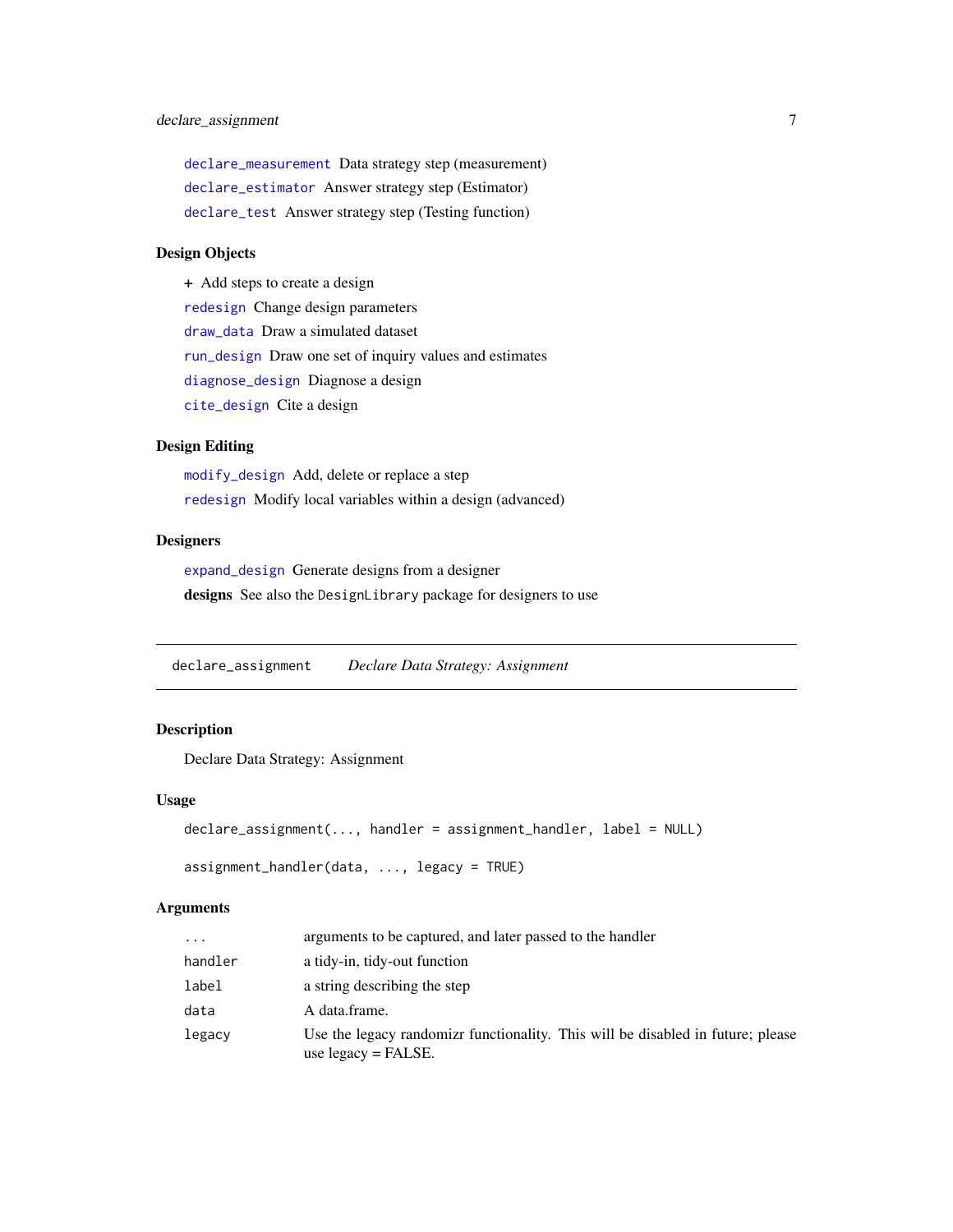#### <span id="page-7-0"></span>Value

A function that takes a data.frame as an argument and returns a data.frame with assignment columns appended.

#### Examples

```
# setting up a design stub
design <- declare_model(
  classrooms = add_level(10),
  individuals = add\_level(20, female = rbinom(N, 1, 0.5))) + NULL# Declare assignment of m units to treatment
design + declare_assignment(Z = complete-ra(N = N, m = 100), legacy = FALSE)
# Declare assignment specifying varying block probabilities
design +
  \text{dec}lare_assignment(Z = block_ra(blocks = female,
                                  block_prob = c(1/3, 2/3), legacy = FALSE)
# Declare assignment of clusters with probability 1/4
design + declare_assignment(
  Z = cluster-ra(prob = 1/4, clusters = classrooms), legacy = FALSE)# Declare factorial assignment (Approach 1):
# Use complete random assignment to assign Z1
# then block on Z1 to assign Z2.
design +
   declare_assignment(Z1 = \text{complete}_ra(N = N, m = 100),
                      Z2 = block-ra(blocks = Z1), legacy = FALSE)
# Declare factorial assignment (Approach 2):
# Assign to four conditions and then split into Z1 and Z2
design +
  \text{dec}lare_assignment(Z = complete_ra(N = N, conditions = 1:4),
                     Z1 = as.numeric(Z %in % 2:3),Z2 = as.numeric(Z XinX 3:4), legacy = FALSE)# Declare assignment using functions outside randomizr package:
design +
  \text{dec}lare_assignment(Z = rbinom(n = N, size = 1, prob = 0.35), legacy = FALSE)
```
declare\_design *Declare a design*

#### Description

Declare a design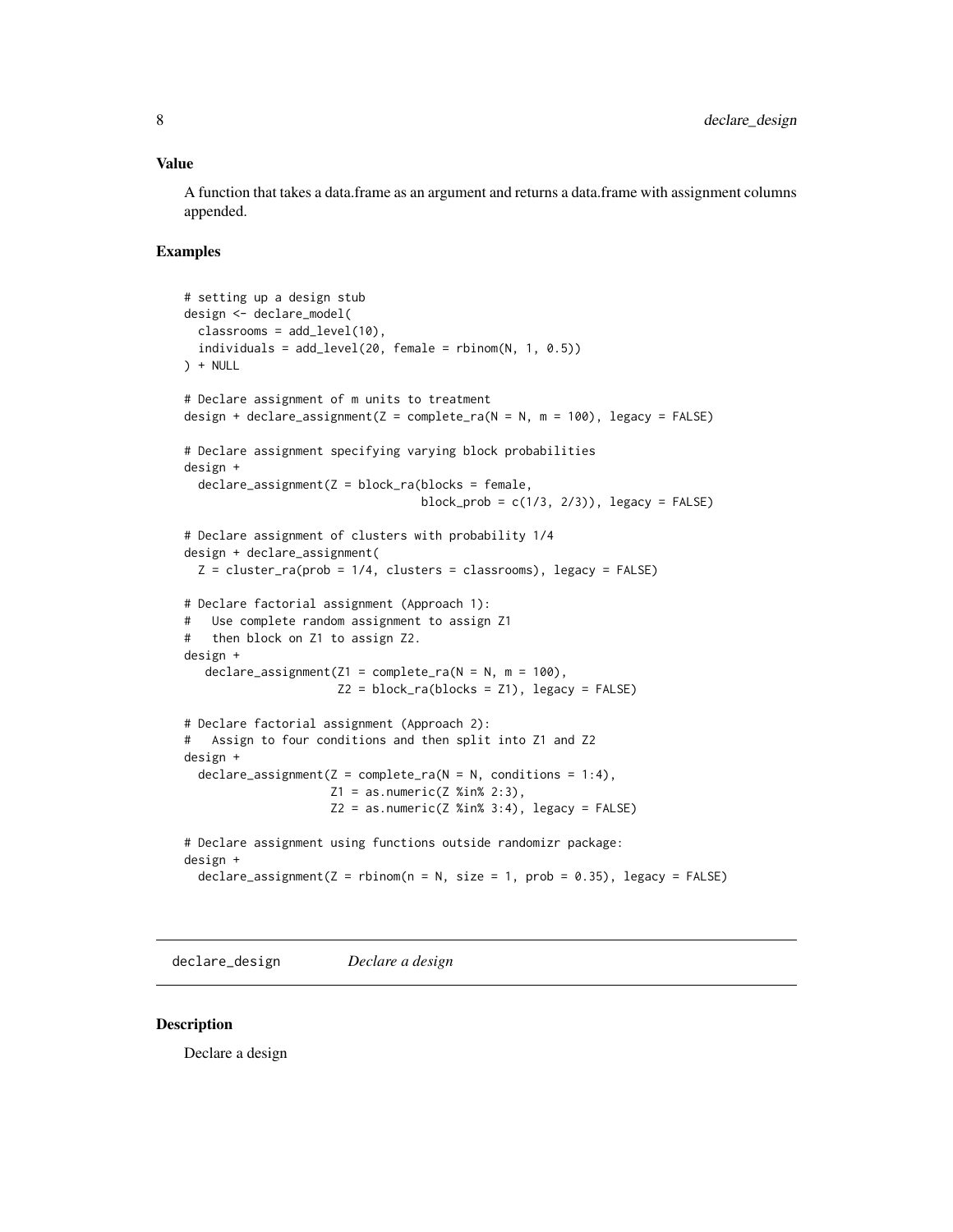# <span id="page-8-0"></span>declare\_design 9

# Usage

```
## S3 method for class 'dd'
lhs + rhs
```
# Arguments

| lhs | A step in a research design, beginning with a function that defines the model.<br>Steps are evaluated sequentially. With the exception of the first step, all steps<br>must be functions that take a data. frame as an argument and return a data. frame.<br>Steps are declared using the declare_functions, i.e., declare_model, declare_inquiry,<br>declare_sampling, declare_assignment, declare_measurement, declare_estimator,<br>and declare_test. |
|-----|----------------------------------------------------------------------------------------------------------------------------------------------------------------------------------------------------------------------------------------------------------------------------------------------------------------------------------------------------------------------------------------------------------------------------------------------------------|
| rhs | A second step in a research design                                                                                                                                                                                                                                                                                                                                                                                                                       |

# Value

a design

```
design <-
  declare_model(
    N = 500,U = rnorm(N),potential_outcomes(Y \sim Z + U)
  ) +
  \text{dec}lare_inquiry(ATE = mean(Y_Z_1 - Y_Z_0)) +
  declare_sampling(S = complete_rs(N, n = 250), legacy = FALSE) +
  \text{dec}lare_assignment(Z = complete_ra(N, m = 25), legacy = FALSE) +
  \text{declane\_measurement}(Y = \text{reveal\_outcomes}(Y \sim Z)) +
  \text{declace}\_\text{estimator}(Y \sim Z, \text{ inquiry} = "ATE")dat <- draw_data(design)
head(dat)
run_design(design)
# You may wish to have a design with only one step:
design <- declare_model(N = 500, noise = rnorm(N)) + NULL
## Not run:
diagnosis <- diagnose_design(design)
summary(diagnosis)
## End(Not run)
```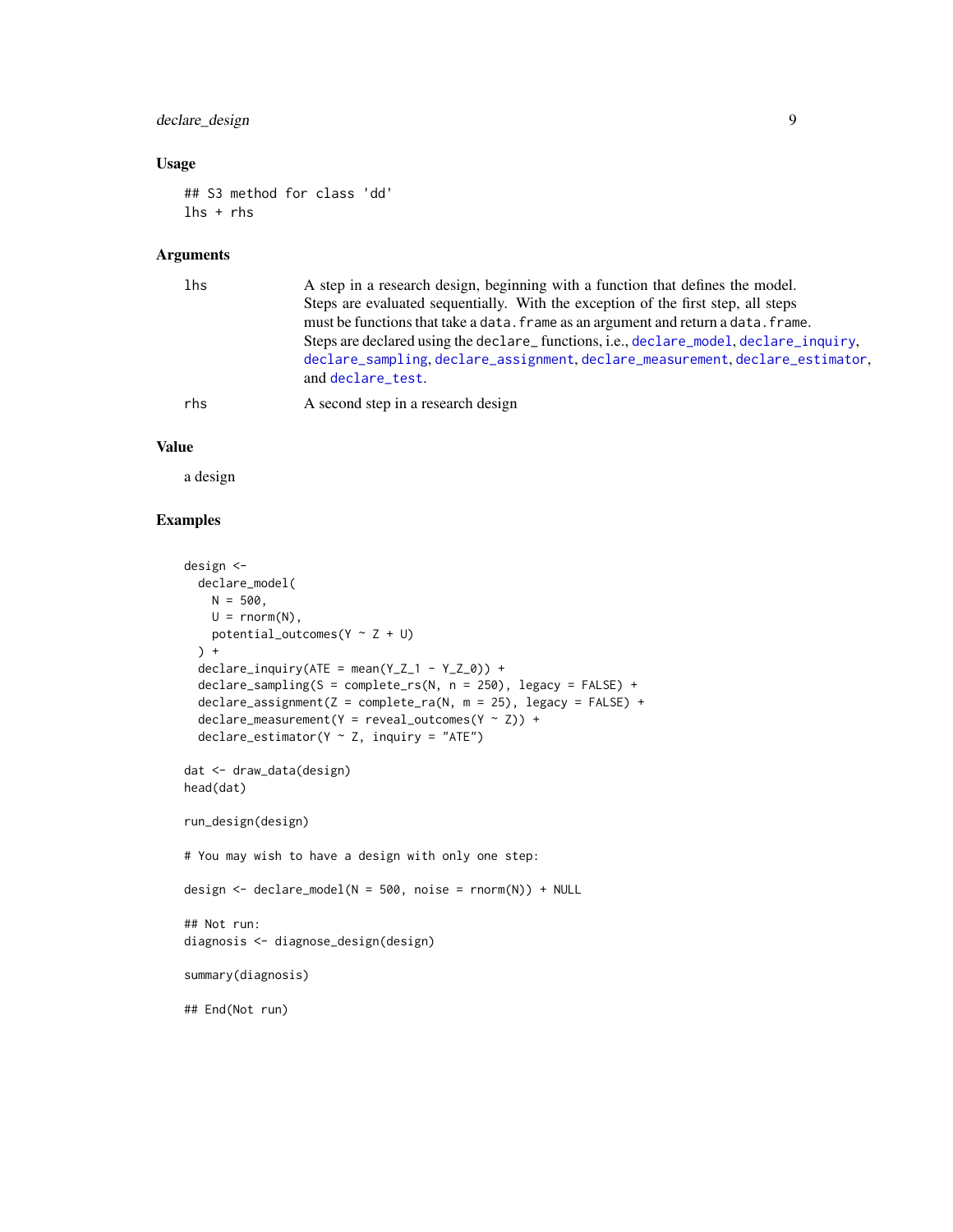<span id="page-9-1"></span><span id="page-9-0"></span>declare\_estimator *Declare estimator*

#### Description

Declares an estimator which generates estimates and associated statistics.

Use of declare\_test is identical to use of [declare\\_estimator](#page-9-1). Use declare\_test for hypothesis testing with no specific inquiry in mind; use declare\_estimator for hypothesis testing when you can link each estimate to an inquiry. For example, declare\_test could be used for a K-S test of distributional equality and declare\_estimator for a difference-in-means estimate of an average treatment effect.

# Usage

```
declare_estimator(
  ...,
 handler = label_estimator(model_handler),
  label = "estimator"
\mathcal{L}declare_estimators(
  ...,
 handler = label_estimator(model_handler),
 label = "estimator"
)
label_estimator(fn)
model_handler(
 data,
  ...,
 model = estimatr::difference_in_means,
 model_summary = tidy_try,
  term = FALSE
\lambda
```
#### Arguments

| $\ddots$ | arguments to be captured, and later passed to the handler                                                                                                                                                                               |
|----------|-----------------------------------------------------------------------------------------------------------------------------------------------------------------------------------------------------------------------------------------|
| handler  | a tidy-in, tidy-out function                                                                                                                                                                                                            |
| label    | a string describing the step                                                                                                                                                                                                            |
| fn       | A function that takes a data frame as an argument and returns a data frame with<br>the estimates, summary statistics (i.e., standard error, p-value, and confidence<br>interval), and a term column for labeling coefficient estimates. |
| data     | a data.frame                                                                                                                                                                                                                            |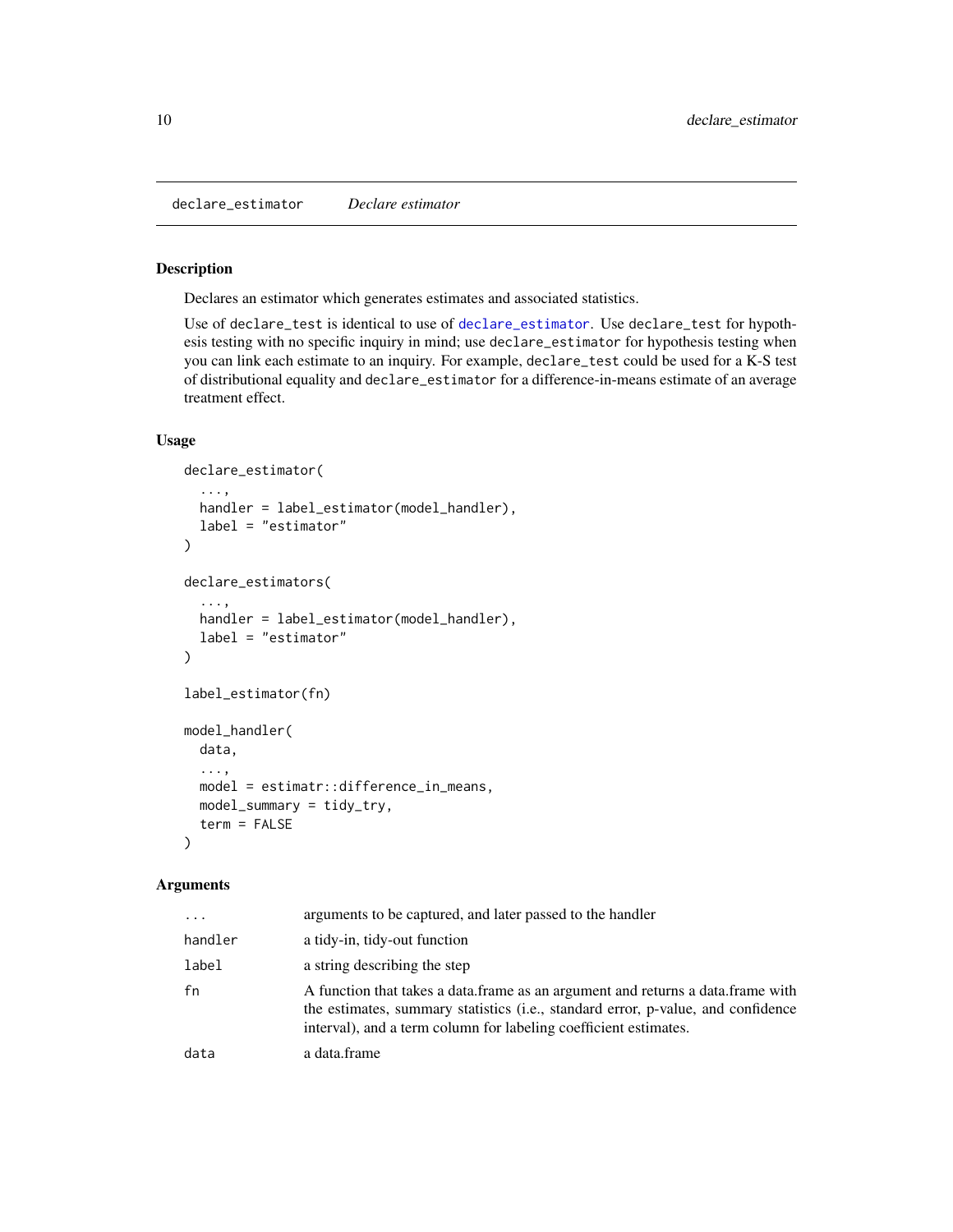<span id="page-10-0"></span>

| model         | A model function, e.g. 1m or glm. By default, the model is the difference in means<br>function from the estimatr package.                                                                                                                                                                                                                                                                                                                                    |
|---------------|--------------------------------------------------------------------------------------------------------------------------------------------------------------------------------------------------------------------------------------------------------------------------------------------------------------------------------------------------------------------------------------------------------------------------------------------------------------|
| model_summary | A model-in data-out function to extract coefficient estimates or model summary<br>statistics, such as tidy or glance. By default, the DeclareDesign model sum-<br>mary function tidy_try is used, which first attempts to use the available tidy<br>method for the model object sent to model, then if not attempts to summarize<br>coefficients using the coef( $summary()$ ) and confint methods. If these do not<br>exist for the model object, it fails. |
| term          | Symbols or literal character vector of term that represent quantities of interest,<br>i.e. Z. If FALSE, return the first non-intercept term; if TRUE return all term. To<br>escape non-standard-evaluation use !!.                                                                                                                                                                                                                                           |

# Details

declare\_estimator is designed to handle two main ways of generating parameter estimates from data.

In declare\_estimator, you can optionally provide the name of an inquiry or an objected created by [declare\\_inquiry](#page-12-1) to connect your estimate(s) to inquiry(s).

The first is through label\_estimator(model\_handler), which is the default value of the handler argument. Users can use standard modeling functions like lm, glm, or iv\_robust. The models are summarized using the function passed to the model\_summary argument. This will usually be a "tidier" like broom::tidy. The default model\_summary function is tidy\_try, which applies a tidy method if available, and if not, tries to make one on the fly.

An example of this approach is:

 $\text{dec}$ lare\_estimator(Y ~ Z + X, model = lm\_robust, model\_summary = tidy, term = "Z", inquiry  $=$  "ATE")

The second approach is using a custom data-in, data-out function, usually first passed to label\_estimator. The reason to pass the custom function to label\_estimator first is to enable clean labeling and linking to inquiries.

An example of this approach is:

 $my_fun < -function(data)$ { with(data, median(Y[Z == 1]) -median(Y[Z == 0])) }

declare\_estimator(handler = label\_estimator(my\_fun),inquiry = "ATE")

label\_estimator takes a data-in-data out function to fn, and returns a data-in-data-out function that first runs the provided estimation function fn and then appends a label for the estimator and, if an inquiry is provided, a label for the inquiry.

#### Value

A function that accepts a data.frame as an argument and returns a data.frame containing the value of the estimator and associated statistics.

```
# base design
design <-
 declare_model(
```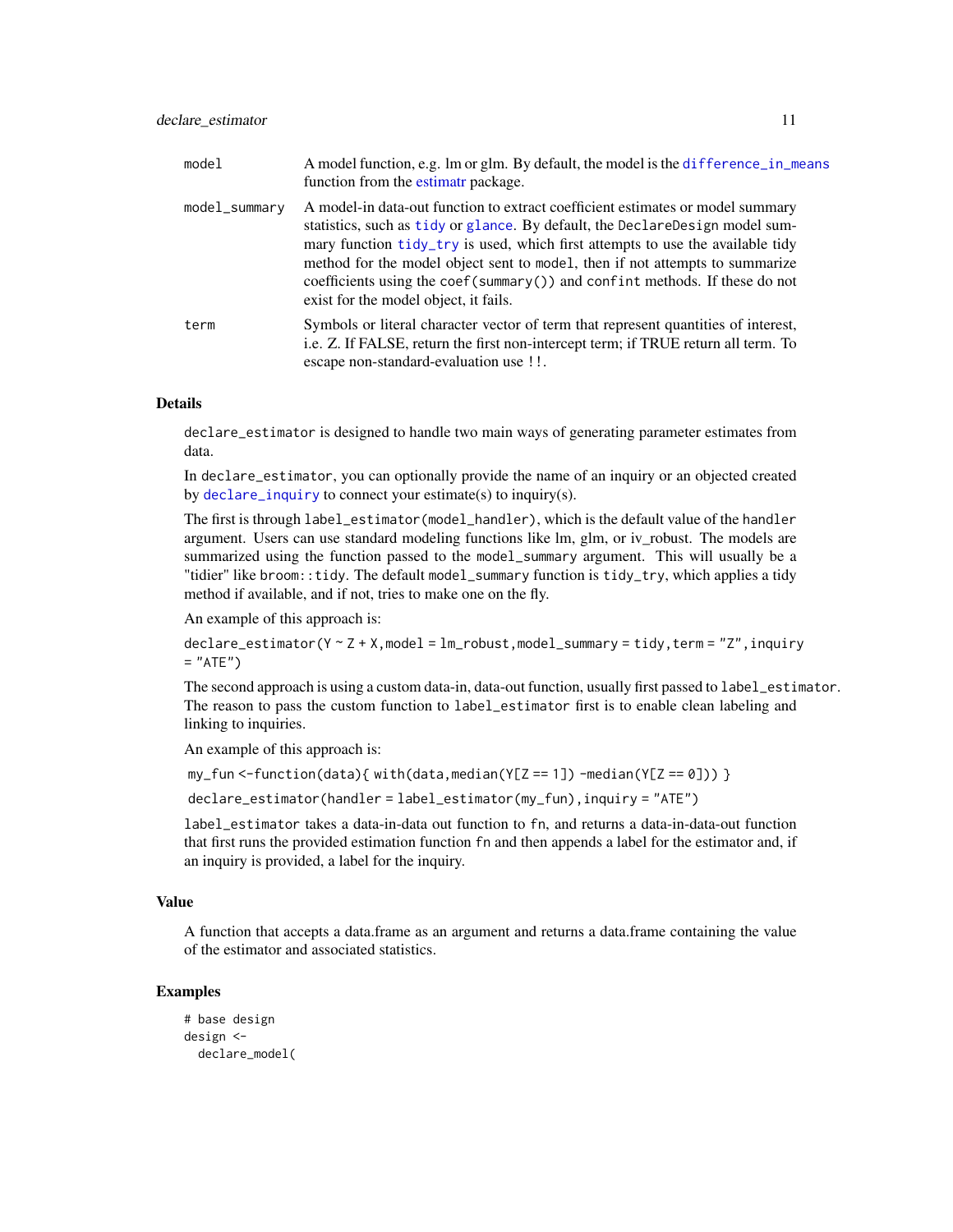```
N = 100,
    female = rbinom(N, 1, 0.5),
   U = rnorm(N),potential_outcomes(
    Y ~ rbinom(N, 1, prob = pnorm(0.2 * Z + 0.2 * female + 0.1 * Z * female + U)))
 ) +
 declarge\_inquiry(ATE = mean(Y_Z_1 - Y_Z_0)) +\text{dec}lare_assignment(Z = complete_ra(N, m = 50), legacy = FALSE) +
 \text{dec}lare_measurement(Y = reveal_outcomes(Y ~ Z))
# Most estimators are modeling functions like lm or glm.
# Default statistical model is estimatr::difference_in_means
design + declare_estimator(Y \sim Z, inquiry = "ATE")
# lm from base R (classical standard errors assuming homoskedasticity)
design + declare_estimator(Y \sim Z, model = lm, inquiry = "ATE")
# Use lm_robust (linear regression with heteroskedasticity-robust standard errors)
# from `estimatr` package
design + declare_estimator(Y \sim Z, model = lm_robust, inquiry = "ATE")
# use `term` to select particular coefficients
design + declare_estimator(Y ~ Z*female, term = "Z:female", model = lm_robust)
# Use glm from base R
design + declare_estimator(
 Y \sim Z + \text{female},
 family = "gaussian",
 inquiry = "ATE",
 model = g1m\lambda# If we use logit, we'll need to estimate the average marginal effect with
# margins::margins. We wrap this up in function we'll pass to model_summary
library(margins) # for margins
library(broom) # for tidy
tidy_margins \leq function(x) {
 tidy(margins(x, data = x$data), conf.int = TRUE)
}
design +
 declare_estimator(
   Y \sim Z + \text{female},
   model = glm,
   family = binomial("logit"),
   model_summary = tidy_margins,
   term = "Z"
 )
```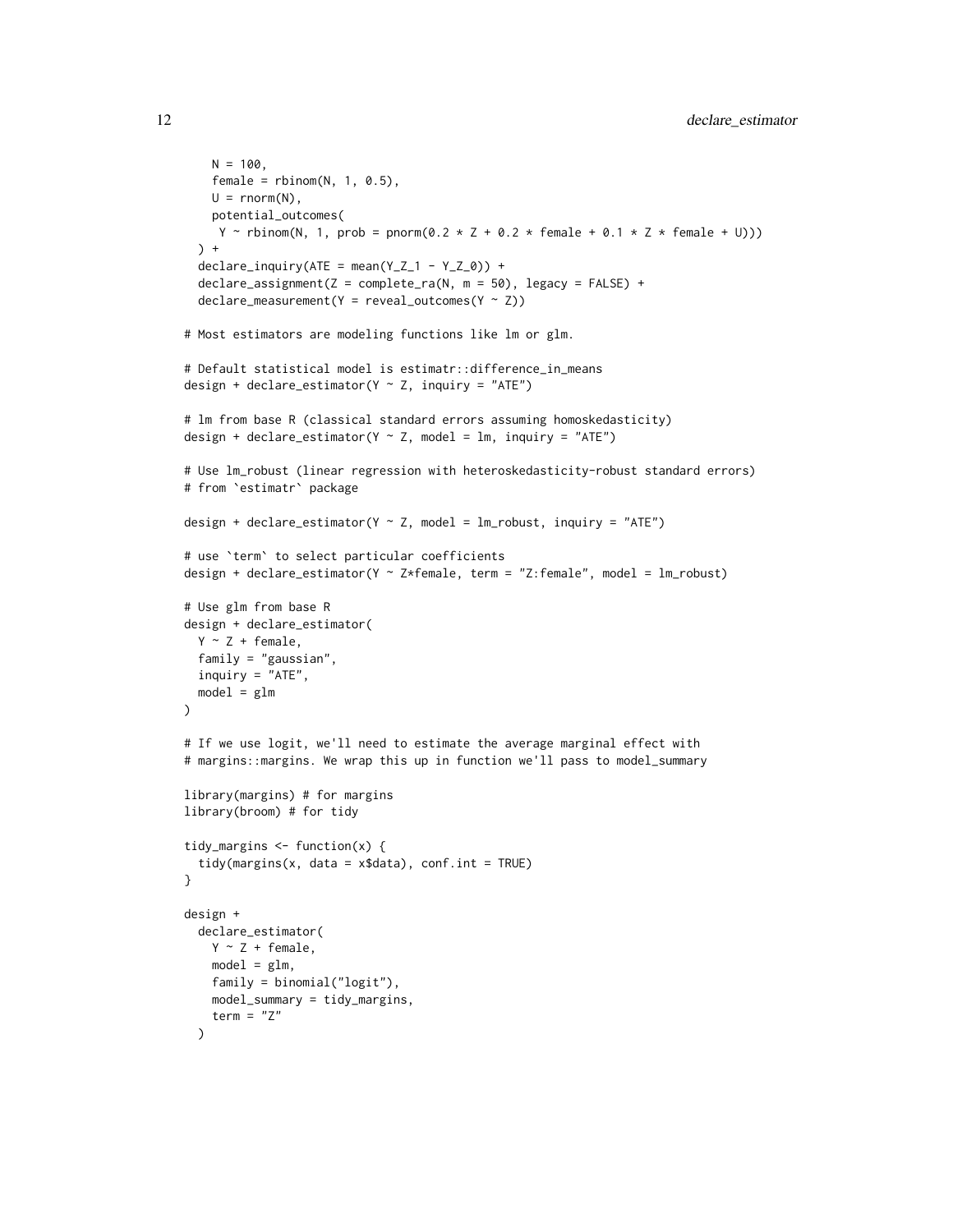```
# Multiple estimators for one inquiry
two_estimators <-
  design +
  declace_estimator(Y \sim Z,model = lm_robust,
                     inquiry = "ATE",
                    label = "OLS") +
  declare_estimator(
    Y \sim Z + \text{female},model = glm,family = binomial("logit"),
    model_summary = tidy_margins,
    inquiry = "ATE",
    term = "Z",
    label = "logit"
  )
run_design(two_estimators)
# Declare estimator using a custom handler
# Define your own estimator and use the `label_estimator` function for labeling
# Must have `data` argument that is a data.frame
my_dim_function <- function(data){
  data.frame(estimate = with(data, mean(Y[Z == 1]) - mean(Y[Z == 0])))
}
design + declare_estimator(
 handler = label_estimator(my_dim_function),
  inquiry = "ATE"
\mathcal{L}
```
<span id="page-12-1"></span>declare\_inquiry *Declare inquiry*

#### Description

Declares inquiries, or the inferential target of interest. Conceptually very close to "estimand" or "quantity of interest".

## Usage

```
declarge_{i}inquiry(..., handler = inquiry_handler, label = "inquiry")
declarge\_inquires(..., handler = inquiry\_handler, label = "inquiring")declare_estimand(...)
```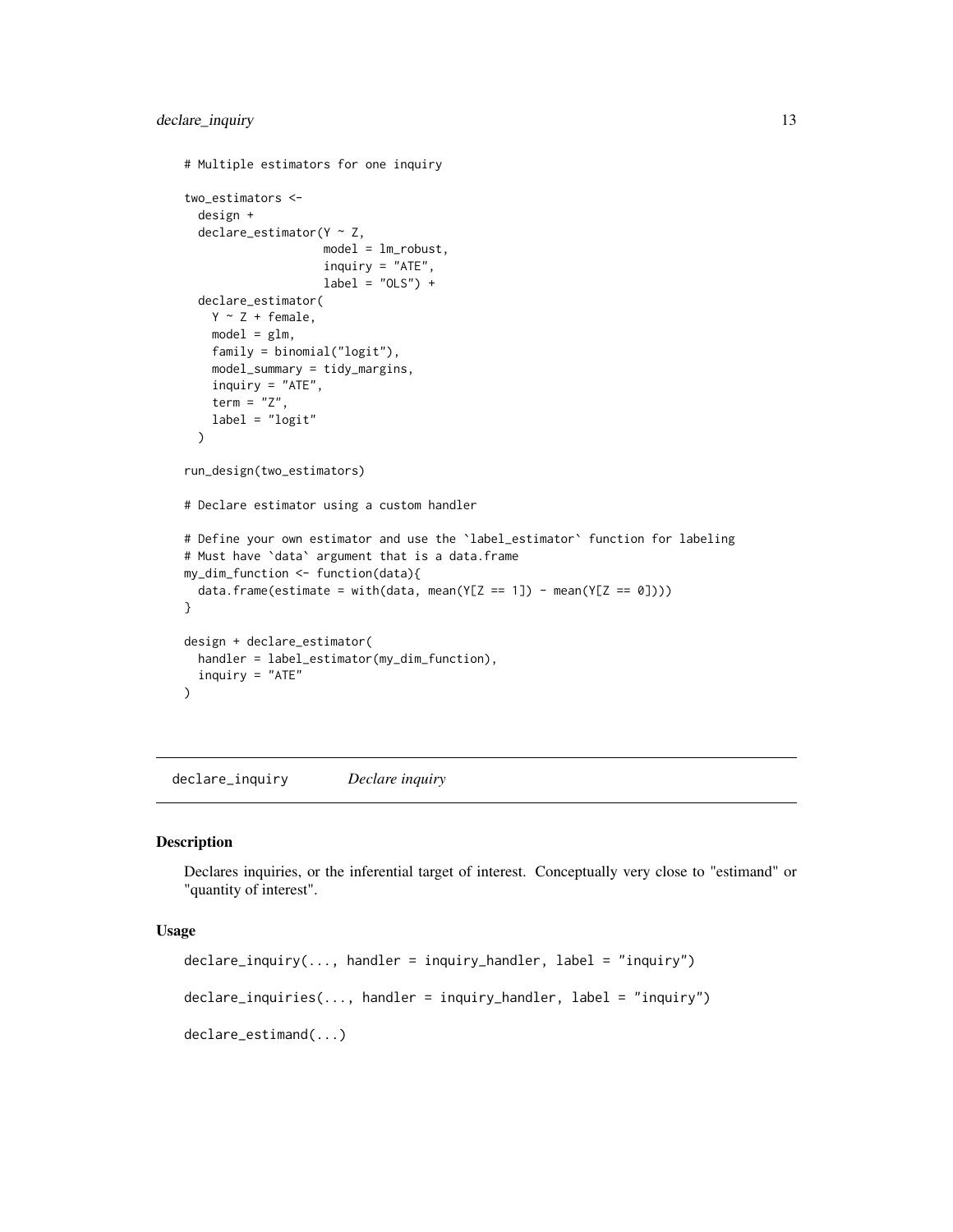```
declare_estimands(...)
```
inquiry\_handler(data, ..., subset = NULL, term = FALSE, label)

#### Arguments

| $\cdot$ $\cdot$ $\cdot$ | arguments to be captured, and later passed to the handler |
|-------------------------|-----------------------------------------------------------|
| handler                 | a tidy-in, tidy-out function                              |
| label                   | a string describing the step                              |
| data                    | a data.frame                                              |
| subset                  | a subset expression                                       |
| term                    | <b>TRUE/FALSE</b>                                         |

# Details

For the default diagnosands, the return value of the handler should have inquiry\_label and estimand columns.

If term is TRUE, the names of ... will be returned in a term column, and inquiry\_label will contain the step label. This can be used as an additional dimension for use in diagnosis.

#### Value

a function, I(), that accepts a data.frame as an argument and returns a data.frame containing the value of the inquiry, a^m.

```
# Set up a design for use in examples:
design <-
 declare_model(N = 100,
                X = rnorm(N),
                 potential_outcomes(Y \sim (.25 + X) * Z + \text{rnorm}(N)) +
 declare_assignment(Z = \text{complete\_ra(N, m = 50)}, legacy = FALSE) +
 \text{dec}lare_measurement(Y = reveal_outcomes(Y ~ Z))
design + declare_inquiry(ATE = mean(Y_2_1 - Y_2_0))
design + declare_inquiry(ATT = mean(Y_Z_1 - Y_Z_0),
                          subset = (Z == 1))# Add inquirys to a design along with estimators that reference them
design_1 <-
 design +
 \text{dec}lare_inquiry(ATE = mean(Y_Z_1 - Y_Z_0)) +
 declace_estimator(Y \sim Z, inquiring = "ATE")
```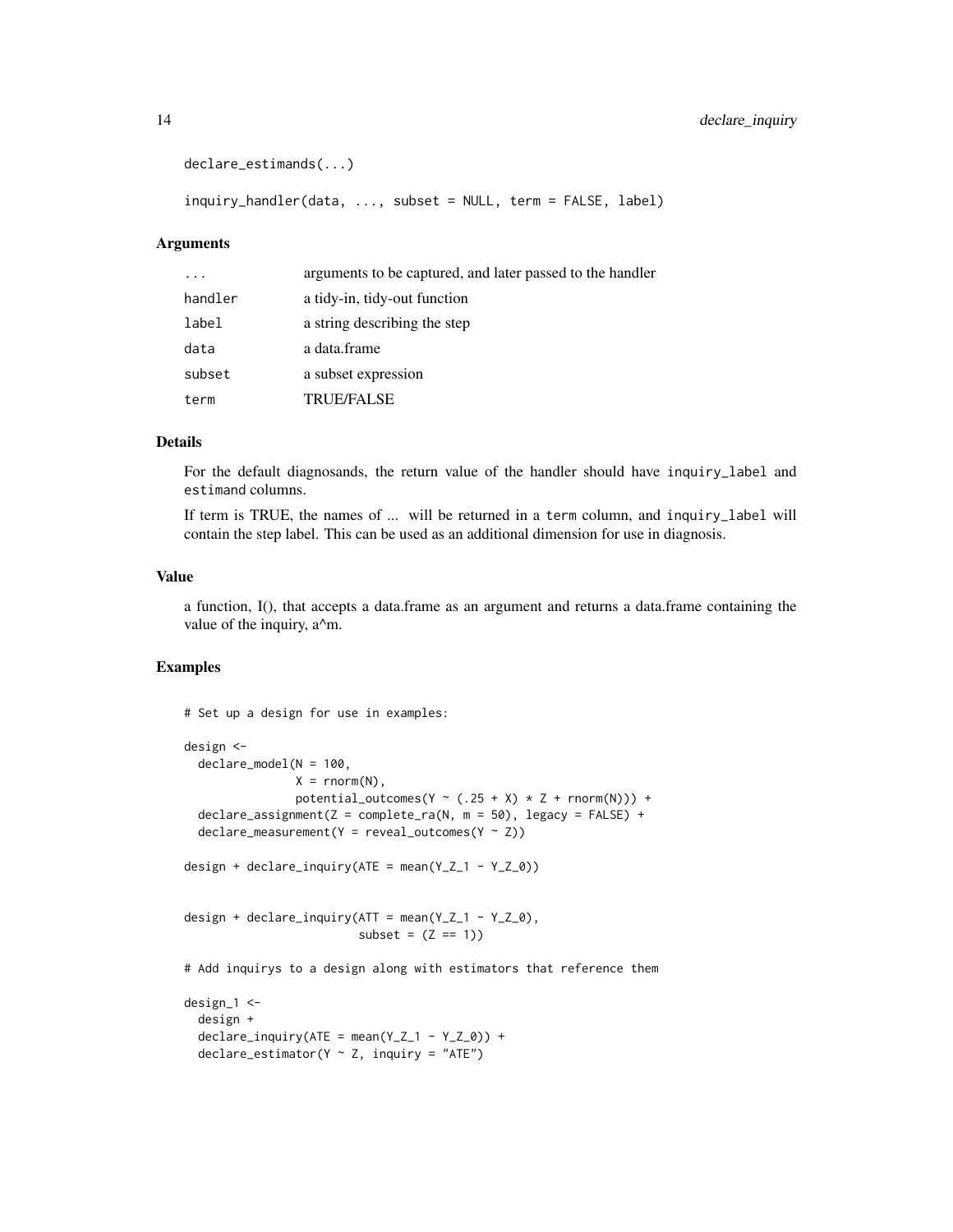```
run_design(design_1)
# Two inquirys, one estimator
design_2 <-
 design +
 \text{dec}lare_inquiry(ATE = mean(Y_Z_1 - Y_Z_0)) +
 declare_inquiry(ATT = mean(Y_Z_1 - Y_Z_0), subset = (Z == 1)) +
 declare_estimator(Y \sim Z, inquiry = c("ATE", "ATT"))
run_design(design_2)
# Two inquirys, two coefficients from one estimator
design_3 <-
 design +
 declare_inquiry(intercept = mean(Y_Z_0),
                  slope = mean(Y_ Z_1 - Y_ Z_0) +
 declare_estimator(
   Y \sim Z,
   model = lm_robust,
   term = TRUE,
    inquiry = c("intercept", "slope")
 \lambdarun_design(design_3)
```
<span id="page-14-1"></span>declare\_measurement *Declare measurement procedure*

#### Description

This function adds measured data columns that can be functions of unmeasured data columns.

#### Usage

```
declare_measurement(..., handler = measurement_handler, label = NULL)
```

```
measurement_handler(data, ...)
```
#### Arguments

| $\cdot$ | arguments to be captured, and later passed to the handler |
|---------|-----------------------------------------------------------|
| handler | a tidy-in, tidy-out function                              |
| label   | a string describing the step                              |
| data    | A data.frame.                                             |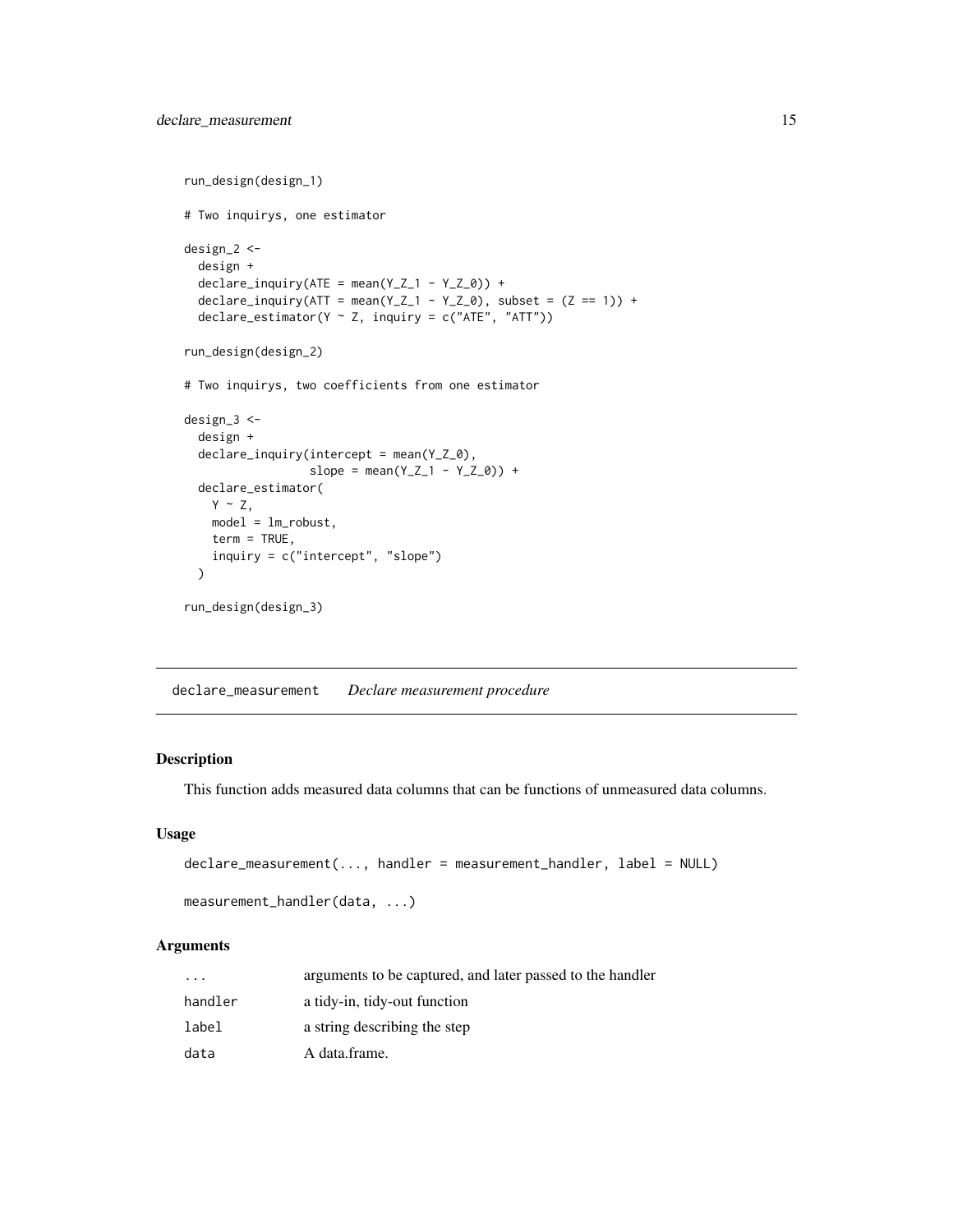# <span id="page-15-0"></span>Details

It is also possible to include measured variables in your declare\_population call or to add variables using declare\_step. However, putting latent variables in declare\_population and variables-asmeasured in declare\_measurement helps communicate which parts of your research design are in M and which parts are in D.

# Value

A function that returns a data.frame.

#### Examples

```
design <-
 declare_model(N = 6,U = rnorm(N),
                potential_outcomes(Y \sim Z + U) +
 \text{dec}lare_assignment(Z = complete_ra(N), legacy = FALSE) +
 \text{dec}lare_measurement(Y = reveal_outcomes(Y ~ Z))
draw_data(design)
design <-
 declare_model(
   N = 6,
   U = rnorm(N),
   potential_outcomes(Y \sim Z1 + Z2 + U,
                       conditions = list(21 = c(0, 1), 22 = c(0, 1)))) +
 declare_assignment(Z1 = complete_ra(N),
                     Z2 = block-ra(blocks = Z1),legacy = FALSE) +
 declarge_measurement(Y = reveal_outcomes(Y ~ Z1 + Z2))
draw_data(design)
```
<span id="page-15-1"></span>

| declare_model | Declare the size and features of the population |
|---------------|-------------------------------------------------|
|---------------|-------------------------------------------------|

# Description

Declare the size and features of the population

### Usage

```
declare_model(..., handler = fabricate, label = NULL)
```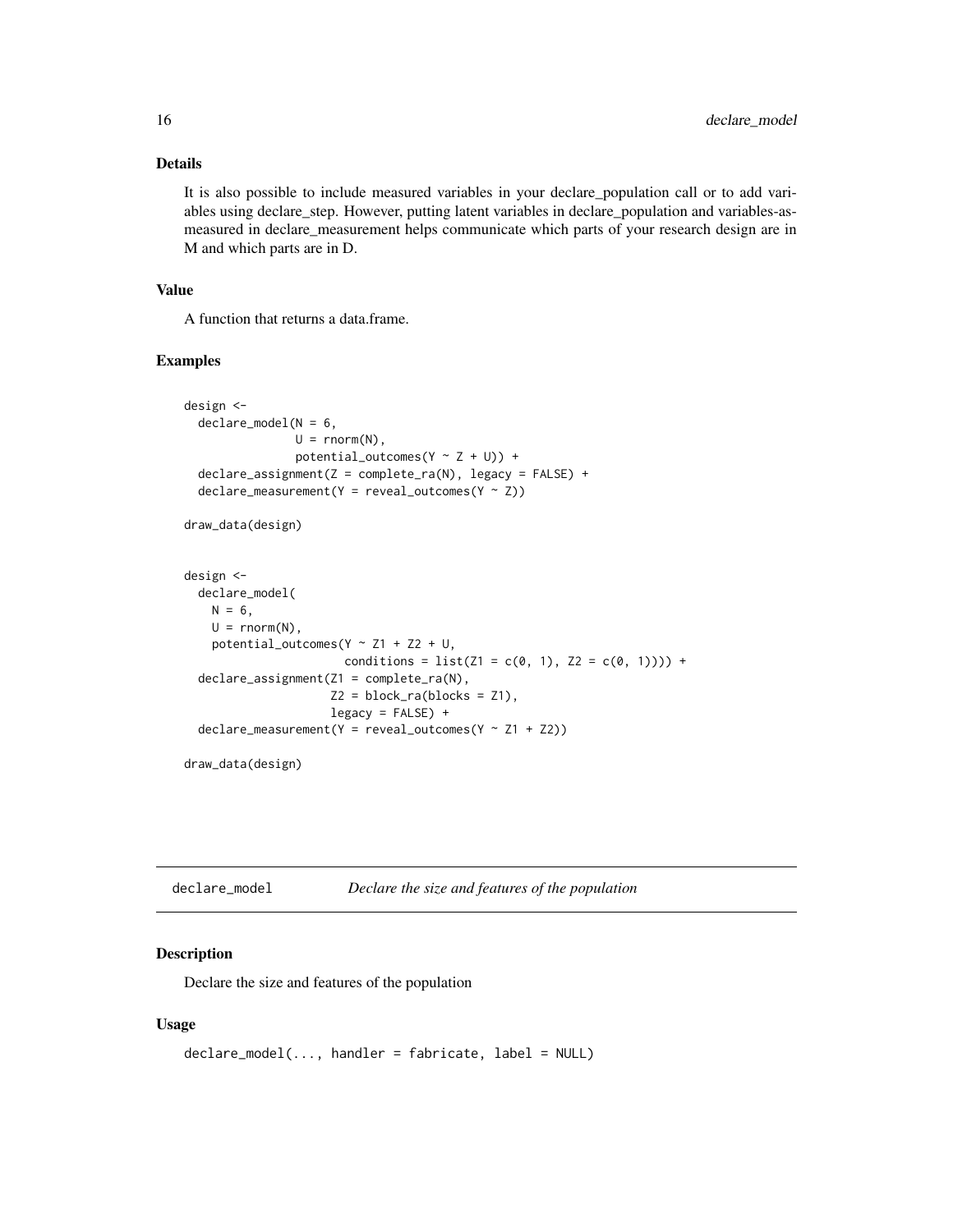#### declare\_model 17

#### Arguments

| $\cdots$ | arguments to be captured, and later passed to the handler |
|----------|-----------------------------------------------------------|
| handler  | a tidy-in, tidy-out function                              |
| label    | a string describing the step                              |

#### Value

A function that returns a data.frame.

#### Examples

```
# Declare a single-level population with no covariates
declare_model(N = 100)
# declare_model returns a function:
my_model <- declare_model(N = 100)
my_model()
# Declare a single-level population with two covariates
declare_model(
 N = 6,
  female = rbinom(n = N, 1, prob = 0.5),
  height_ft = rnorm(N, mean = 5.67 - 0.33 \times female, sd = 0.25)
\lambda# Declare a single-level population with potential outcomes
declare_model(
 N = 6,
  U = rnorm(N),potential_outcomes(Y \sim Z + U))
# Declare a single-level population with two sets of potential outcomes
declare_model(
  N = 6,
 U = rnorm(N),potential_outcomes(Y \sim Z1 + Z2 + U,
                     conditions = list(21 = c(0, 1), 22 = c(0, 1))))# Declare a population from existing data
declare_model(mtcars)
# Resample from existing data
```
declare\_model(N = 100, data = mtcars, handler = resample\_data)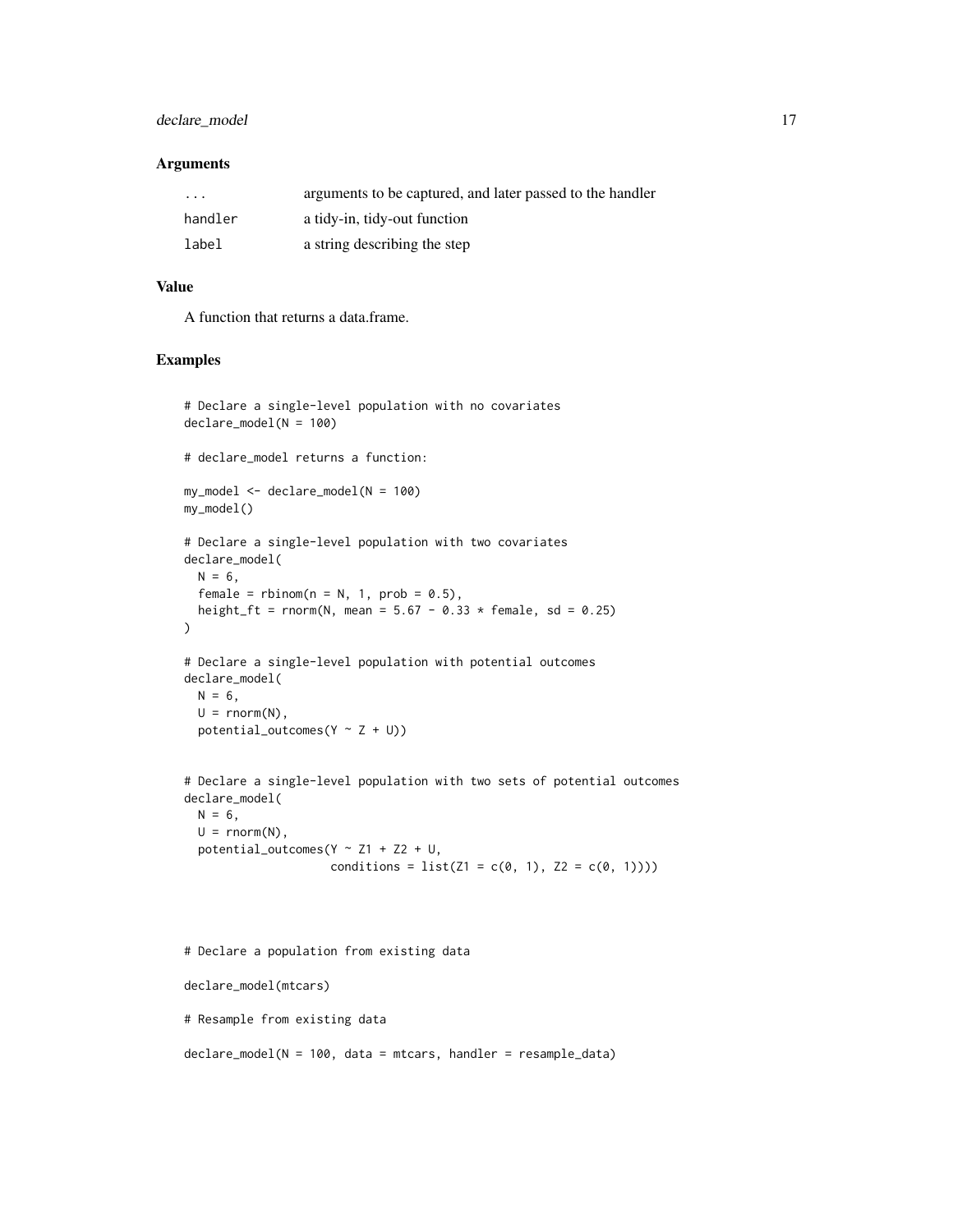```
# Declare a two-level hierarchical population
# containing cities within regions and a
# pollution variable defined at the city level
declare_model(regions = add_level(N = 5),
              cities = add\_level(N = 10, pollution = rnorm(N, mean = 5)))# Declare a population using a custom function
# the default handler is fabricatr::fabricate,
# but you can supply any function that returns a data.frame
my_model_function <- function(N) {
 data.frame(u = rnorm(N))
}
declare_model(N = 10, handler = my_model_function)
```
declare\_population *Declare the size and features of the population*

#### Description

Declare the size and features of the population

#### Usage

```
declare_population(..., handler = fabricate, label = NULL)
```
#### Arguments

| $\cdot$ $\cdot$ $\cdot$ | arguments to be captured, and later passed to the handler |
|-------------------------|-----------------------------------------------------------|
| handler                 | a tidy-in, tidy-out function                              |
| label                   | a string describing the step                              |

#### Value

A potential outcomes declaration, which is a function that returns a data.frame.

```
# Declare a single-level population with no covariates
my\_population \leq  declare_model(N = 100)
```

```
# Declare a population from existing data
my_population <- declare_model(sleep)
```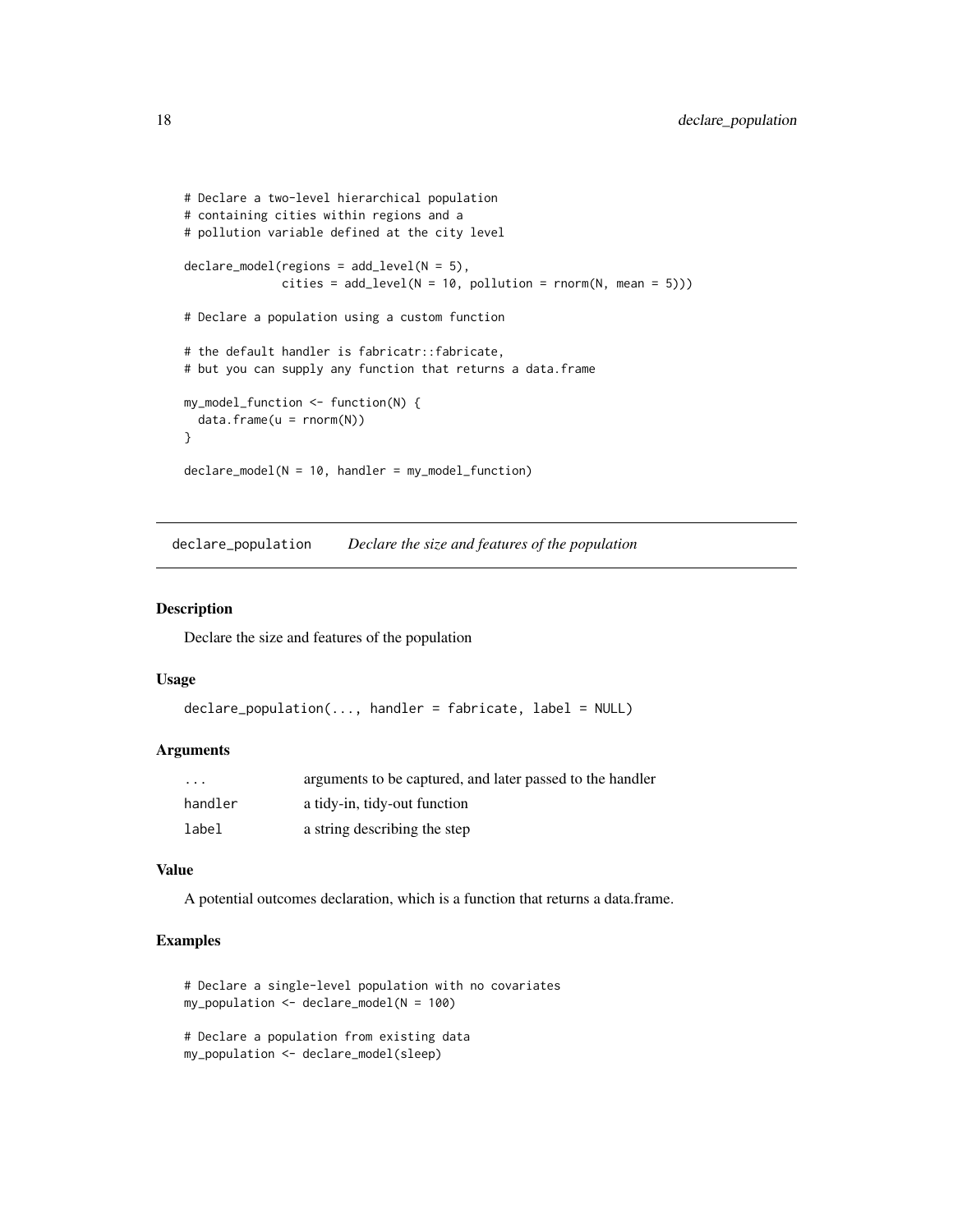```
# Declare a single-level population with a covariate
my_population <- declare_model(
 N = 6,
  female = rbinom(n = N, 1, prob = 0.5),
  height_ft = rnorm(N, mean = 5.67 - 0.33 * female, sd = 0.25)
)
# Declare a population from existing data
declare_population(mtcars)
# Resample from existing data
declare_population(N = 100, data = mtcars, handler = resample_data)
# Declare a two-level hierarchical population
# containing cities within regions and a
# pollution variable defined at the city level
my_population <- declare_model(
  regions = add\_level(N = 5),
  cities = add\_level(N = 10, pollution = rnorm(N, mean = 5)))
# Declare a population using a custom function
# the default handler is fabricatr::fabricate,
# but you can supply any function that returns a data.frame
my_population_function <- function(N) {
  data.frame(u = rnorm(N))
}
my_population_custom <- declare_model(N = 10, handler = my_population_function)
```
declare\_potential\_outcomes *Declare potential outcomes*

#### Description

Declare potential outcomes

#### Usage

declare\_potential\_outcomes(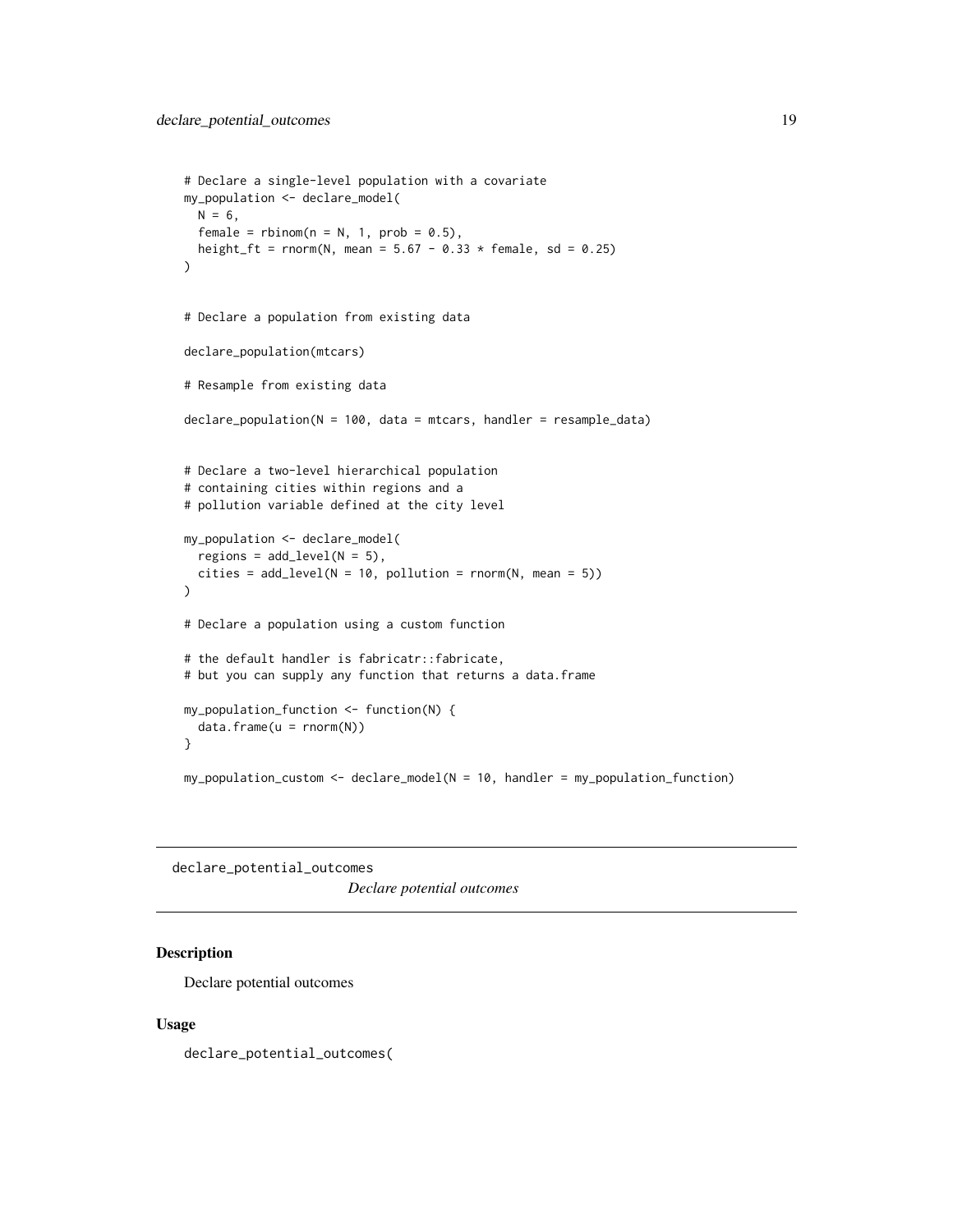```
...,
  handler = potential_outcomes_handler,
  label = NULL\mathcal{L}potential_outcomes_internal.formula(
  formula,
  conditions = c(\emptyset, 1),
  assignment_variables = "Z",
  data,
  level = NULL,
  label = outcome_variable
)
potential_outcomes_internal.NULL(
  formula = stop("Not provided"),
  ...,
  data,
  level = NULL
\mathcal{L}
```
# Arguments

| $\ddots$             | arguments to be captured, and later passed to the handler                                                                                                                                                                                                      |
|----------------------|----------------------------------------------------------------------------------------------------------------------------------------------------------------------------------------------------------------------------------------------------------------|
| handler              | a tidy-in, tidy-out function                                                                                                                                                                                                                                   |
| label                | a string describing the step                                                                                                                                                                                                                                   |
| formula              | a formula to calculate potential outcomes as functions of assignment variables.                                                                                                                                                                                |
| conditions           | see expand_conditions. Provide values (e.g. conditions = $1:4$ ) for a sin-<br>gle assignment variable. If multiple assignment variables, provide named list<br>(e.g. conditions = $list(21 = 0:1, Z2 = 0:1)$ ). Defaults to 0:1 if no conditions<br>provided. |
| assignment_variables |                                                                                                                                                                                                                                                                |
|                      | The name of the assignment variable. Generally not required as names are taken<br>from conditions.                                                                                                                                                             |
| data                 | a data.frame                                                                                                                                                                                                                                                   |
| level                | a character specifying a level of hierarchy for fabricate to calculate at                                                                                                                                                                                      |

# Details

A declare\_potential\_outcomes function is used to create outcomes that each unit would express in each possible treatment condition.

# Value

a function that returns a data.frame

<span id="page-19-0"></span>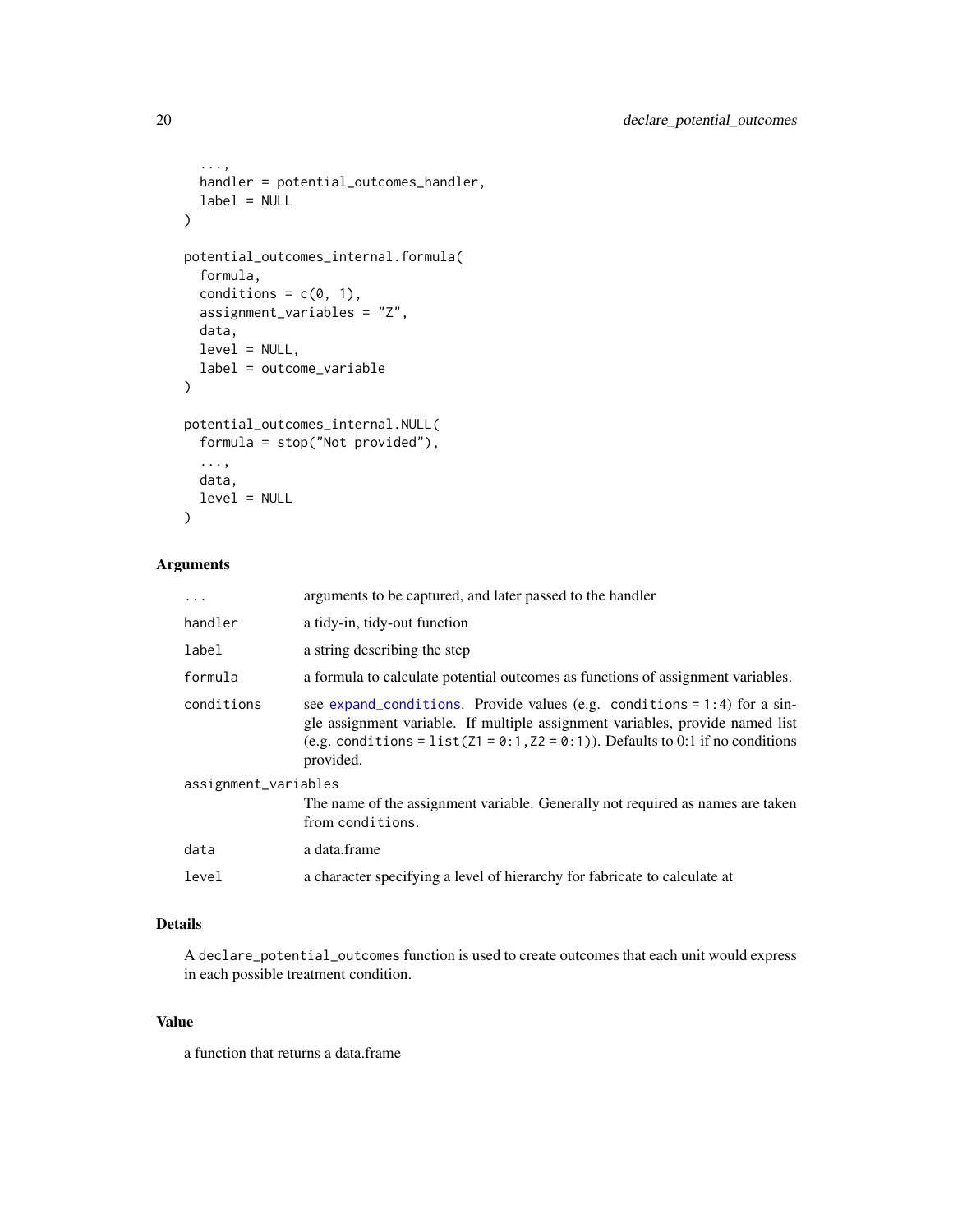#### <span id="page-20-0"></span>declare\_reveal 21

#### Examples

```
# Potential outcomes can be declared in two ways:
# by using a formula or as separate variables.
# Using a formula
declarge\_population(N = 100, U = rnorm(N)) +declare_potential_outcomes(Y \sim 0.5 \times Z + U)
# As separate variables
\text{dec}lare_population(N = 100, U = rnorm(N)) +
 declare_potential_outcomes(Y_Z_0 = U,
                              Y_Z_1 = U + 0.5# (notice the naming structure: outcome_assignment_condition: Y_Z_1)
# You can change the name of the outcome
\text{dec}lare_population(N = 100, U = rnorm(N)) +
 declare_potential_outcomes(Y2 ~ 0.5*Z + U)
# You can change the name of the assignment_variable
\text{dec}lare_population(N = 100, U = rnorm(N)) +
 declare_potential_outcomes(Y ~ 0.5*D + U, assignment_variable = "D")
# `conditions` defines the "range" of the potential outcomes function
declare_population(N = 100, age = sample(18:65, N, replace = TRUE)) +
 declare_potential_outcomes(formula = Y \sim .05 + .25 \times Z + .01 \times age \times Z,
                              conditions = 1:4)
# Multiple assignment variables can be specified in `conditions`. For example,
# in a 2x2 factorial potential outcome:
declare_population(N = 100, age = sample(18:65, N, replace = TRUE)) +
 declare_potential_outcomes(formula = Y \sim .05 + .25 \star Z1 + .01 \star age \star Z2,
                              conditions = list(Z1 = 0:1, Z2 = 0:1))
```
declare\_reveal *Declare a reveal outcomes step*

#### Description

Potential outcomes declarations indicate what outcomes would obtain for different possible values of assignment variables. But realized outcomes need to be "revealed." declare\_reveal generates these realized outcomes using information on potential outcomes (for instance generated via declare\_potential\_outcomes) and the relevant assignment variables (for example created by declare\_assignment). Revelation steps are usefully included after declaration of all assignments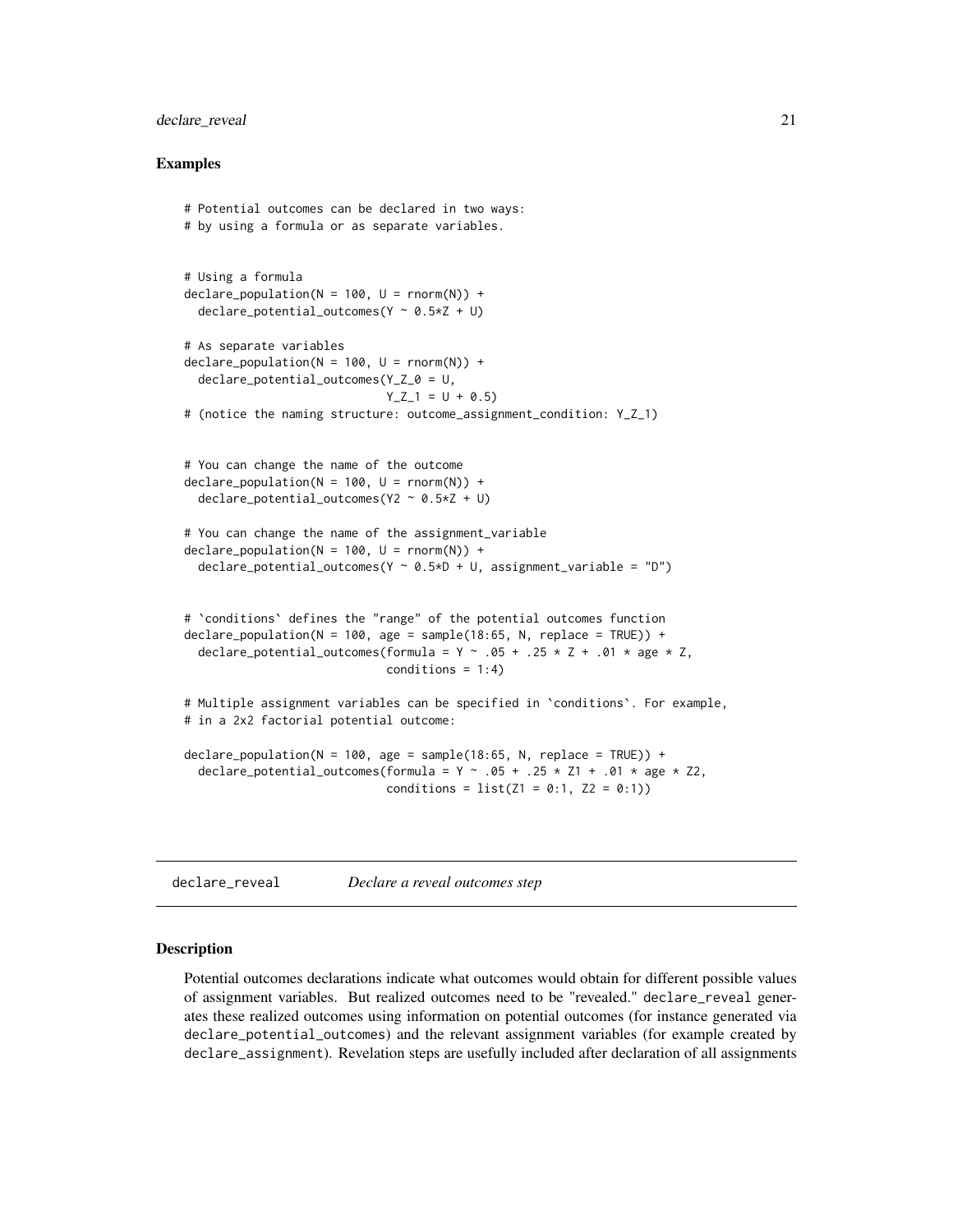of conditions required to determine the realized outcome. If a revelation is not declared, Declare-Design will try to guess appropriate revelations. Explicit revelation is recommended however.

#### Usage

```
declare_reveal(..., handler = declare_reveal_handler, label = NULL)
declare_reveal_handler(
 data = NULL,
 outcome_variables = Y,
  assignment_variables = Z,
  attrition_variables = NULL,
  ...
\mathcal{L}
```
# Arguments

| $\cdots$             | arguments to be captured, and later passed to the handler              |
|----------------------|------------------------------------------------------------------------|
| handler              | a tidy-in, tidy-out function                                           |
| label                | a string describing the step                                           |
| data                 | A data frame containing columns for assignment and potential outcomes. |
| outcome_variables    |                                                                        |
|                      | The outcome prefix(es) of the potential outcomes.                      |
| assignment_variables |                                                                        |
|                      | Unquoted name(s) of the assignment variable(s).                        |
| attrition_variables  |                                                                        |
|                      | Unquoted name of the attrition variable.                               |

#### Details

This function was previously called declare\_reveal. You can still use either one.

declare\_reveal declares how outcomes should be realized. A "revelation" uses the random assignment to pluck out the correct potential outcomes (Gerber and Green 2012, Chapter 2). Revelation requires that every named outcome variable is a function of every named assignment variable within a step. Thus if multiple outcome variables depend on different assignment variables, multiple revelations are needed.

```
design <-
  declare_model(
    N = 100,
    U = rnorm(N),Y_{Z_0} = U,
    Y_Z_1 = U + \text{norm}(N, \text{ mean } = 2, \text{ sd } = 2)) +\text{dec}lare_assignment(Z = complete_ra(N, m = 50), legacy = FALSE) +
```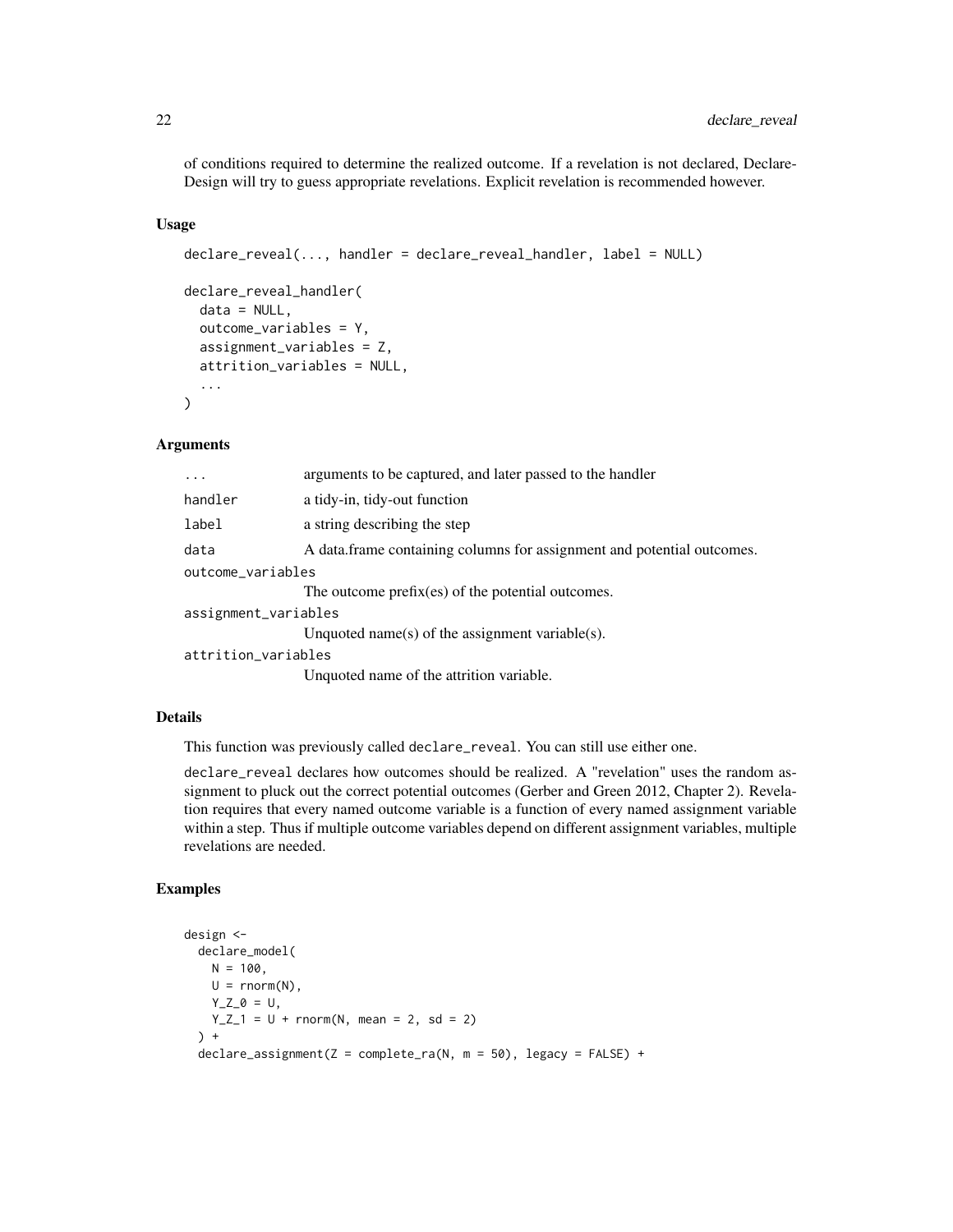```
\text{dec}lare_measurement(Y = reveal_outcomes(Y ~ Z))
# Declaring multiple assignment variables or multiple outcome variables
design <-
 declare_model(
   N = 10,
   potential_outcomes(Y1 ~ Z),
   potential_outcomes(Y2 \sim 1 + 2 \times Z),
   potential_outcomes(Y3 ~ 1 - X * Z, conditions = list(X = 0:1, Z = 0:1))
 ) +declare_assignment(Z = complete_ra(N), legacy = FALSE) +
 declare_assignment(X = complete_ra(N), legacy = FALSE) +
 \text{dec}lare_measurement(Y1 = reveal_outcomes(Y1 ~ Z),
                       Y2 = reveal\_outcomes(Y2 ~ 2),Y3 = reveal\_outcomes(Y3 ~ x + Z))design <-
 declare_model(
   N = 100,
    age = sample(18:95, N, replace = TRUE),potential_outcomes(Y \sim .25 \times Z + .01 \times age \times Z),
   potential_outcomes(R \sim rbinom(n = N, size = 1, prob = pnorm(Y_Z_0)))
 ) +
 declare_assignment(Z = complete_ra(N, m = 25), legacy = FALSE)
 declare_measurement(R = reveal_outcomes(R \sim Z),
                       Y = \text{reveal\_outcomes}(Y \sim Z),Y = ifelse(R == 1, Y, NA))
```
<span id="page-22-1"></span>declare\_sampling *Declare sampling procedure*

# Description

Declare sampling procedure

#### Usage

```
declare_sampling(..., handler = sampling_handler, label = NULL)
```

```
sampling_handler(data, ..., legacy = TRUE)
```
#### Arguments

| $\ddots$ | arguments to be captured, and later passed to the handler                                                              |
|----------|------------------------------------------------------------------------------------------------------------------------|
| handler  | a tidy-in, tidy-out function                                                                                           |
| label    | a string describing the step                                                                                           |
| data     | A data.frame.                                                                                                          |
| legacy   | Use the legacy randomize functionality. This will be disabled in future; please<br>use $\text{legacy} = \text{FALSE.}$ |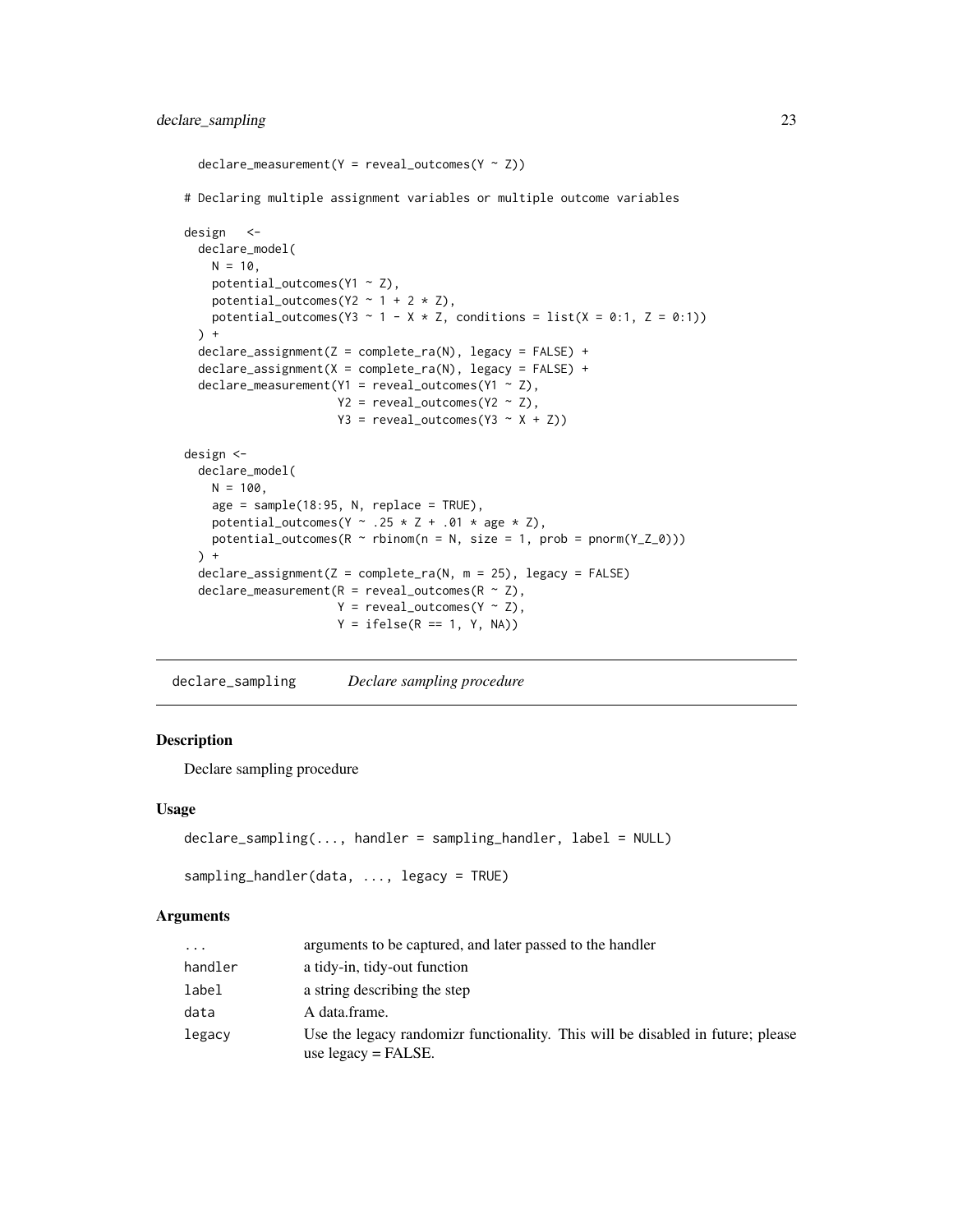# <span id="page-23-0"></span>Value

A sampling declaration, which is a function that takes a data.frame as an argument and returns a data.frame subsetted to sampled observations and (optionally) augmented with inclusion probabilities and other quantities.

#### Examples

```
design <- declare_model(
 classrooms = add_level(10),
 individuals = add\_level(20, female = rbinom(N, 1, 0.5))) + NULL
# Complete random sampling
design + declare_sampling(
 S = complete\_rs(N = N, n = 50),
 filter = S == 1, legacy = FALSE)
# equivalently, by default filter is set to S == 1
design + declare_sampling(S = complete_rs(N = N, n = 50),
                          legacy = FALSE)
# Stratified random sampling
design + declare_sampling(S = strata_rs(strata = female),
                          legacy = FALSE)
```
declare\_step *Declare a custom step*

### Description

With declare\_step, you can include any function that takes data as one of its arguments and returns data in a design declaration. The first argument is always a "handler", which is the name of the data-in, data-out function. For handy data manipulations use declare\_step(fabricate,...).

#### Usage

```
declare_step(
  ...,
 handler = function(data, ...f, ...) ...f(data, ...),
 label = NULL)
```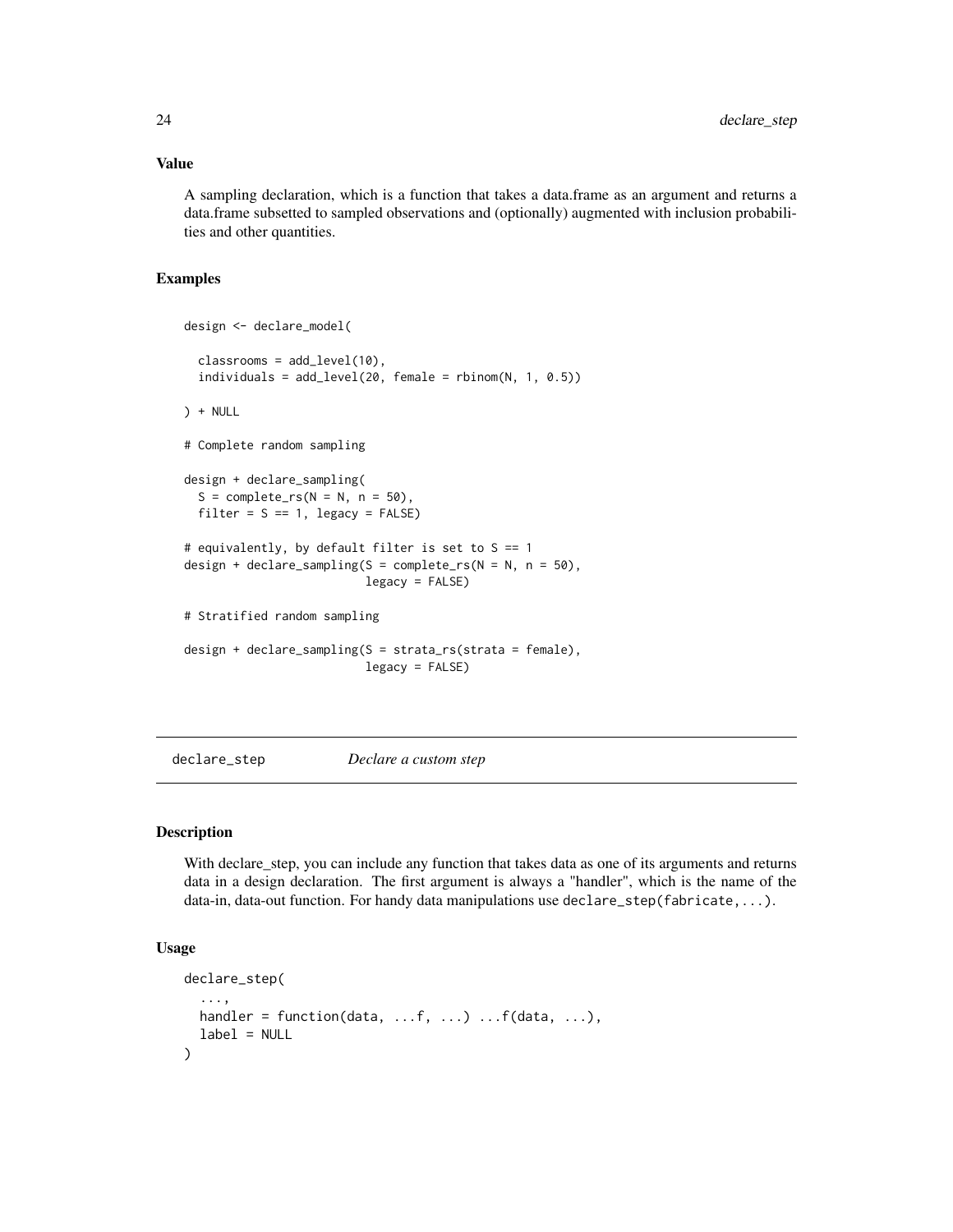# <span id="page-24-0"></span>declare\_test 25

#### Arguments

| $\cdots$ | arguments to be captured, and later passed to the handler |
|----------|-----------------------------------------------------------|
| handler  | a tidy-in, tidy-out function                              |
| label    | a string describing the step                              |

#### Value

A function that returns a data.frame.

#### Examples

```
population \leq declare_model(N = 5, noise = rnorm(N))
manipulate <- declare_step(fabricate, noise_squared = noise^2, zero = 0)
design <- population + manipulate
```
draw\_data(design)

<span id="page-24-1"></span>declare\_test *Declare test*

# Description

Declares an test which generates a test statistic and associated inferential statistics.

Use of declare\_test is identical to use of [declare\\_estimator](#page-9-1). Use declare\_test for hypothesis testing with no specific inquiry in mind; use declare\_estimator for hypothesis testing when you can link each estimate to an inquiry. For example, declare\_test could be used for a K-S test of distributional equality and declare\_estimator for a difference-in-means estimate of an average treatment effect.

See [declare\\_estimator](#page-9-1) help for an explanation of how to use model\_handler, which is used identically in both declare\_estimator and declare\_test. The main difference between declare\_estimator and declare\_test is that declare\_test does not link with an explicit inquiry.

#### Usage

```
declare_test(..., handler = label_test(model_handler), label = "test")
```
label\_test(fn)

#### Arguments

| $\cdots$ | arguments to be captured, and later passed to the handler                                                        |
|----------|------------------------------------------------------------------------------------------------------------------|
| handler  | a tidy-in, tidy-out function                                                                                     |
| label    | a string describing the step                                                                                     |
| fn       | A function that takes a data. frame as an argument and returns a data. frame with<br>test statistics as columns. |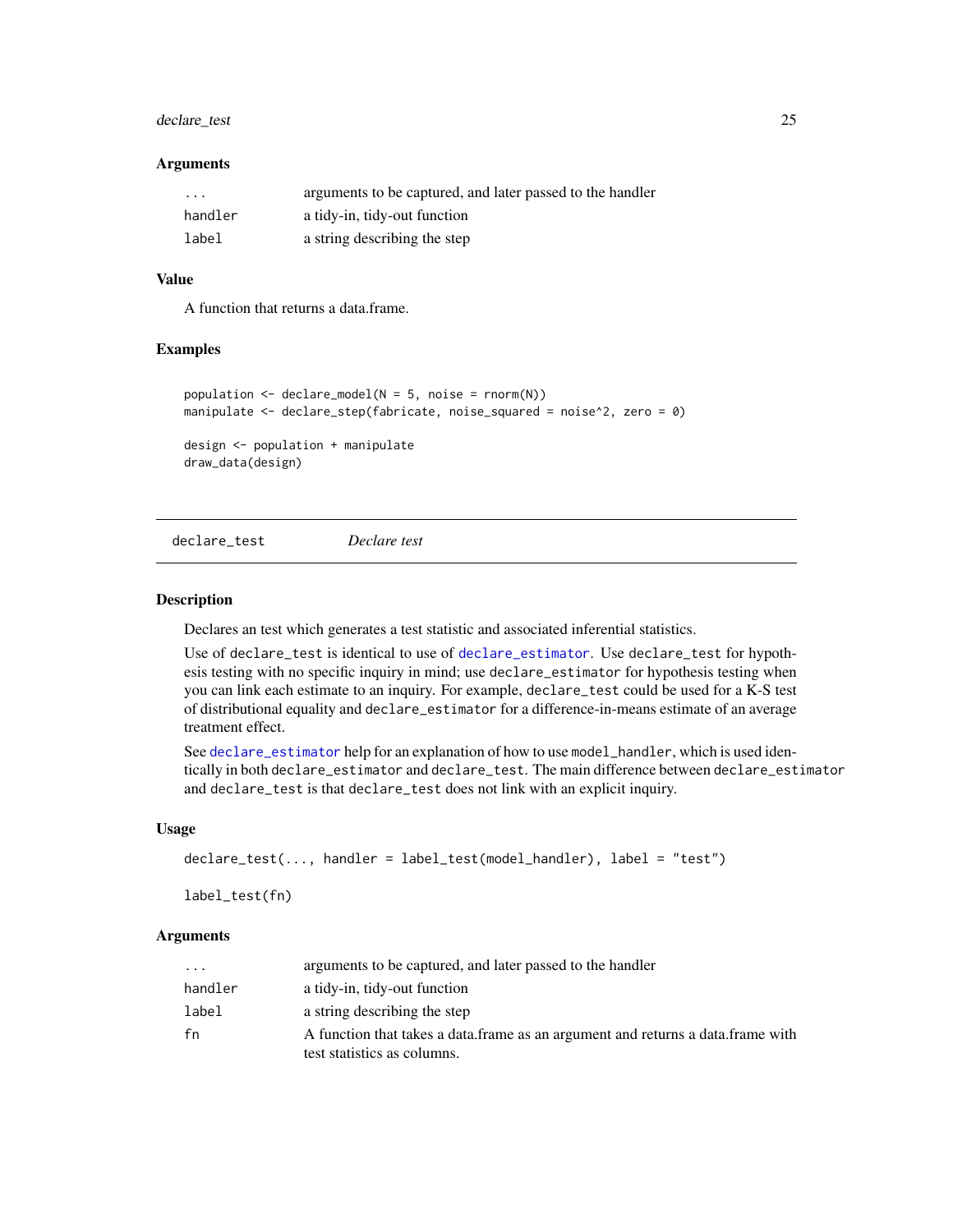# Details

label\_test takes a data-in-data out function to fn, and returns a data-in-data-out function that first runs the provided test function fn and then appends a label for the test.

#### Value

A function that accepts a data.frame as an argument and returns a data.frame containing the value of the test statistic and other inferential statistics.

# See Also

See [declare\\_estimator](#page-9-1) for documentation of the model\_handler function.

```
# Balance test F test
balance_test_design <-
  declare_model(
    N = 100,
    cov1 = rnorm(N),
    cov2 = rnorm(N),
    cov3 = rnorm(N)) +
  \text{dec}lare_assignment(Z = complete_ra(N, prob = 0.2), legacy = FALSE) +
  \text{dec} \text{L} = \text{test}(Z \sim \text{cov1 + cov2 + cov3, model = lm\_robust, model\_summary = glance})## Not run:
diagnosis <- diagnose_design(
  design = balance_test_design,
  diagnosands = declare_diagnosands(
  false_positive_rate = mean(p.value \leq 0.05))
)
## End(Not run)
# K-S test of distributional equality
ks_test <- function(data) {
  test <- with(data, ks.test(x = Y[Z == 1], y = Y[Z == 0]))
  data.frame(statistic = test$statistic, p.value = test$p.value)
}
distributional_equality_design <-
  declare_model(
    N = 100,
    Y_Z_1 = \text{norm}(N),Y_Z_0 = \text{norm}(N, sd = 1.5)\rightarrow +
  \text{dec}lare_assignment(Z = complete_ra(N, prob = 0.5), legacy = FALSE) +
  \text{dec}lare_measurement(Y = reveal_outcomes(Y ~ Z)) +
```
<span id="page-25-0"></span>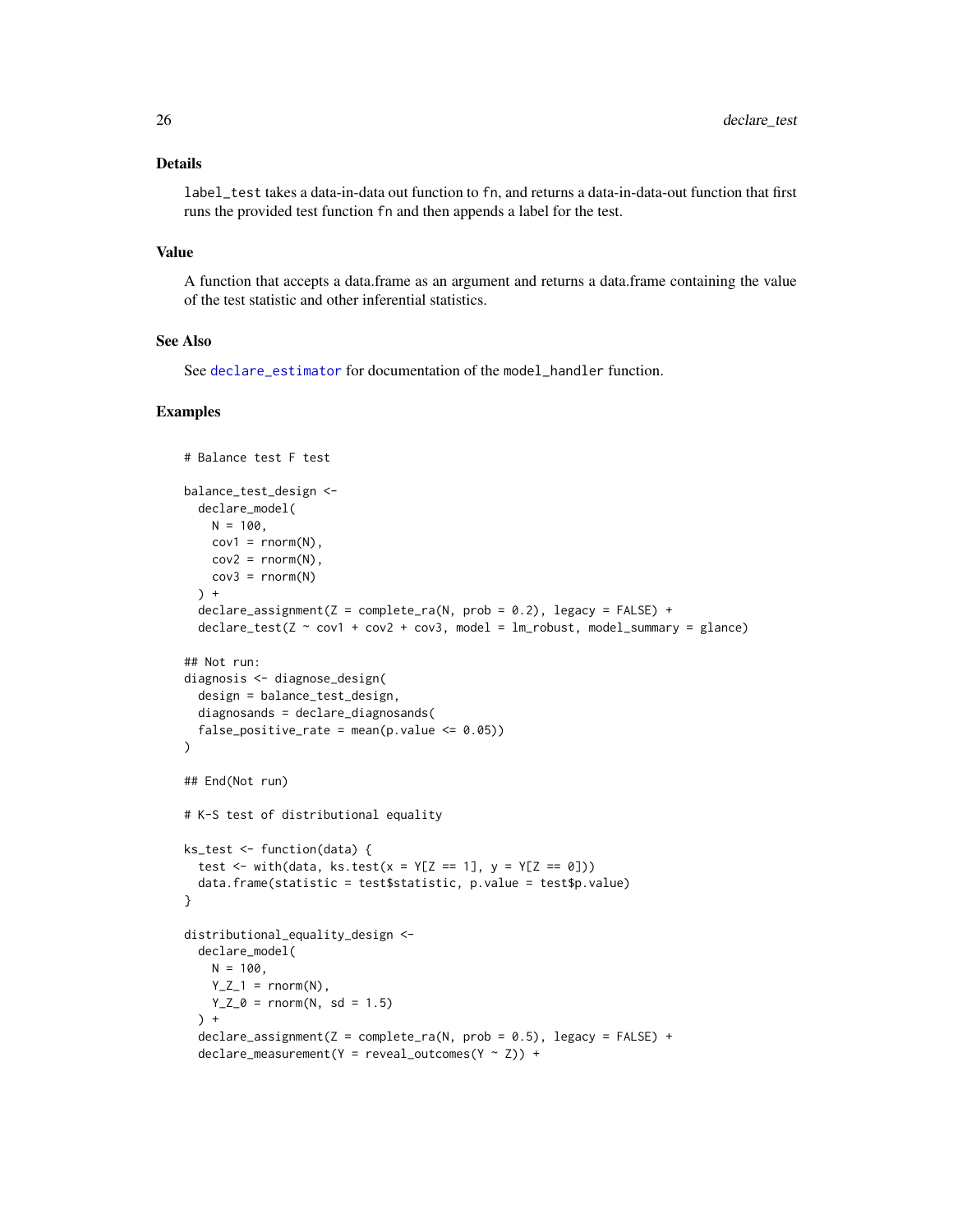```
declare_test(handler = label_test(ks_test), label = "ks-test")
## Not run:
diagnosis <- diagnose_design(
  design = distributional_equality_design,
  diagnosands = declare_diagnosands(power = mean(p.value <= 0.05))
\mathcal{L}## End(Not run)
# Thanks to Jake Bowers for this example
library(coin)
our_ttest <- function(data) {
  res <- coin::oneway_test(
    outcome ~ factor(Xclus),
    data = data,
    distribution = "asymptotic"
  )
  data.frame(p.value = pvalue(res)[[1]])
}
ttest_design <-
  declare_model(
    N = 100,Xclus = rhinom(n = N, size = 1, prob = 0.2),
    outcome = 3 + rnorm(N)) +declare_test(handler = label_test(our_ttest), label = "t-test")
## Not run:
diagnosis <- diagnose_design(
  design = ttest_design,
  diagnosands = declare_diagnosands(
    false_positive_rate = mean(p.value \leq 0.05))
\mathcal{L}## End(Not run)
```
diagnosand\_handler *Declare diagnosands*

#### <span id="page-26-1"></span>Description

Declare diagnosands

#### Usage

```
diagnosand_handler(data, \ldots, subset = NULL, alpha = 0.05, label)
```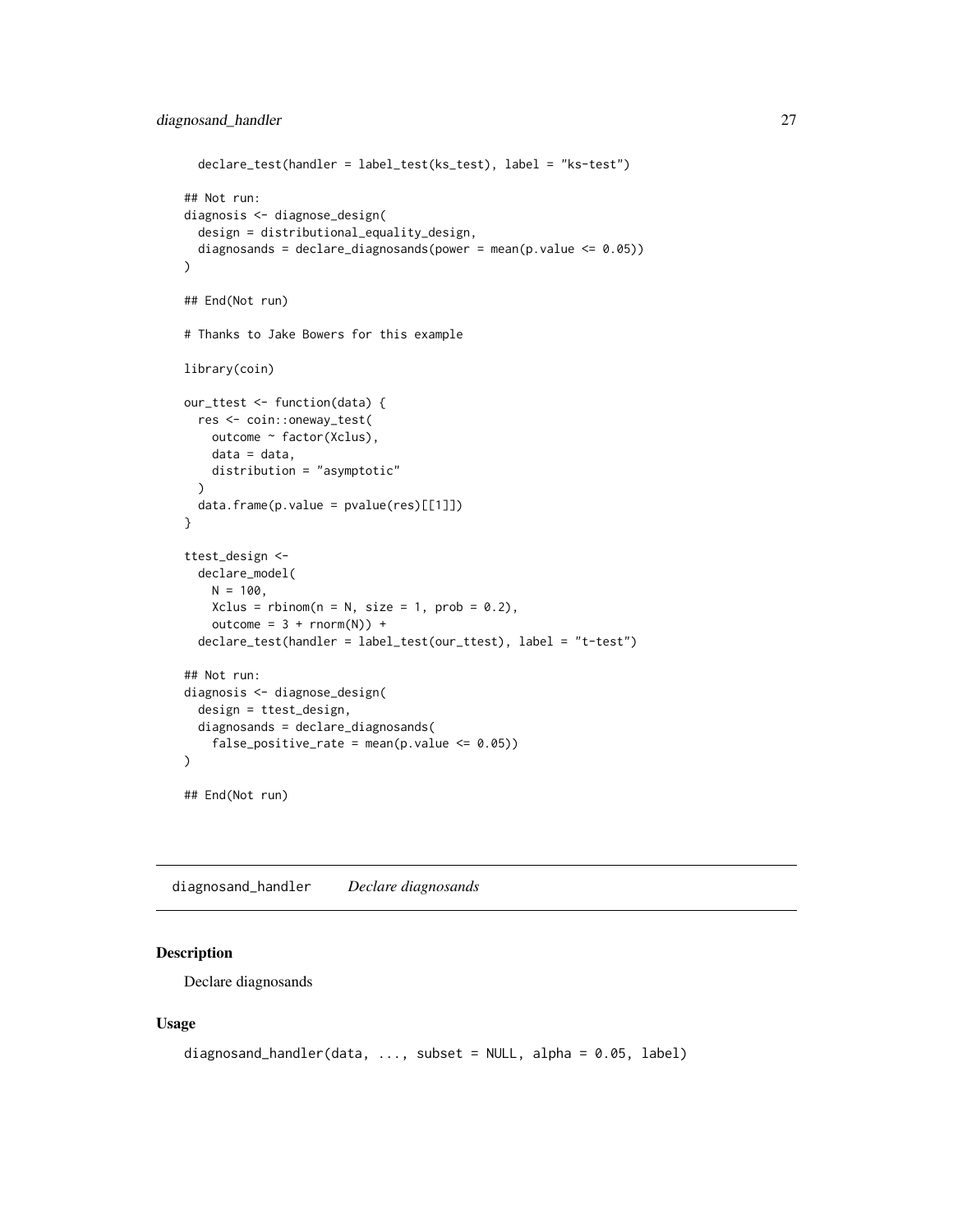```
declare_diagnosands(..., handler = diagnosand_handler, label = NULL)
```
#### Arguments

| data     | A data.frame.                                                                                                    |
|----------|------------------------------------------------------------------------------------------------------------------|
| $\cdots$ | A set of new diagnosands.                                                                                        |
| subset   | A subset of the simulations data frame within which to calculate diagnosands<br>e.g. subset = $p.values < .05$ . |
| alpha    | Alpha significance level. Defaults to .05.                                                                       |
| label    | Label for the set of diagnosands.                                                                                |
| handler  | a tidy-in, tidy-out function                                                                                     |

# **Details**

If term is TRUE, the names of ... will be returned in a term column, and inquiry\_label will contain the step label. This can be used as an additional dimension for use in diagnosis.

Diagnosands summarize the simulations generated by [diagnose\\_design](#page-28-1) or [simulate\\_design](#page-44-1). Typically, the columns of the resulting simulations data.frame include the following variables: estimate, std.error, p.value, conf.low, conf.high, and inquiry. Many diagnosands will be a function of these variables.

#### Value

a function that returns a data.frame

```
design <-
  declare_model(
    N = 500,
    U = rnorm(N),
    Y_Z_0 = U,
    Y_Z_1 = U + \text{norm}(N, \text{ mean } = 2, \text{ sd } = 2)) +
  \text{dec}lare_assignment(Z = complete_ra(N), legacy = FALSE) +
  declare_inquiry(ATE = mean(Y_Z_1 - Y_Z_0)) +\text{dec}lare_estimator(Y ~ Z, inquiry = my_inquiry) +
  \text{dec}lare_measurement(Y = reveal_outcomes(Y ~ Z))
## Not run:
# using built-in defaults:
diagnosis <- diagnose_design(design)
diagnosis
## End(Not run)
# You can choose your own diagnosands instead of the defaults e.g.,
```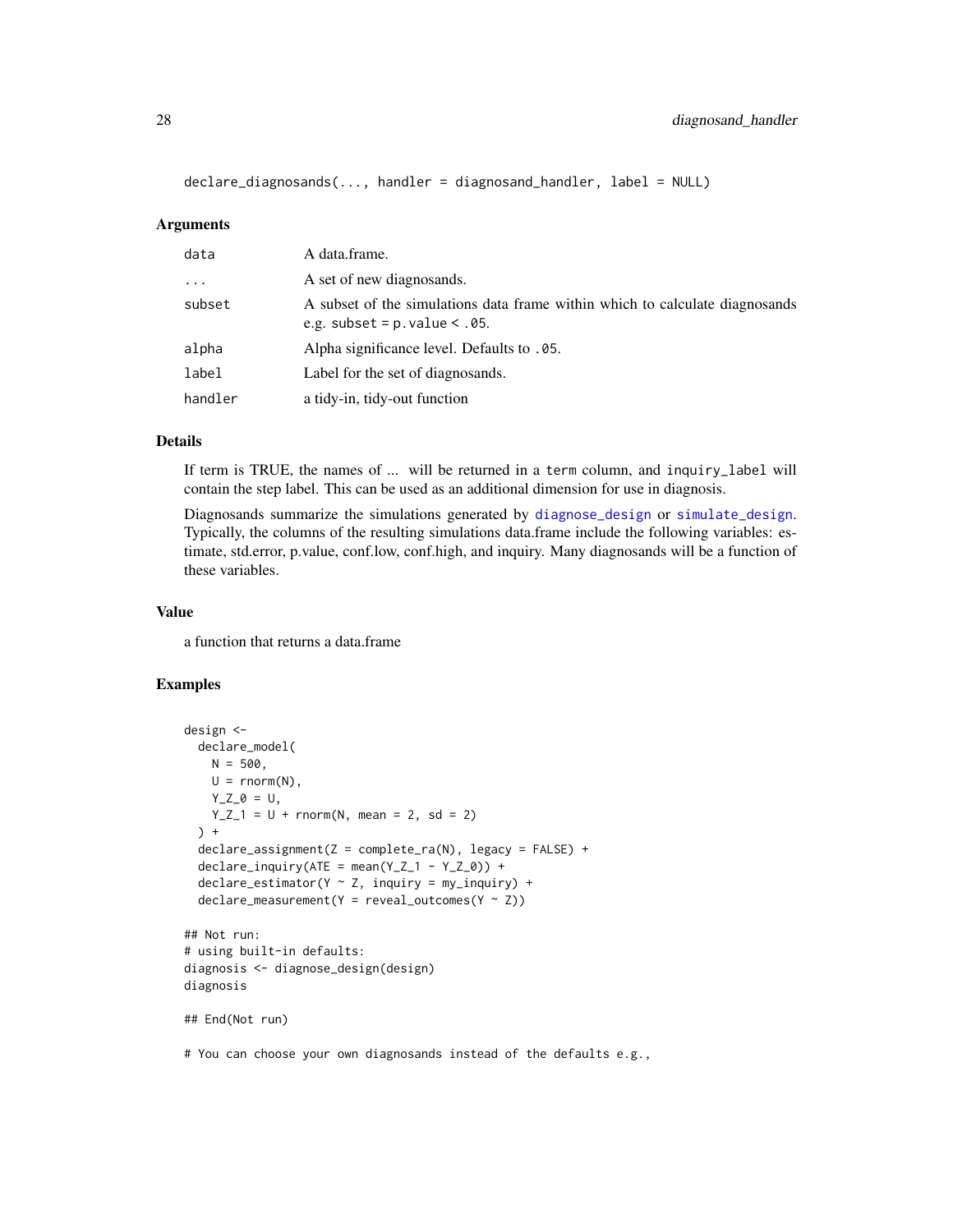# <span id="page-28-0"></span>diagnose\_design 29

```
my_diagnosands <-
  declare_diagnosands(median_bias = median(estimate - inquiry))
## Not run:
diagnosis <- diagnose_design(design, diagnosands = my_diagnosands)
diagnosis
## End(Not run)
## Not run:
design <- set_diagnosands(design, diagnosands = my_diagnosands)
diagnosis <- diagnose_design(design)
diagnosis
## End(Not run)
# Below is the code that makes the default diagnosands.
# You can use these as a model when writing your own diagnosands.
default_diagnosands <- declare_diagnosands(
bias = mean(estimate - estimand),
rmse = sqrt(mean((estimate - estimand) ^ 2)),
power = mean(p.value < alpha),
coverage = mean(estimand <= conf.high & estimand >= conf.low),
mean_estimate = mean(estimate),
sd_estimate = sd(estimate),
mean_se = mean(std.error),
type_s_rate = mean((sign(estimate) != sign(estimand))[p.value < alpha]),
mean_inquiry = mean(estimand)
)
```
<span id="page-28-1"></span>diagnose\_design *Diagnose the design*

#### Description

Generates diagnosands from a design or simulations of a design.

#### Usage

```
diagnose_design(
  ...,
  diagnosands = NULL,
  sims = 500.
 bootstrap_sims = 100,
  make_groups = NULL,
  add_grouping_variables = NULL
\lambda
```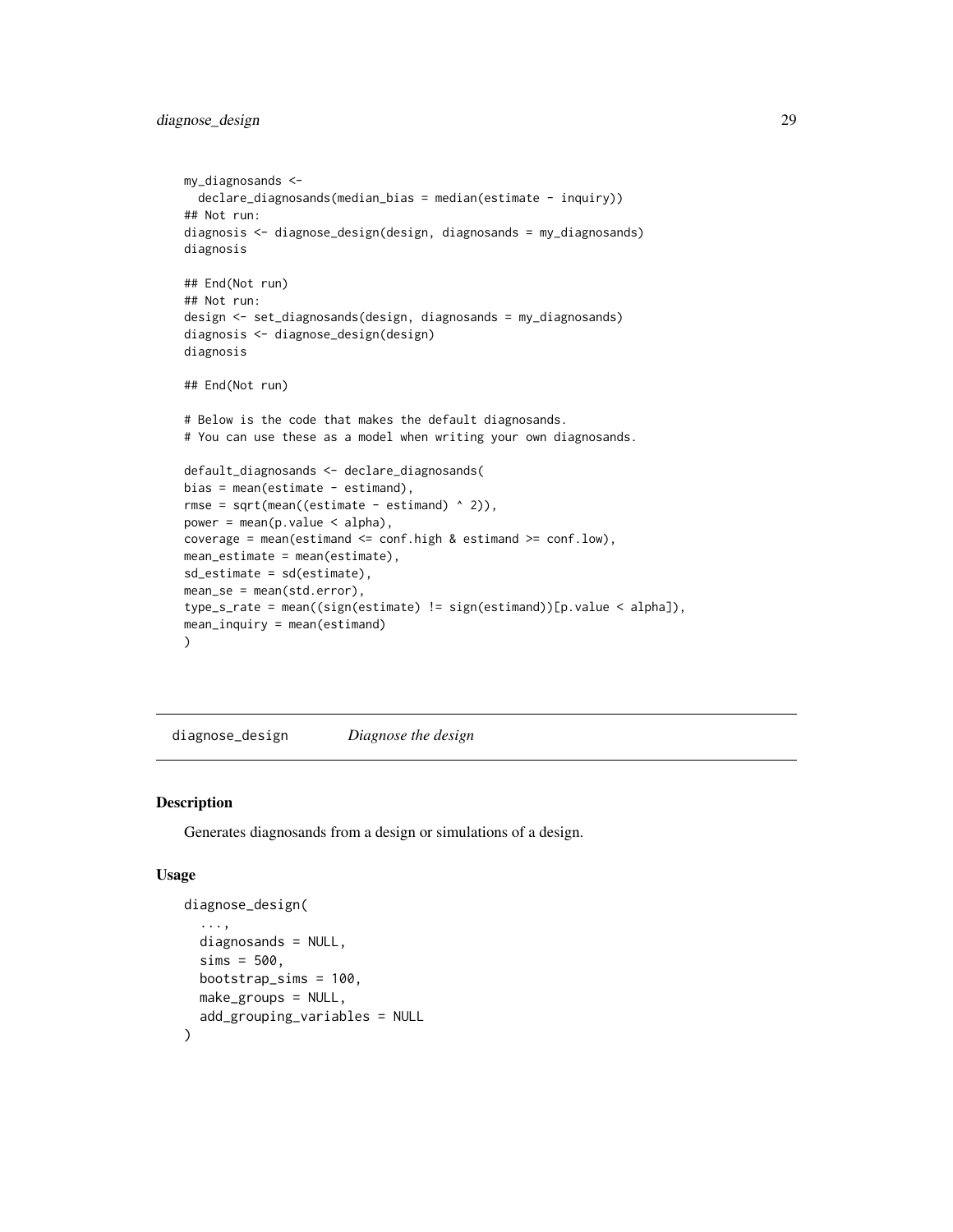```
diagnose_designs(
  ...,
 diagnosands = NULL,
 sims = 500,
 bootstrap_sims = 100,
 make_groups = NULL,
 add_grouping_variables = NULL
\lambdavars(...)
```
# Arguments

| .                      | A design or set of designs typically created using the + operator, or a data. frame<br>of simulations, typically created by simulate_design.                                                                                                                                                      |
|------------------------|---------------------------------------------------------------------------------------------------------------------------------------------------------------------------------------------------------------------------------------------------------------------------------------------------|
| diagnosands            | A set of diagnosands created by declare_diagnosands. By default, these in-<br>clude bias, root mean-squared error, power, frequentist coverage, the mean and<br>standard deviation of the estimate(s), the "type $S$ " error rate (Gelman and Carlin<br>$2014$ ), and the mean of the inquiry(s). |
| sims                   | The number of simulations, defaulting to 500. sims may also be a vector in-<br>dicating the number of simulations for each step in a design, as described for<br>simulate_design                                                                                                                  |
|                        | bootstrap_sims Number of bootstrap replicates for the diagnosands to obtain the standard errors<br>of the diagnosands, defaulting to 100. Set to FALSE to turn off bootstrapping.                                                                                                                 |
| make_groups            | Add group variables within which diagnosand values will be calculated. New<br>variables can be created or variables already in the simulations data frame se-<br>lected. Type name-value pairs within the function vars, i.e. vars (significant<br>$= p. value \le 0.05$ .                        |
| add_grouping_variables |                                                                                                                                                                                                                                                                                                   |
|                        | Deprecated. Please use make_groups instead. Variables used to generate groups<br>of simulations for diagnosis. Added to default list: c("design_label", "esti-<br>mand_label", "estimator_label", "term")                                                                                         |

# Details

If the diagnosand function contains a group\_by attribute, it will be used to split-apply-combine diagnosands rather than the intersecting column names.

If sims is named, or longer than one element, a fan-out strategy is created and used instead.

If the packages future and future.apply are installed, you can set [plan](#page-0-0) to run multiple simulations in parallel.

#### Value

a list with a data frame of simulations, a data frame of diagnosands, a vector of diagnosand names, and if calculated, a data frame of bootstrap replicates.

<span id="page-29-0"></span>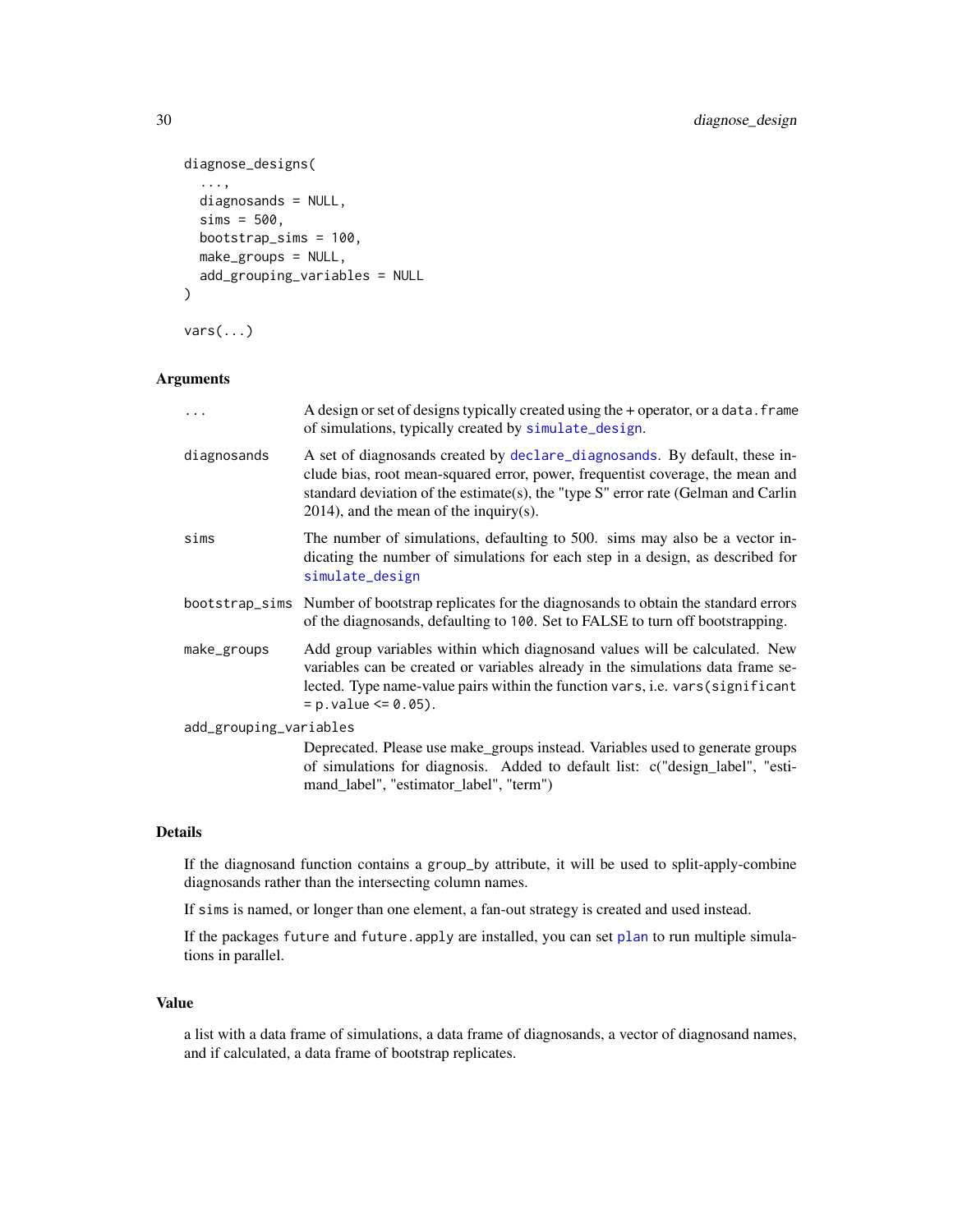# diagnose\_design 31

```
design <-
 declare_model(
   N = 500,
   U = rnorm(N),Y_Z_0 = U,
   Y_Z_1 = U + \text{norm}(N, \text{ mean } = 2, \text{ sd } = 2)) +
 declare_inquiry(ATE = mean(Y_Z_1 - Y_Z_0)) +declare_assignment(Z = complete_ra(N), legacy = FALSE) +
 \text{dec}lare_measurement(Y = reveal_outcomes(Y ~ Z)) +
 declare\_estimator(Y \sim Z, inquiry = "ATE")## Not run:
# using built-in defaults:
diagnosis <- diagnose_design(design)
reshape_diagnosis(diagnosis, select = "Power")
## End(Not run)
## Not run:
# Adding a group for within group diagnosis:
diagnosis <- diagnose_design(design,
 make_groups = vars(significant = p.value \leq 0.05),
 \lambdadiagnosis
diagnosis <- diagnose_design(design,
 make_groups =
   vars(effect_size =
      cut(estimand, quantile(estimand, (0:4)/4),
          include.lowest = TRUE)),
 \lambdadiagnosis
## End(Not run)
# using a user-defined diagnosand
my_diagnosand <- declare_diagnosands(absolute_error = mean(abs(estimate - estimand)))
## Not run:
diagnosis <- diagnose_design(design, diagnosands = my_diagnosand)
diagnosis
get_diagnosands(diagnosis)
get_simulations(diagnosis)
## End(Not run)
# Using an existing data frame of simulations
## Not run:
```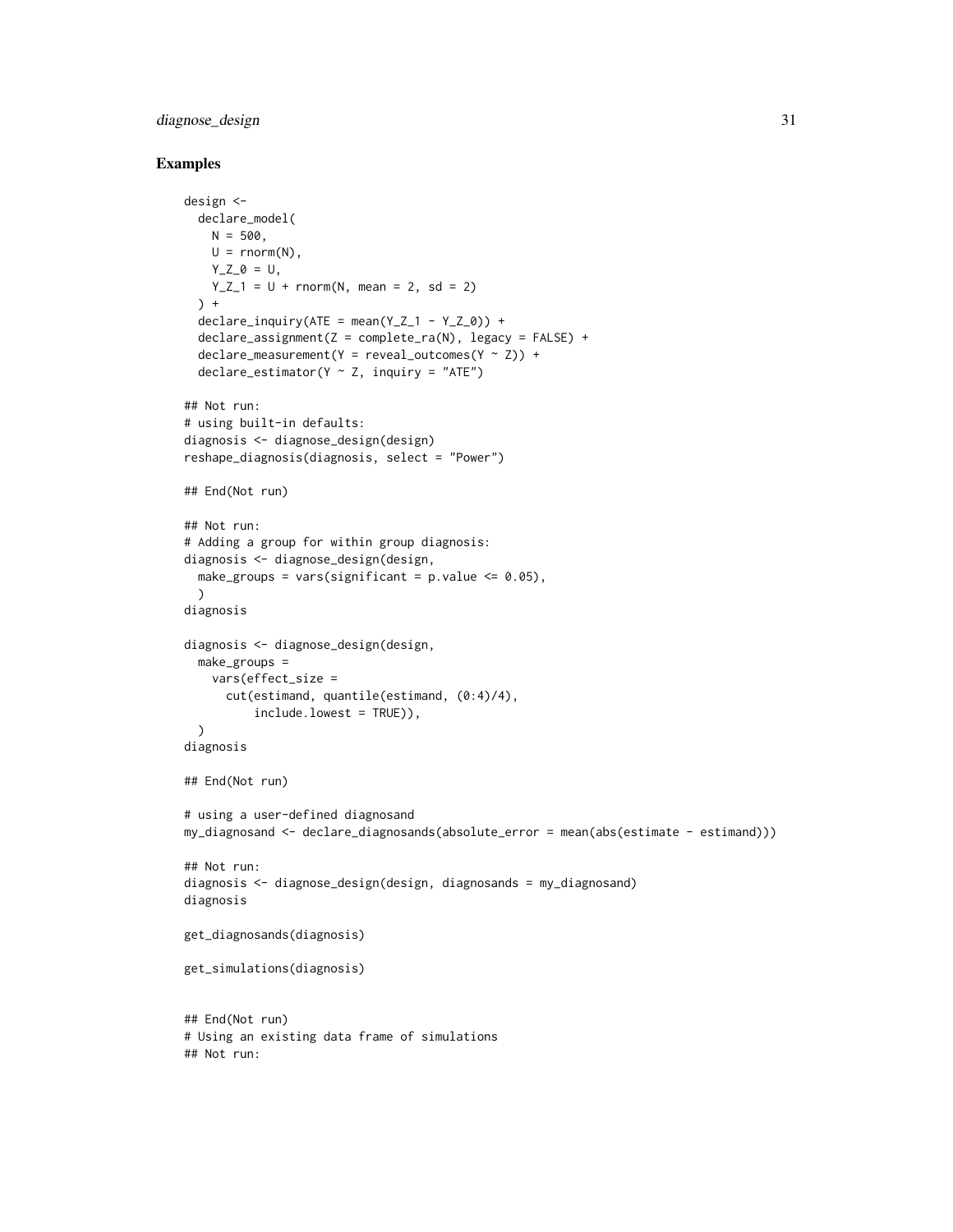<span id="page-31-0"></span>32 diagnosis\_helpers

```
simulations <- simulate_design(designs, sims = 2)
diagnosis <- diagnose_design(simulations_df = simulations_df)
## End(Not run)
```
diagnosis\_helpers *Explore your design diagnosis*

#### Description

Explore your design diagnosis

#### Usage

```
get_diagnosands(diagnosis)
```
get\_simulations(diagnosis)

# Arguments

diagnosis A design diagnosis created by [diagnose\\_design](#page-28-1).

```
design <-
  declare_model(
    N = 500,
    U = \text{rnorm}(N),Y_Z_0 = U,
    Y_Z_1 = U + \text{norm}(N, \text{ mean } = 2, \text{ sd } = 2)) +declare_assignment(Z = complete_ra(N), legacy = FALSE) +
  \text{dec}lare_inquiry(ATE = mean(Y_Z_1 - Y_Z_0)) +
  \text{dec}lare_measurement(Y = reveal_outcomes(Y ~ Z)) +
  declare\_estimator(Y \sim Z, inquiry = "ATE")## Not run:
# using built-in defaults:
diagnosis <- diagnose_design(design)
diagnosis
## End(Not run)
# using a user-defined diagnosand
my_diagnosand <- declare_diagnosands(
  absolute_error = mean(abs(estimate - estimand)))## Not run:
diagnosis <- diagnose_design(design, diagnosands = my_diagnosand)
```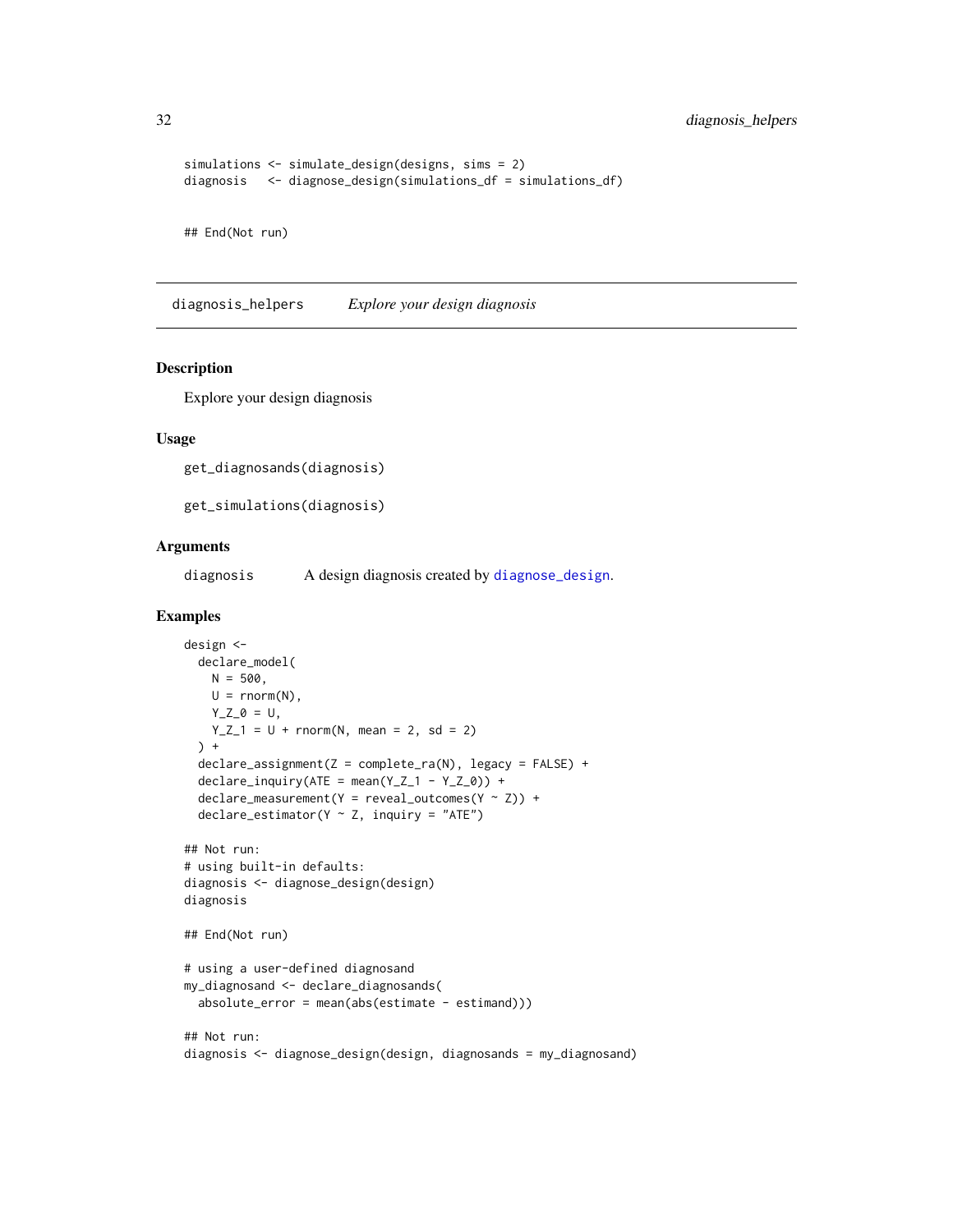# <span id="page-32-0"></span>draw\_functions 33

diagnosis get\_diagnosands(diagnosis) get\_simulations(diagnosis) reshape\_diagnosis(diagnosis)

## End(Not run)

draw\_functions *Draw data, estimates, and inquiries from a design*

# <span id="page-32-1"></span>Description

Draw data, estimates, and inquiries from a design

# Usage

```
draw_data(design, data = NULL, start = 1, end = length(design))
draw_inquiry(...)
draw_inquiries(...)
draw_estimands(...)
draw_estimand(...)
draw_estimates(...)
```
# Arguments

| design    | A design object, typically created using the $+$ operator                                                                                                       |
|-----------|-----------------------------------------------------------------------------------------------------------------------------------------------------------------|
| data      | A data frame object with sufficient information to get the data, estimates, in-<br>quiries, an assignment vector, or a sample.                                  |
| start     | (Defaults to 1) a scalar indicating which step in the design to begin with. By<br>default all data steps are drawn, from step 1 to the last step of the design. |
| end       | (Defaults to length(design)) a scalar indicating which step in the design to<br>finish drawing data by.                                                         |
| $\ddotsc$ | A design or set of designs typically created using the $+$ operator                                                                                             |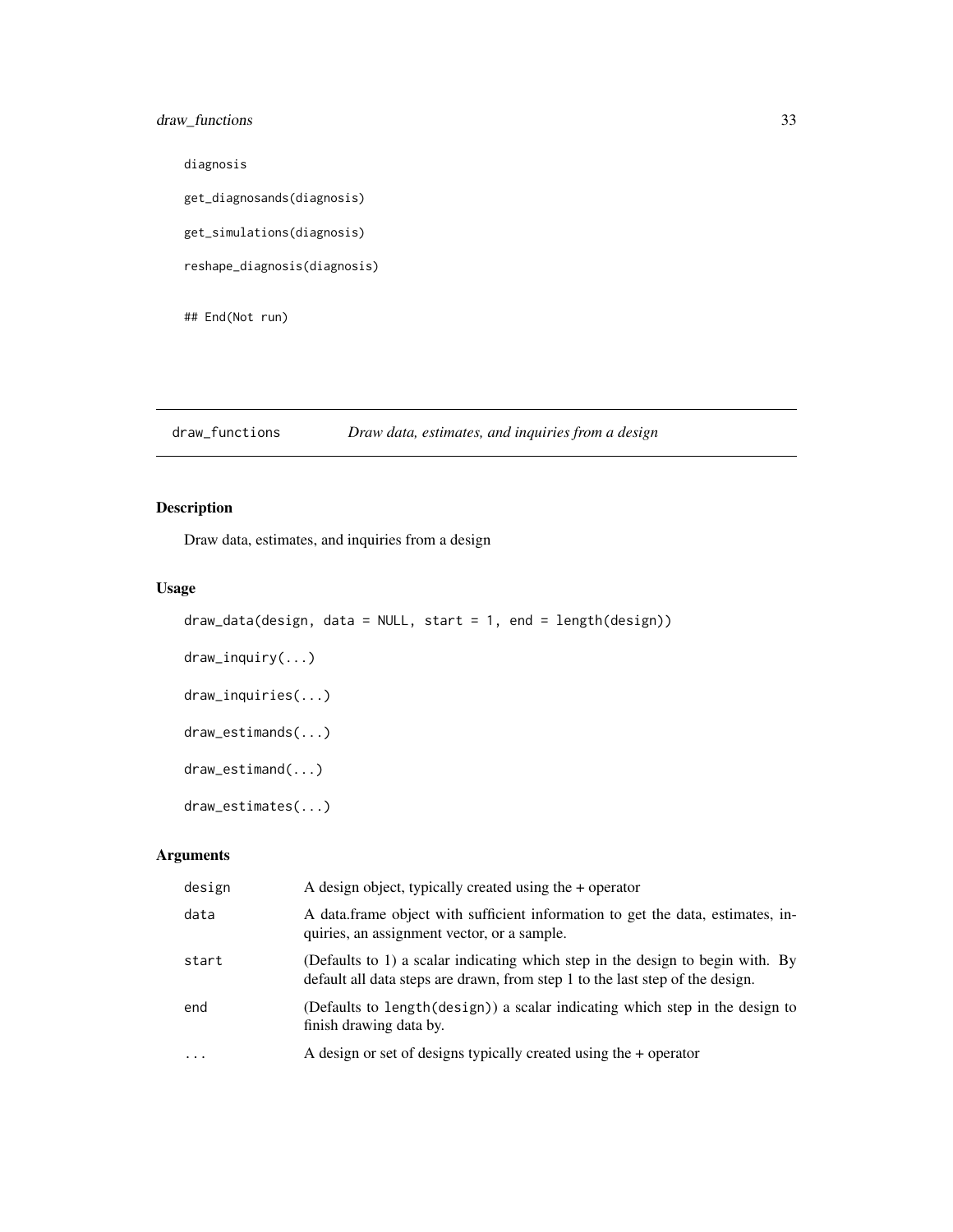### <span id="page-33-0"></span>Examples

```
design <-
 declare_model(
   N = 100,U = rnorm(N),
   potential_outcomes(Y \sim Z + U)
 ) +declarge\_inquiry(ATE = mean(Y_Z_1 - Y_Z_0)) +declarge\_sampling(S = complete\_rs(N, n = 75), legacy = FALSE) +\text{dec}lare_assignment(Z = complete_ra(N, m = 50), legacy = FALSE) +
 \text{dec}lare_measurement(Y = reveal_outcomes(Y ~ Z)) +
 declare\_estimator(Y \sim Z, inquiry = "ATE")dat <- draw_data(design)
dat_no_sampling <- draw_data(design, end = 3)
draw_inquiries(design)
draw_estimates(design)
```
<span id="page-33-1"></span>expand\_design *Declare a design via a designer*

# Description

expand\_design easily generates a set of design from a designer function.

#### Usage

```
expand_design(designer, ..., expand = TRUE, prefix = "design")
```
## Arguments

| designer | a function which yields a design                                                                              |
|----------|---------------------------------------------------------------------------------------------------------------|
| $\cdots$ | Options sent to the designer                                                                                  |
| expand   | boolean - if true, form the crossproduct of the , otherwise recycle them                                      |
| prefix   | prefix for the names of the designs, i.e. if you create two designs they would be<br>named prefix_1, prefix_2 |

# Value

if set of designs is size one, the design, otherwise a 'by'-list of designs. Designs are given a parameters attribute with the values of parameters assigned by expand\_design.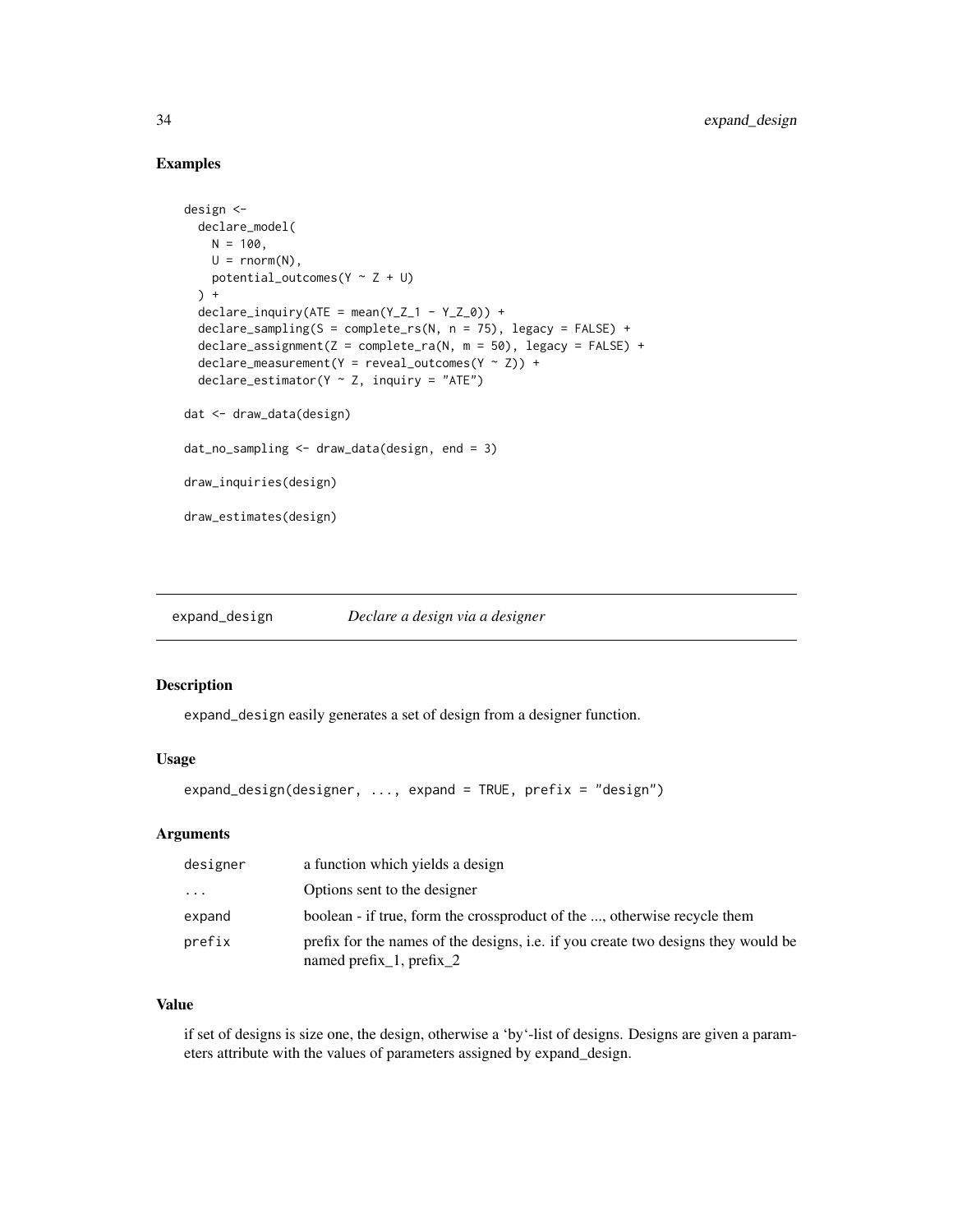# <span id="page-34-0"></span>get\_functions 35

#### Examples

```
## Not run:
# in conjunction with DesignLibrary
library(DesignLibrary)
designs <- expand_design(multi_arm_designer, outcome_means = list(c(3,2,4), c(1,4,1)))# with a custom designer function
designer <- function(N) {
 pop <-
   declare_model(
     N = N,
     U = rnorm(N),potential_outcomes(Y ~ 0.20 \times Z + U)
   )
 assgn <- declare_assignment(Z = complete_ra(N, m = N/2), legacy = FALSE)
 inquiry <- declare_inquiry(ATE = mean(Y_Z_1 - Y_Z_0))
 estimator \leq declare_estimator(Y \sim Z, inquiry = inquiry)
 pop + pos + assgn + inquiry + estimator
}
# returns list of eight designs
designs <- expand_design(designer, N = seq(30, 100, 10))
 # diagnose a list of designs created by expand_design or redesign
diagnosis <- diagnose_design(designs, sims = 50)
# returns a single design
large_design <- expand_design(designer, N = 200)
diagnose_large_design <- diagnose_design(large_design, sims = 50)
## End(Not run)
```
get\_functions *Get estimates, inquiries, assignment vectors, or samples from a design given data*

#### Description

Get estimates, inquiries, assignment vectors, or samples from a design given data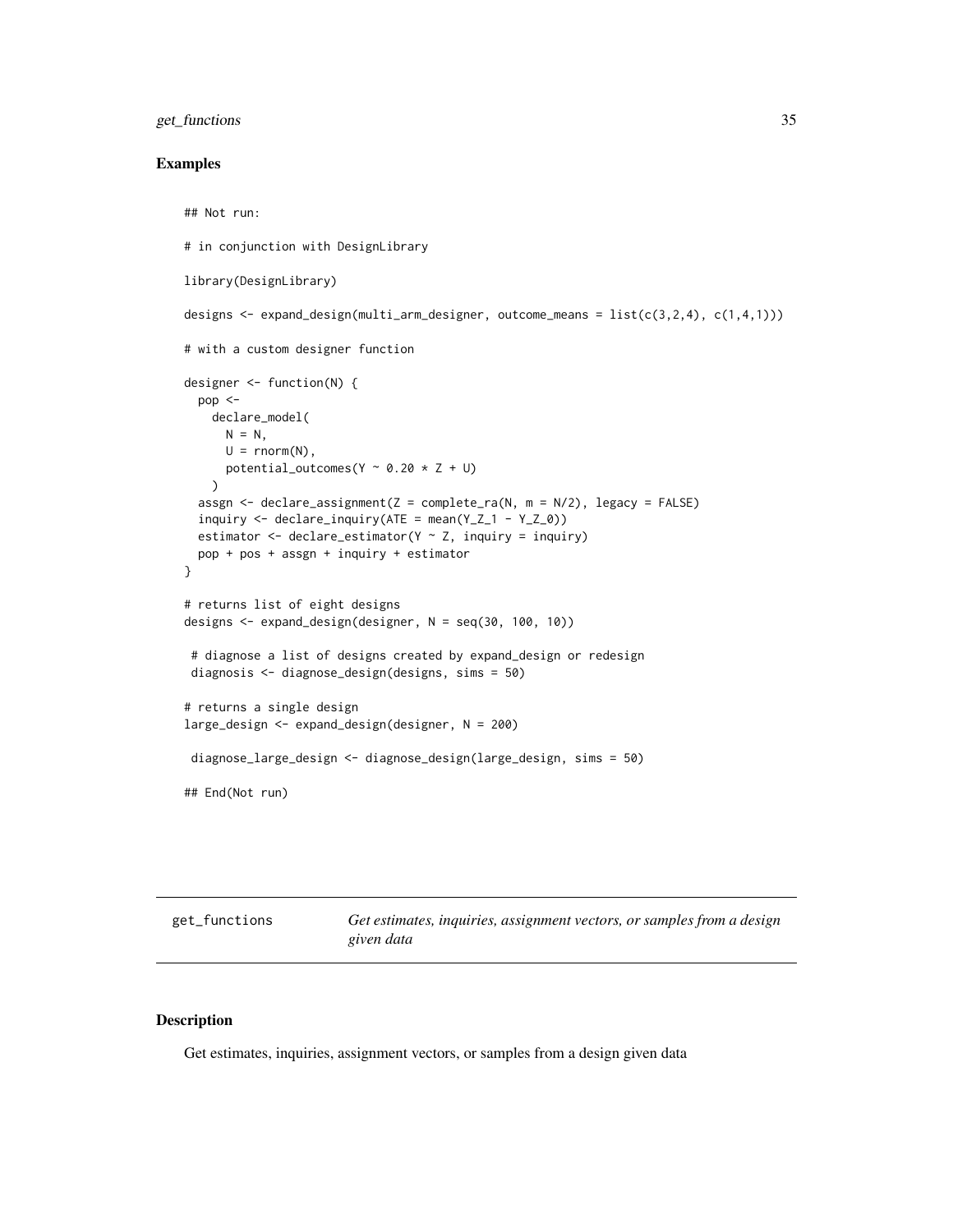#### <span id="page-35-0"></span>Usage

```
get_estimates(design, data = NULL, start = 1, end = length(design))
draw_assignment(design, data = NULL, start = 1, end = length(design))
draw\_sample(design, data = NULL, start = 1, end = length(design))
```
#### Arguments

| design | A design object, typically created using the $+$ operator                                                                                                       |
|--------|-----------------------------------------------------------------------------------------------------------------------------------------------------------------|
| data   | A data frame object with sufficient information to get the data, estimates, in-<br>quiries, an assignment vector, or a sample.                                  |
| start  | (Defaults to 1) a scalar indicating which step in the design to begin with. By<br>default all data steps are drawn, from step 1 to the last step of the design. |
| end    | (Defaults to length(design)) a scalar indicating which step in the design to<br>finish with.                                                                    |

#### Examples

```
design <-
 declare_model(
   N = 100,
   U = rnorm(N),
   potential_outcomes(Y ~ Z + U)
 ) +
 declarge\_inquiry(ATE = mean(Y_Z_1 - Y_Z_0)) +declare_sampling(S = complete_rs(N, n = 75), legacy = FALSE) +
 \text{dec}lare_assignment(Z = complete_ra(N, m = 50), legacy = FALSE) +
 \text{dec}lare_measurement(Y = reveal_outcomes(Y ~ Z)) +
 declace\_estimator(Y \sim Z, inquiring = "ATE")dat <- draw_data(design)
draw_data(design, data = dat, start = 2)
get_estimates(design, data = dat)
draw_assignment(design, data = dat)
draw_sample(design, data = dat)
```
#### <span id="page-35-1"></span>modify\_design *Modify a design after the fact*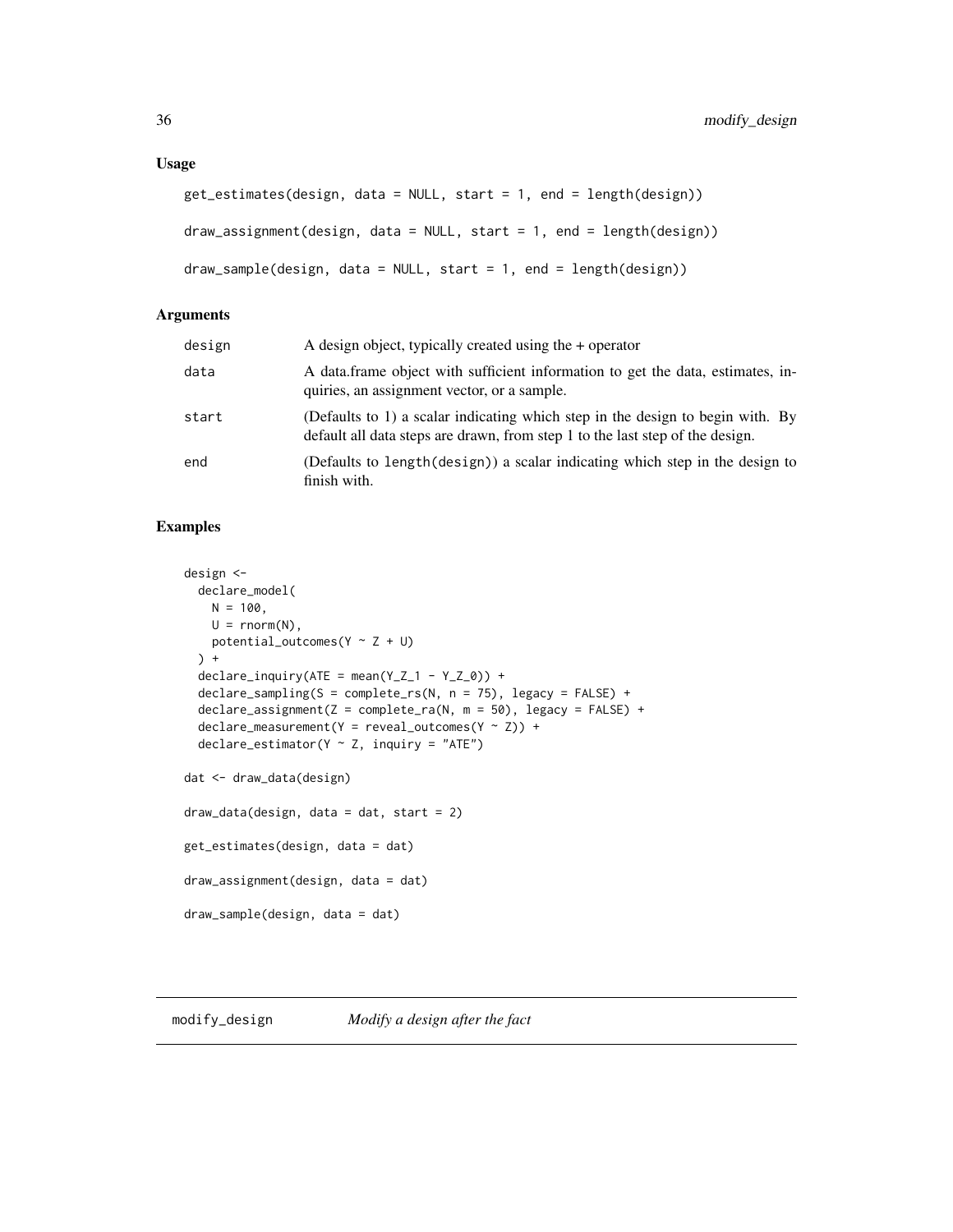# <span id="page-36-0"></span>Description

Insert, delete and replace steps in an (already declared) design object.

# Usage

```
insert_step(design, new_step, before, after)
```
delete\_step(design, step)

replace\_step(design, step, new\_step)

#### Arguments

| design   | A design object, usually created using the + operator, expand_design, or the<br>design library. |
|----------|-------------------------------------------------------------------------------------------------|
| new_step | The new step; Either a function or a partial call.                                              |
| before   | The step before which to add steps.                                                             |
| after    | The step after which to add steps.                                                              |
| step     | The quoted label of the step to be deleted or replaced.                                         |

# Details

See [modify\\_design](#page-35-1) for details.

# Value

A new design object.

```
my_model <-
  declare_model(
    N = 100,U = \text{rnorm}(N),
    Y_Z_0 = U,
     Y_{Z_1} = U + rnorm(N, mean = 2, sd = 2)\mathcal{L}my_assignment <- declare_assignment(Z = complete_ra(N, m = 50), legacy = FALSE)
my_ensure = 25, leq \leq \leq \leq \leq \leq \leq \leq \leq \leq \leq \leq \leq \leq \leq \leq \leq \leq \leq \leq \leq \leq \leq \leq \leq \leq \leq \leq \leq \leq \leq \leq \leq \leq \leq design <- my_model + my_assignment
design
## Not run:
insert_step(design, declare_step(dplyr::mutate, income = noise^2),
               after = my_assignment)
```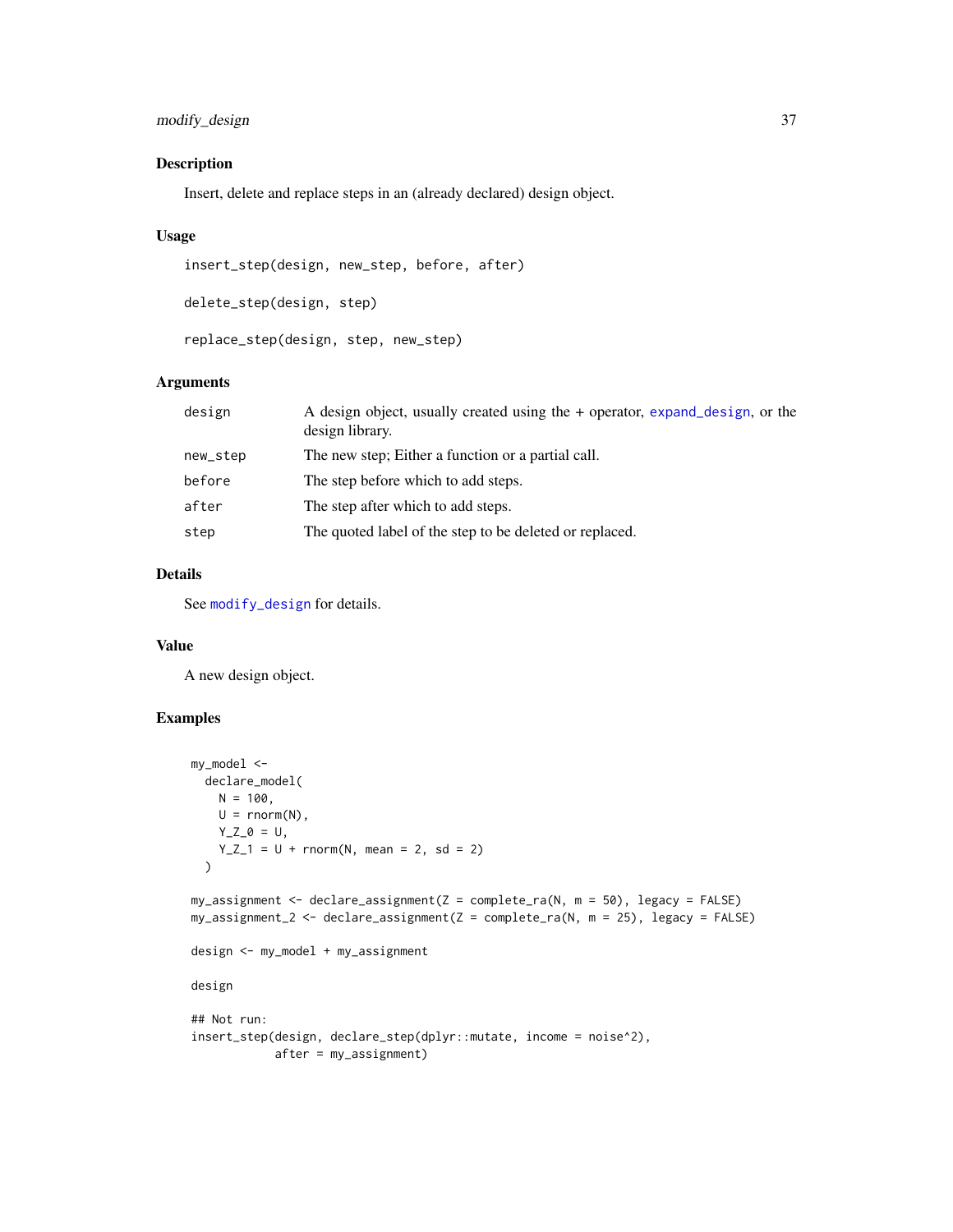```
insert_step(design, declare_step(dplyr::mutate, income = noise^2),
            before = my_assignment)
# If you are using a design created by a designer, for example from
# the DesignLibrary package, you will not have access to the step
# objects. Instead, you can always use the label of the step.
# get the labels for the steps
names(design)
insert_step(design,
  declare_sampling(S = complete_rs(N, n = 50),
  legacy = FALSE),
  after = "my_pop")
## End(Not run)
delete_step(design, my_assignment)
replace_step(design, my_assignment, declare_step(dplyr::mutate, words = "income"))
```
post\_design *Explore your design*

#### Description

Explore your design Print code to recreate a design

#### Usage

```
print_code(design)
## S3 method for class 'design'
print(x, verbose = TRUE, \dots)
```

```
## S3 method for class 'design'
summary(object, verbose = TRUE, ...)
```
# Arguments

| design  | A design object, typically created using the $+$ operator                |
|---------|--------------------------------------------------------------------------|
| x       | a design object, typically created using the $+$ operator                |
| verbose | an indicator for printing a long summary of the design, defaults to TRUE |
| .       | optional arguments to be sent to summary function                        |
| object  | a design object created using the $+$ operator                           |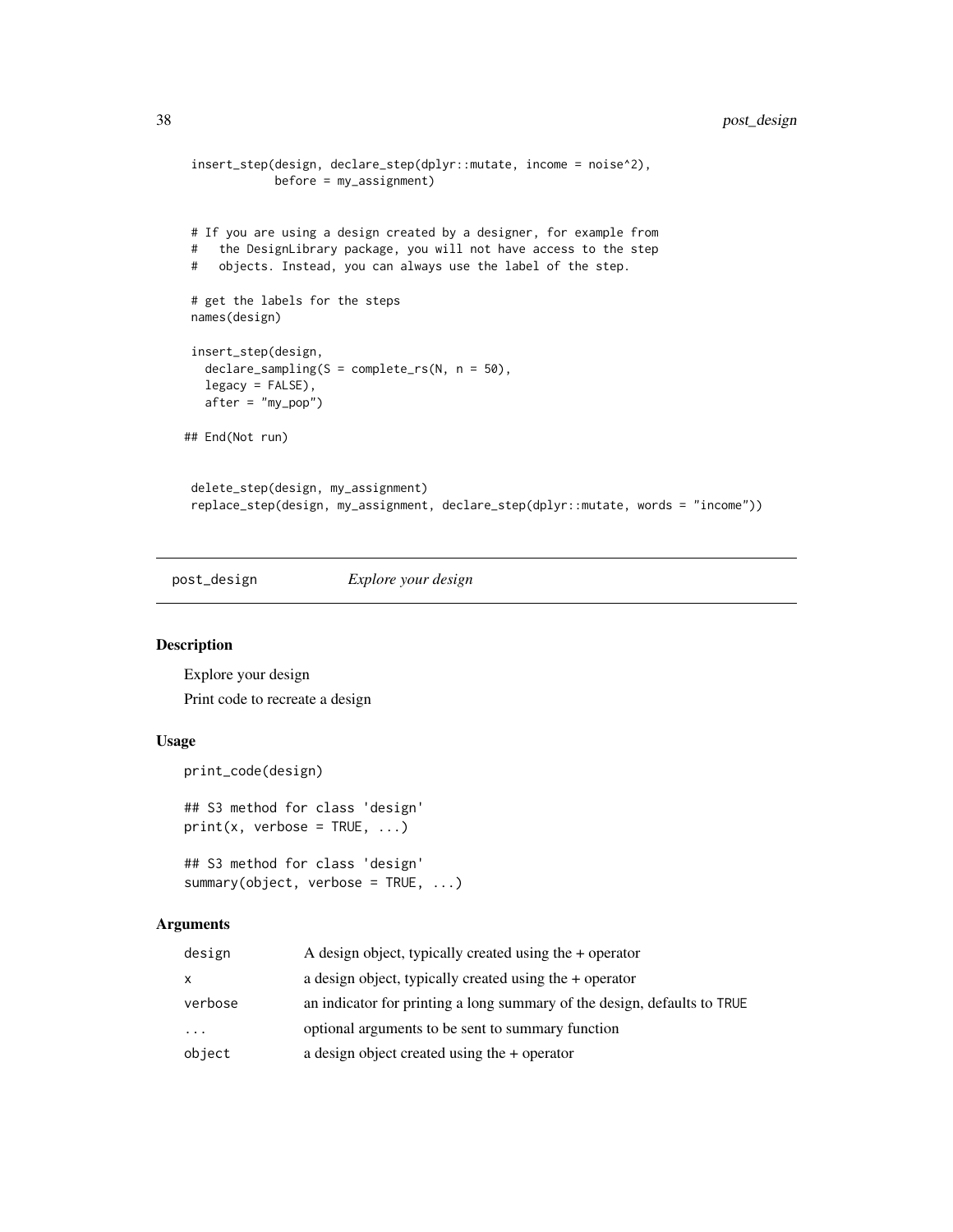# post\_design 39

```
design <-
  declare_model(
   N = 500,U = rnorm(N),
   potential_outcomes(Y \sim U + Z \times \text{rnorm}(N, 2, 2))
  ) +\text{dec}lare_sampling(S = complete_rs(N, n = 250), legacy = FALSE) +
  declare_inquiry(ATE = mean(Y_Z_1 - Y_Z_0)) +\text{dec}lare_assignment(Z = complete_ra(N, m = 25), legacy = FALSE) +
  declarge_measurement(Y = reveal_outcomes(Y ~ Z)) +
  \text{dec}lare_estimator(Y ~ Z, inquiry = "my_inquiry")
design
df <- draw_data(design)
estimates <- draw_estimates(design)
inquiries <- draw_inquiries(design)
print_code(design)
my\_population \leq declarge\_model(N = 100)my_ensure = 50, legacy = FALSE)
my_design <- my_population + my_assignment
print_code(my_design)
my_model <-
  declare_model(
   N = 500.
   noise = rnorm(N),
   Y_Z_0 = \text{noise},
   Y_Z_1 = noise + rnorm(N, mean = 2, sd = 2)
  )
my_sampling <- declare_sampling(S = complete_rs(N, n = 250), legacy = FALSE)
my_ensure = 1 \rightarrow m_y_ensure = 25, legacy = FALSEmy\_inquiry \leftarrow declare\_inquiry(ATE = mean(Y_Z_1 - Y_Z_0))my_estimator <- declare_estimator(Y ~ Z, inquiry = my_inquiry)
my\_reveal \leftarrow declare\_measurement(Y = reveal\_outcomes(Y \sim Z))design <- my_model +
```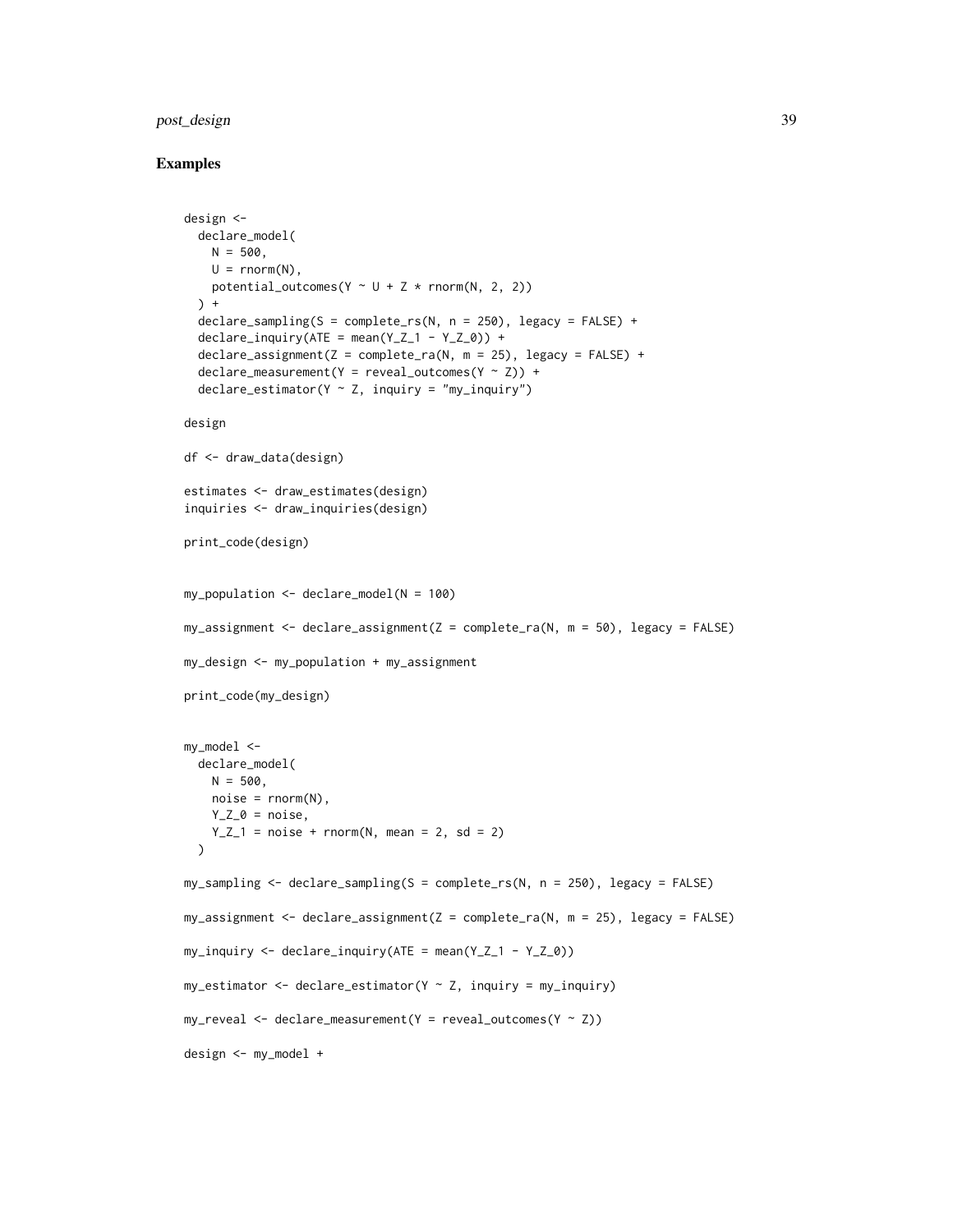40 redesign

```
my_sampling +
 my_inquiry +
 my_assignment +
 my_reveal +
 my_estimator
summary(design)
```
<span id="page-39-1"></span>redesign *Redesign*

# Description

redesign quickly generates a design from an existing one by resetting symbols used in design handler parameters in a step's environment (Advanced).

#### Usage

```
redesign(design, ..., expand = TRUE)
```
# Arguments

| design                  | An object of class design.                                                                                            |
|-------------------------|-----------------------------------------------------------------------------------------------------------------------|
| $\cdot$ $\cdot$ $\cdot$ | Arguments to redesign e.g., $n = 100$ . If redesigning multiple arguments, they<br>must be specified as a named list. |
| expand                  | If TRUE, redesign using the crossproduct of $\dots$ , otherwise recycle them.                                         |

# Details

Warning: redesign will edit any symbol in your design, but if the symbol you attempt to change does not exist in a step's environment no changes will be made and no error or warning will be issued.

Please note that redesign functionality is experimental and may be changed in future versions.

# Value

A design, or, in the case of multiple values being passed onto ..., a 'by'-list of designs.

```
n < -500population <- declare_model(N = 1000)
sampling <- declare_sampling(S = complete_rs(N, n = n),
                            legacy = FALSE)
design <- population + sampling
# returns a single, modified design
```
<span id="page-39-0"></span>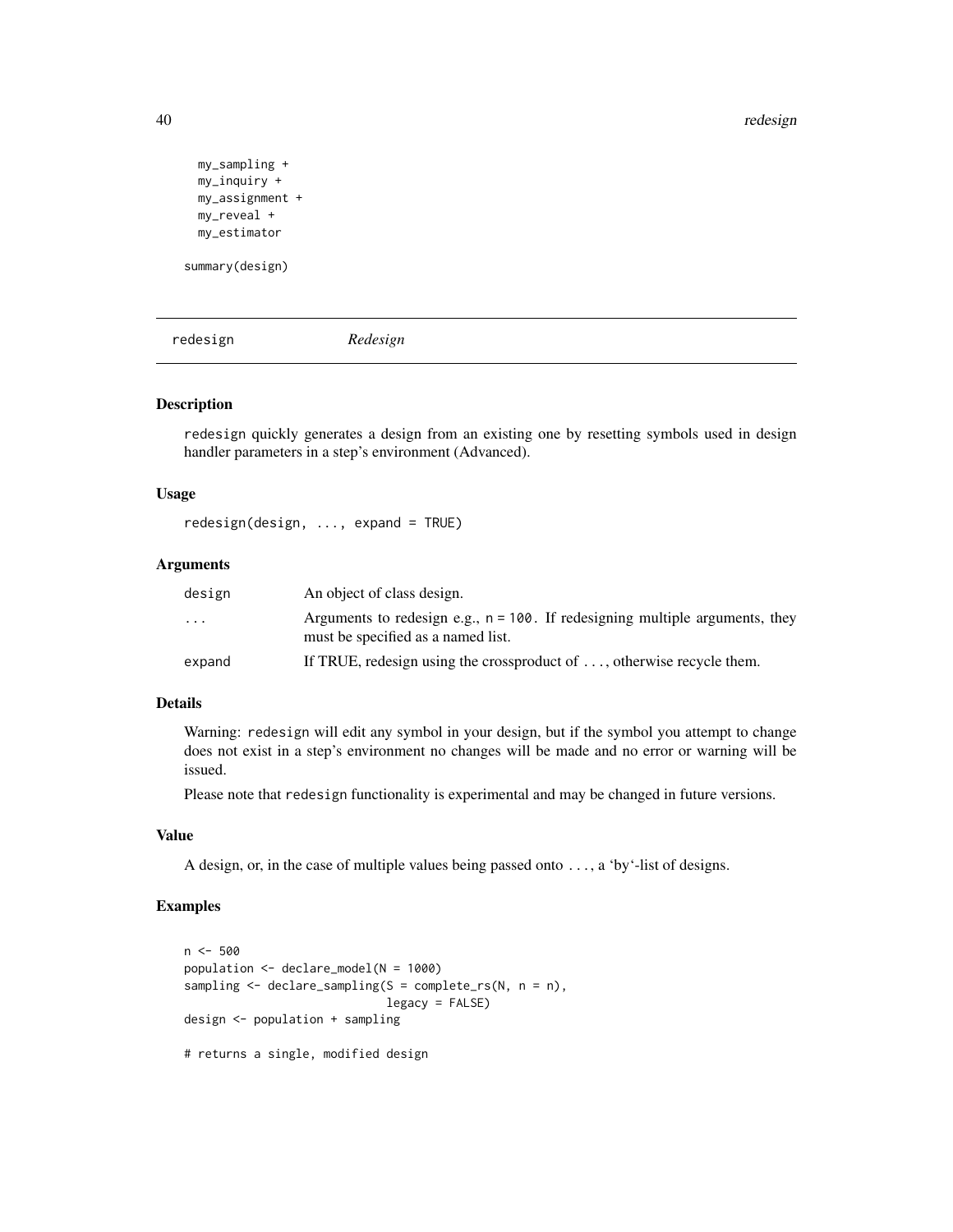```
modified_design <- redesign(design, n = 200)
# returns a list of six modified designs
design_vary_N <- redesign(design, n = seq(400, 900, 100))
# When redesigning with arguments that are vectors,
# use list() in redesign, with each list item
# representing a design you wish to create
prob_each <- c(.1, .5, .4)assignment <- declare_assignment(
  Z = complete-ra(prob\_each = prob\_each),
  legacy = FALSE)
design <- population + assignment
# returns two designs
designs_vary_prob_each <- redesign(
  design,
  prob_each = list(c(.2, .5, .3), c(0, .5, .5)))# To illustrate what does and does not get edited by redesign,
# consider the following three designs. In the first two, argument
# X is called from the step's environment; in the third it is not.
# Using redesign will alter the role of X in the first two designs
# but not the third one.
X < -3f \leftarrow function(b, X) b \star Xg \leftarrow function(b) b \star Xdesign1 <- declare_model(N = 1, A = X) + NULL
design2 <- declare_model(N = 1, A = f(2, X)) + NULL
design3 <- declare_model(N = 1, A = g(2)) + NULL
draw_data(design1)
draw_data(design2)
draw_data(design3)
draw_data(redesign(design1, X=0))
draw_data(redesign(design2, X=0))
draw_data(redesign(design3, X=0))
```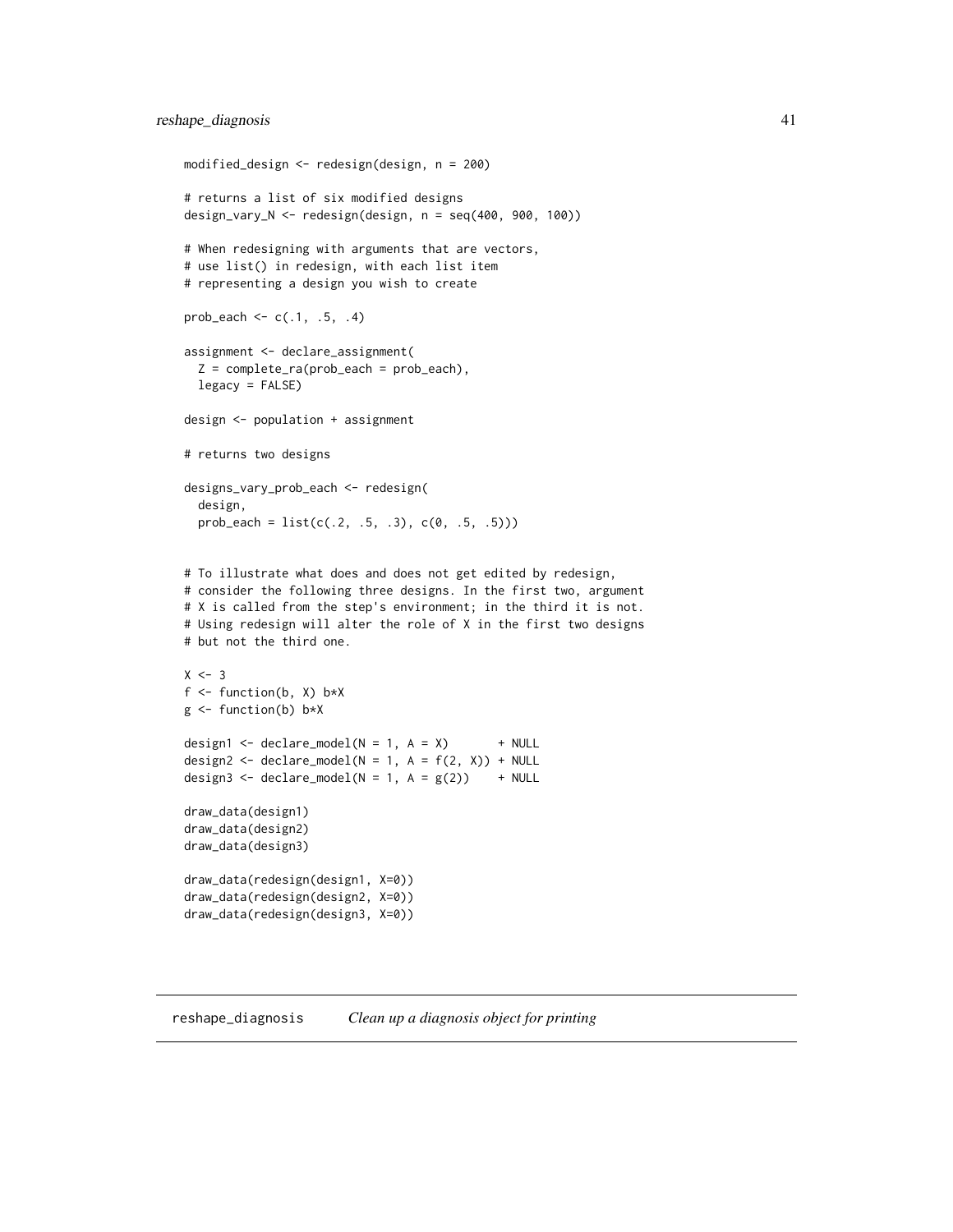# <span id="page-41-0"></span>Description

Take a diagnosis object and returns a pretty output table. If diagnosands are bootstrapped, se's are put in parentheses on a second line and rounded to digits.

# Usage

```
reshape_diagnosis(diagnosis, digits = 2, select = NULL, exclude = NULL)
```
# Arguments

| diagnosis | A diagnosis object generated by diagnose_design.         |
|-----------|----------------------------------------------------------|
| digits    | Number of digits.                                        |
| select    | List of columns to include in output. Defaults to all.   |
| exclude   | Set of columns to exclude from output. Defaults to none. |

# Value

A formatted text table with bootstrapped standard errors in parentheses.

#### Examples

```
# library(DesignLibrary)
# diagnosis <- diagnose_design(two_arm_designer(), sims = 3)
# reshape_diagnosis(diagnosis)
# reshape_diagnosis(diagnosis, select = c("Bias", "Power"))
```
<span id="page-41-1"></span>run\_design *Run a design one time*

# Description

Run a design one time

#### Usage

run\_design(design)

#### Arguments

design a DeclareDesign object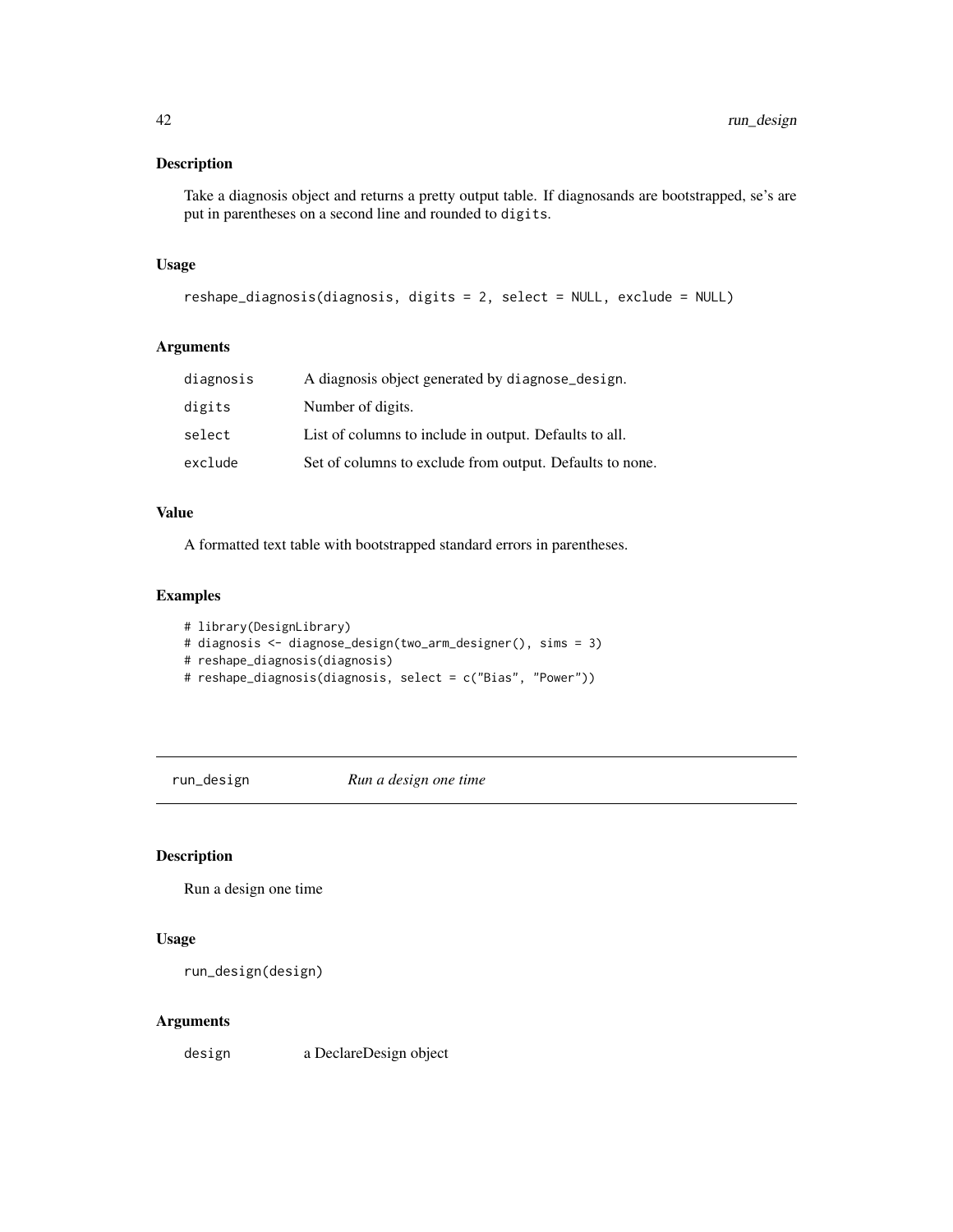# <span id="page-42-0"></span>set\_citation 43

# Examples

```
design <-
  declare_model(
    N = 100, X = rnorm(N),
    potential_outcomes(Y \sim (.25 + X) * Z + \text{rnorm}(N))
  ) +declarge\_inquiry(ATE = mean(Y_Z_1 - Y_Z_0)) +\text{dec}lare_assignment(Z = complete_ra(N, m = 50), legacy = FALSE) +
  \text{declarge\_measurement}(Y = \text{reveal\_outcomes}(Y \sim Z)) +
  declare_estimator(Y ~ Z, inquiry = "ATE")
```
run\_design(design)

set\_citation *Set the citation of a design*

# Description

Set the citation of a design

# Usage

```
set_citation(
  design,
  title = NULL,
 author = NULL,
 year = NULL,
 description = "Unpublished research design declaration",
  citation = NULL
)
```
#### Arguments

| design      | A design typically created using the $+$ operator                                                                                                       |
|-------------|---------------------------------------------------------------------------------------------------------------------------------------------------------|
| title       | The title of the design, as a character string.                                                                                                         |
| author      | The author(s) of the design, as a character string.                                                                                                     |
| year        | The year of the design, as a character string.                                                                                                          |
| description | A description of the design in words, as a character string.                                                                                            |
| citation    | (optional) The preferred citation for the design, as a character string, in which<br>case title, author, year, and description may be left unspecified. |

#### Value

a design object with a citation attribute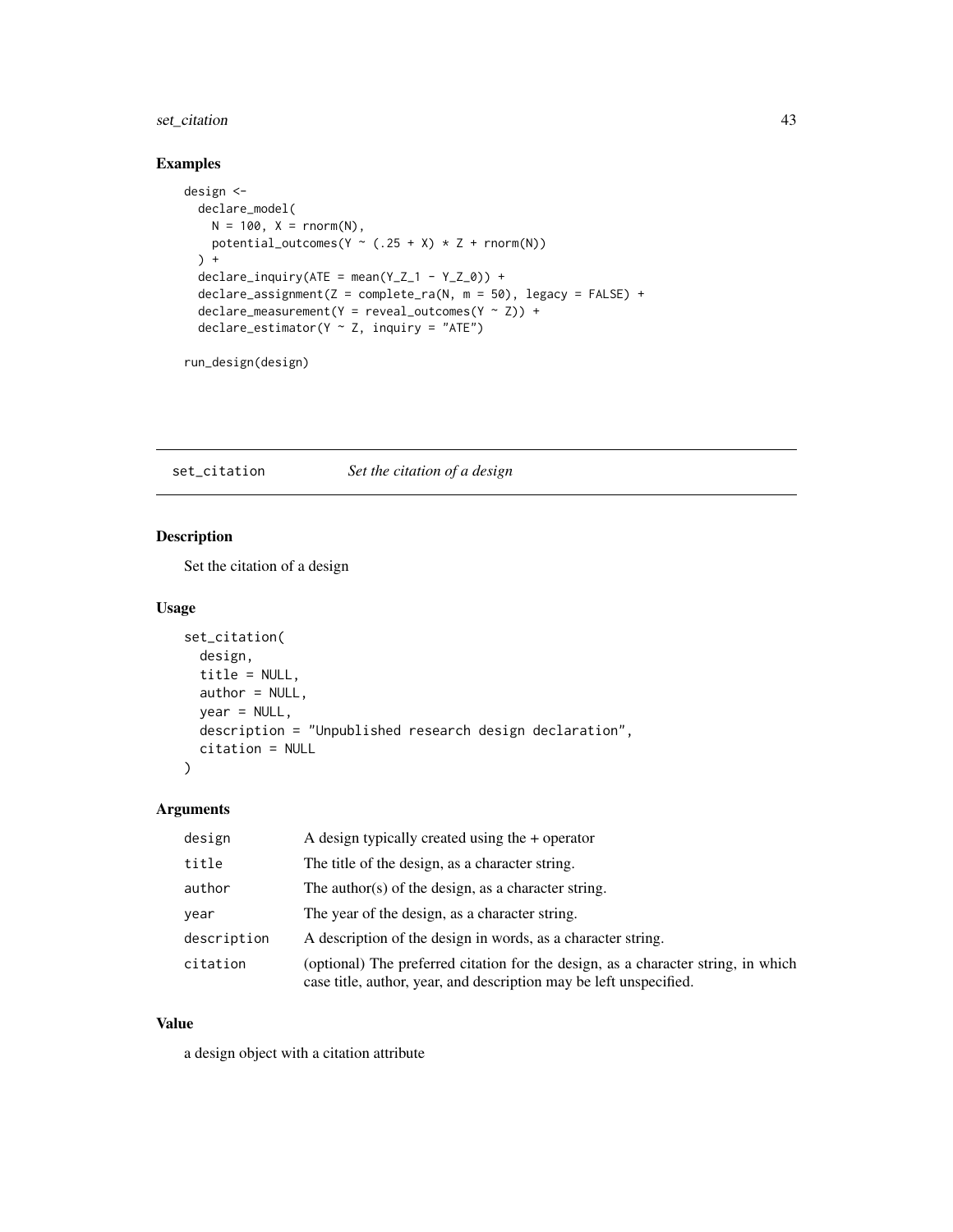#### Examples

```
design <-
declare_model(data = sleep) +
 declare_sampling(S = complete_rs(N, n = 10), legacy = FALSE)
design <-
 set_citation(design,
               author = "Lovelace, Ada",
               title = "Notes",
              year = 1953.description = "This is a text description of a design")
```

```
cite_design(design)
```
set\_diagnosands *Set the diagnosands for a design*

# Description

A researcher often has a set of diagnosands in mind to appropriately assess the quality of a design. set\_diagnosands sets the default diagnosands for a design, so that later readers can assess the design on the same terms as the original author. Readers can also use diagnose\_design to diagnose the design using any other set of diagnosands.

#### Usage

set\_diagnosands(x, diagnosands = default\_diagnosands)

# Arguments

|             | A design typically created using the $+$ operator, or a simulations data. frame cre-<br>ated by simulate_design. |
|-------------|------------------------------------------------------------------------------------------------------------------|
| diagnosands | A set of diagnosands created by declare_diagnosands                                                              |

# Value

a design object with a diagnosand attribute

```
design <-
declare_model(data = sleep) +
  declare_inquiry(mean_outcome = mean(extra)) +
  \text{dec}lare_sampling(S = complete_rs(N, n = 10), legacy = FALSE) +
  \text{declace}\_\text{estimator}(\text{extra} \sim 1, \text{ inquiry} = \text{"mean}\_\text{outcome",
```
<span id="page-43-0"></span>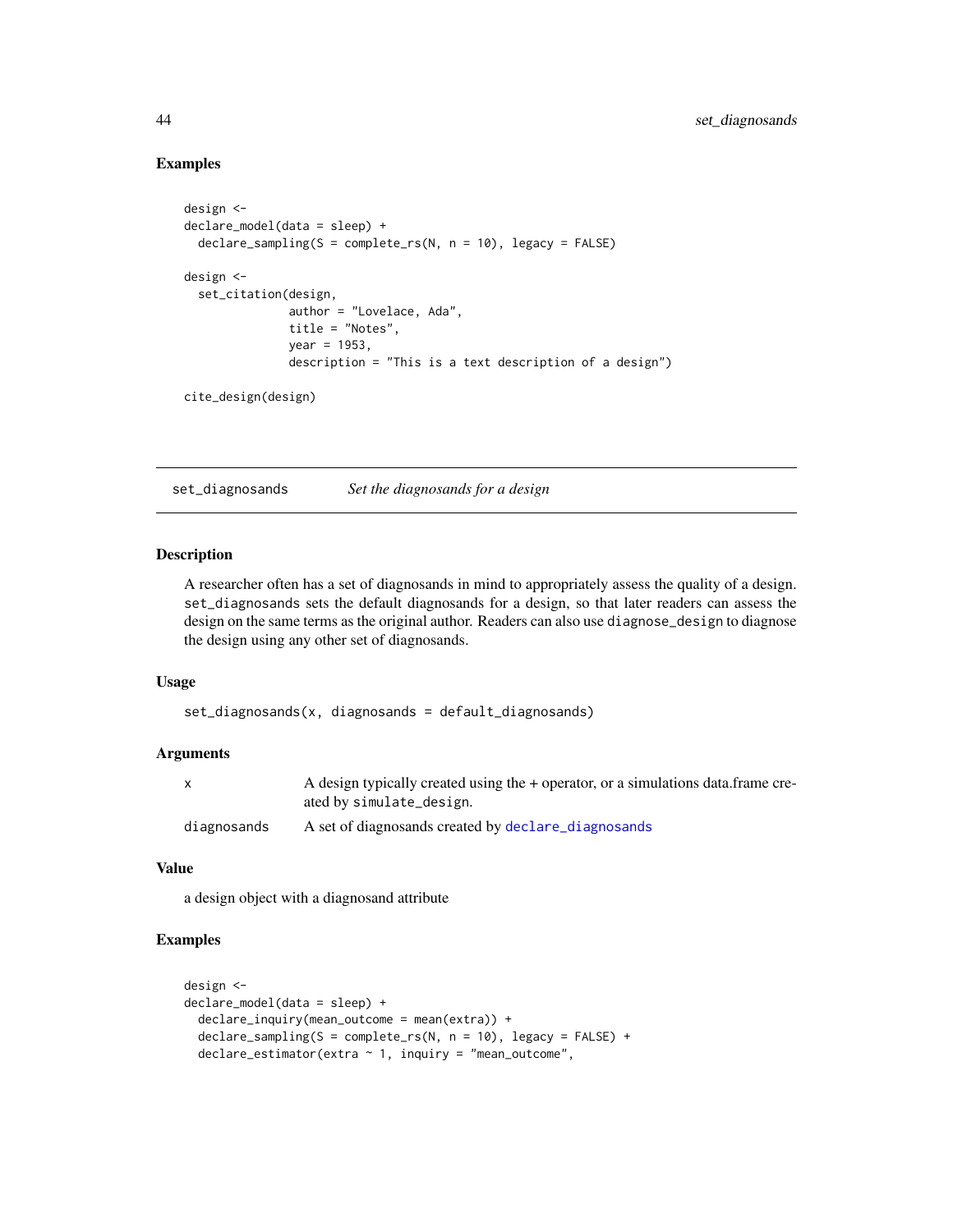# <span id="page-44-0"></span>simulate\_design 45

```
term = '(Intercept)', model = lm\_robust)diagnosands <- declare_diagnosands(
 median\_bias = median(estimate - inquiry))design <- set_diagnosands(design, diagnosands)
## Not run:
diagnose_design(design)
simulations_df <- simulate_design(design)
simulations_df <- set_diagnosands(simulations_df, design)
diagnose_design(simulations_df)
## End(Not run)
```
<span id="page-44-1"></span>simulate\_design *Simulate a design*

#### Description

Runs many simulations of a design and returns a simulations data.frame.

#### Usage

```
simulate_design(..., sims = 500)
```

```
simulate_designs(..., sims = 500)
```
#### Arguments

| $\cdots$ | A design created using the + operator, or a set of designs. You can also provide<br>a single list of designs, for example one created by expand_design.                             |
|----------|-------------------------------------------------------------------------------------------------------------------------------------------------------------------------------------|
| sims     | The number of simulations, defaulting to 500. If sims is a vector of the form<br>$c(10, 1, 2, 1)$ then different steps of a design will be simulated different numbers<br>of times. |

#### Details

Different steps of a design may each be simulated different a number of times, as specified by sims. In this case simulations are grouped into "fans". The nested structure of simulations is recorded in the dataset using a set of variables named "step\_x\_draw." For example if sims =  $c(2,1,1,3)$  is passed to simulate\_design, then there will be two distinct draws of step 1, indicated in variable "step\_1\_draw" (with values 1 and 2) and there will be three draws for step 4 within each of the step 1 draws, recorded in "step\_4\_draw" (with values 1 to 6).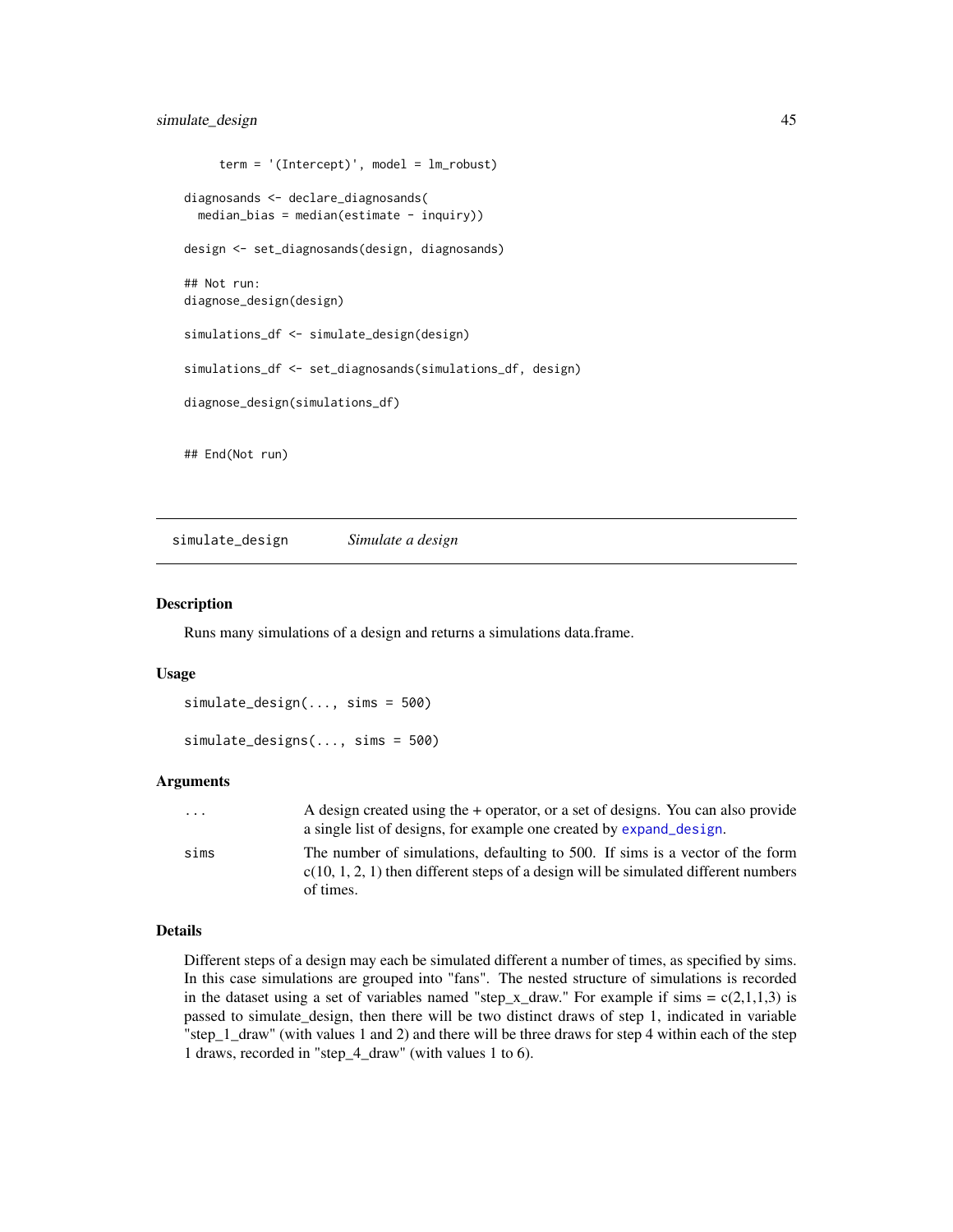#### Examples

```
my_model <-
  declare_model(
    N = 500.
    U = \text{rnorm}(N),Y_Z_0 = U,
    Y_Z_1 = U + \text{norm}(N, \text{ mean } = 2, \text{ sd } = 2))
my_ensure = my_assignment <- declare_assignment(Z = complete_ra(N), legacy = FALSE)
my_inquiry <- declare_inquiry(ATE = mean(Y_Z_1 - Y_Z_0))
my\_estimator \leq declace\_estimator(Y \sim Z, inquiring = my\_inquiring)my\_reveal \leftarrow \text{ declare\_measurement}(Y = reveal\_outcomes(Y \sim Z))design <- my_model +
  my_inquiry +
  my_assignment +
  my_reveal +
  my_estimator
## Not run:
simulations <- simulate_design(designs, sims = 2)
diagnosis <- diagnose_design(simulations_df = simulations)
## End(Not run)
## Not run:
# A fixed population with simulations over assignment only
head(simulate_design(design, sims = c(1, 1, 1, 100, 1)))
## End(Not run)
```
<span id="page-45-1"></span>tidy\_try *Tidy Model Results and Filter to Relevant Coefficients*

#### Description

Tidy function that returns a tidy data.frame of model results and allows filtering to relevant coefficients. The function will attempt to tidy model objects even when they do not have a tidy method available. For best results, first load the broom package via library(broom).

#### Usage

tidy\_try(fit, term = FALSE)

<span id="page-45-0"></span>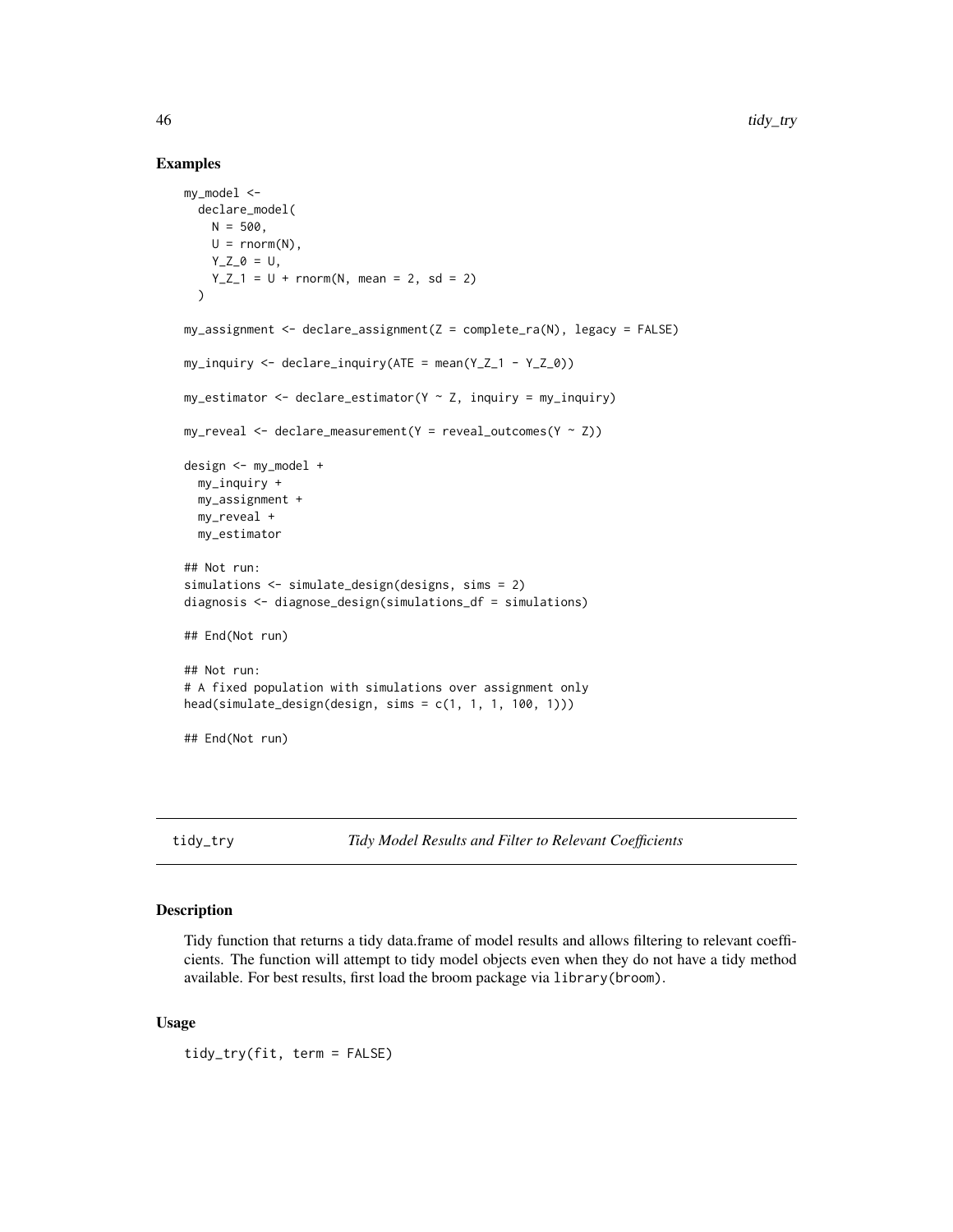#### tidy\_try 47

# Arguments

| fit  | A model fit, as returned by a modeling function like lm, glm, or estimatr::lm_robust. |
|------|---------------------------------------------------------------------------------------|
| term | A character vector of the terms that represent quantities of interest, i.e., "Z". If  |
|      | FALSE, return the first non-intercept term; if TRUE return all terms.                 |

# Value

A data.frame with coefficient estimates and associated statistics.

# Examples

fit  $\leftarrow$  lm(mpg  $\sim$  hp + disp + cyl, data = mtcars) tidy\_try(fit)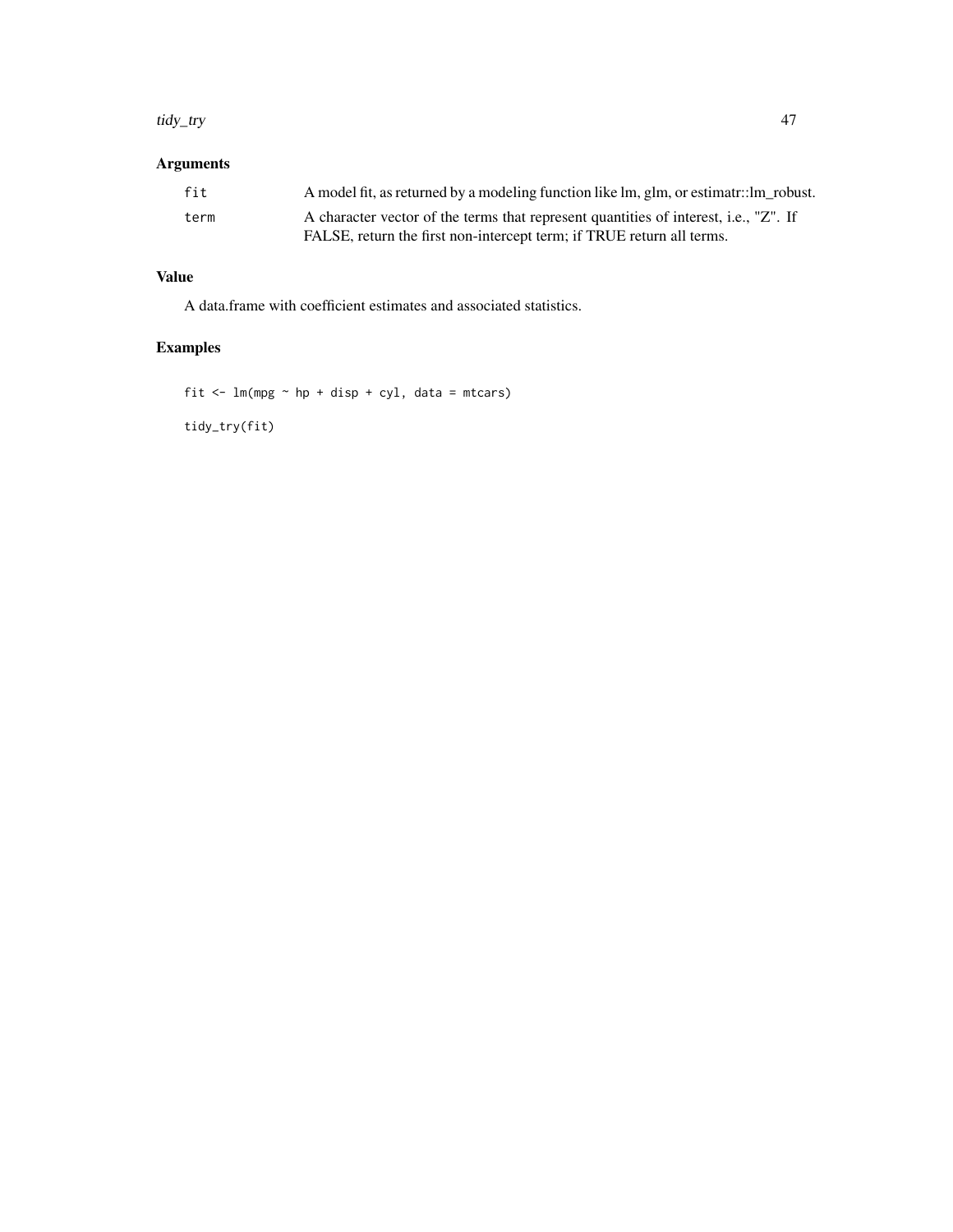# <span id="page-47-0"></span>**Index**

```
+.dd (declare_design), 8
assignment_handler
        (declare_assignment), 7
cite_design, 2, 7
compare_design_code
        (compare_functions), 4
compare_design_data
        (compare_functions), 4
compare_design_estimates
        (compare_functions), 4
compare_design_inquiries
        (compare_functions), 4
compare_design_summaries
        (compare_functions), 4
compare_designs (compare_functions), 4
compare_diagnoses, 3
compare_functions, 4
declare_assignment, 6, 7, 9
declare_design, 8
declare_diagnosands, 30, 44
declare_diagnosands
        (diagnosand_handler), 27
declare_estimand (declare_inquiry), 13
declare_estimands (declare_inquiry), 13
declare_estimator, 7, 9, 10, 10, 25, 26
declare_estimators (declare_estimator),
        10
declare_inquiries (declare_inquiry), 13
declare_inquiry, 6, 9, 11, 13
declare_measurement, 7, 9, 15
declare_model, 6, 9, 16
declare_population, 18
declare_potential_outcomes, 19
declare_reveal, 21
declare_reveal_handler
        (declare_reveal), 21
declare_sampling, 6, 9, 23
```
declare\_step, [24](#page-23-0) declare\_test, *[7](#page-6-0)*, *[9](#page-8-0)*, [25](#page-24-0) DeclareDesign, [6](#page-5-0) delete\_step *(*modify\_design*)*, [36](#page-35-0) diagnosand\_handler, [27](#page-26-0) diagnose\_design, *[7](#page-6-0)*, *[28](#page-27-0)*, [29,](#page-28-0) *[32](#page-31-0)* diagnose\_designs *(*diagnose\_design*)*, [29](#page-28-0) diagnosis\_helpers, [32](#page-31-0) difference\_in\_means, *[11](#page-10-0)* draw\_assignment *(*get\_functions*)*, [35](#page-34-0) draw\_data, *[7](#page-6-0)* draw\_data *(*draw\_functions*)*, [33](#page-32-0) draw\_estimand *(*draw\_functions*)*, [33](#page-32-0) draw\_estimands *(*draw\_functions*)*, [33](#page-32-0) draw\_estimates *(*draw\_functions*)*, [33](#page-32-0) draw\_functions, [33](#page-32-0) draw\_inquiries *(*draw\_functions*)*, [33](#page-32-0) draw\_inquiry *(*draw\_functions*)*, [33](#page-32-0) draw\_sample *(*get\_functions*)*, [35](#page-34-0)

estimatr, *[11](#page-10-0)* expand\_conditions, *[20](#page-19-0)* expand\_design, *[7](#page-6-0)*, [34,](#page-33-0) *[37](#page-36-0)*, *[45](#page-44-0)*

get\_diagnosands *(*diagnosis\_helpers*)*, [32](#page-31-0) get\_estimates *(*get\_functions*)*, [35](#page-34-0) get\_functions, [35](#page-34-0) get\_simulations *(*diagnosis\_helpers*)*, [32](#page-31-0) glance, *[11](#page-10-0)*

inquiry\_handler *(*declare\_inquiry*)*, [13](#page-12-0) insert\_step *(*modify\_design*)*, [36](#page-35-0)

label\_estimator *(*declare\_estimator*)*, [10](#page-9-0) label\_test *(*declare\_test*)*, [25](#page-24-0)

measurement\_handler *(*declare\_measurement*)*, [15](#page-14-0) model\_handler *(*declare\_estimator*)*, [10](#page-9-0) modify\_design, *[7](#page-6-0)*, [36,](#page-35-0) *[37](#page-36-0)*